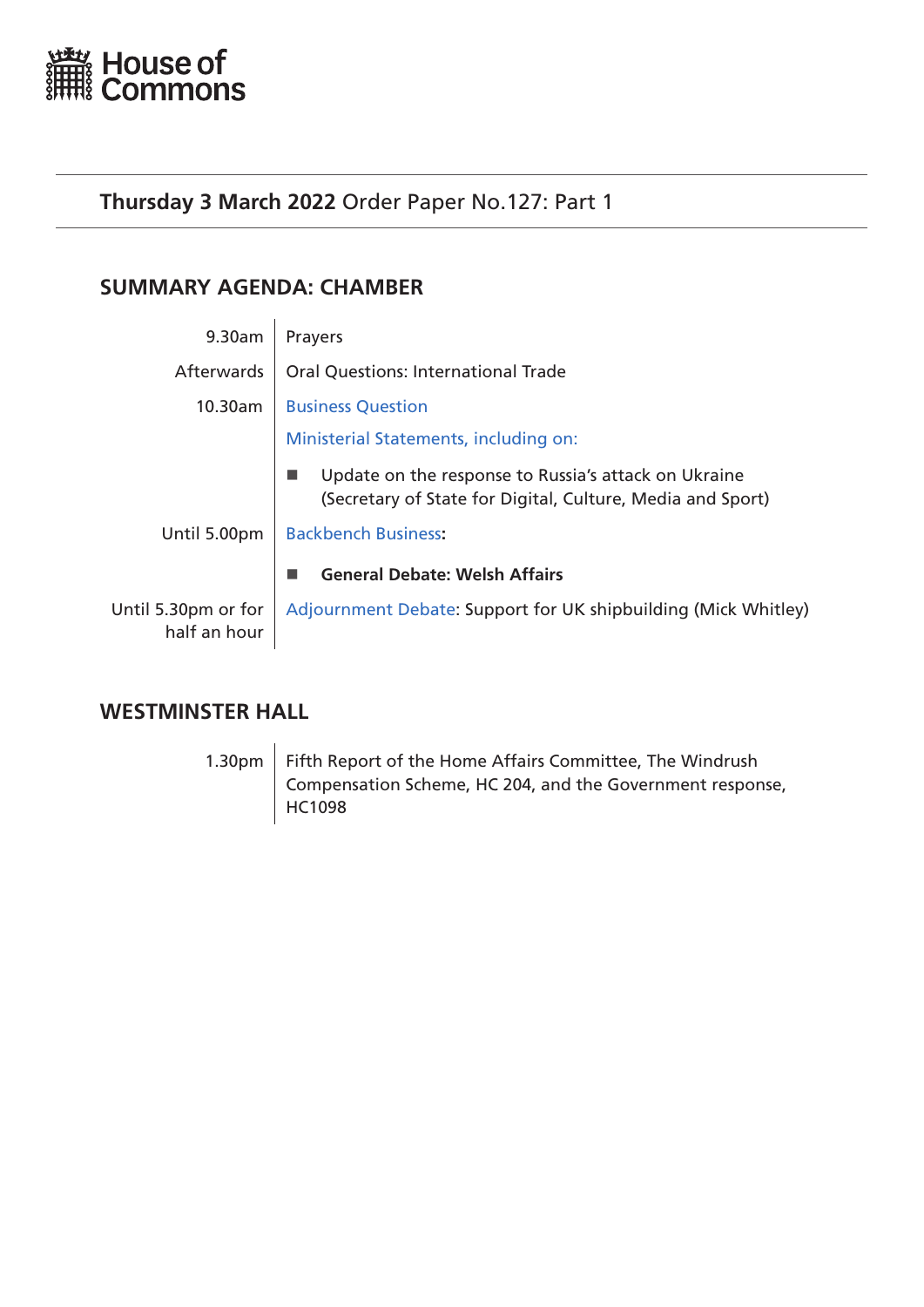# **CONTENTS**

**[PART 1: BUSINESS TODAY](#page-0-0)**

- **[Chamber](#page-2-0)**
- **[Westminster Hall](#page-5-0)**
- **[Written Statements](#page-6-0)**
- **[Committees Meeting Today](#page-7-0)**
- **[Committee Reports Published Today](#page-8-0)**
- **[Announcements](#page-9-0)**
- **[Further Information](#page-11-0)**

# **[PART 2: FUTURE BUSINESS](#page-12-0)**

- **[A. Calendar of Business](#page-13-0)**
- **[B. Remaining Orders and Notices](#page-39-0)**

#### **Notes:**

Item marked [R] indicates that a member has declared a relevant interest.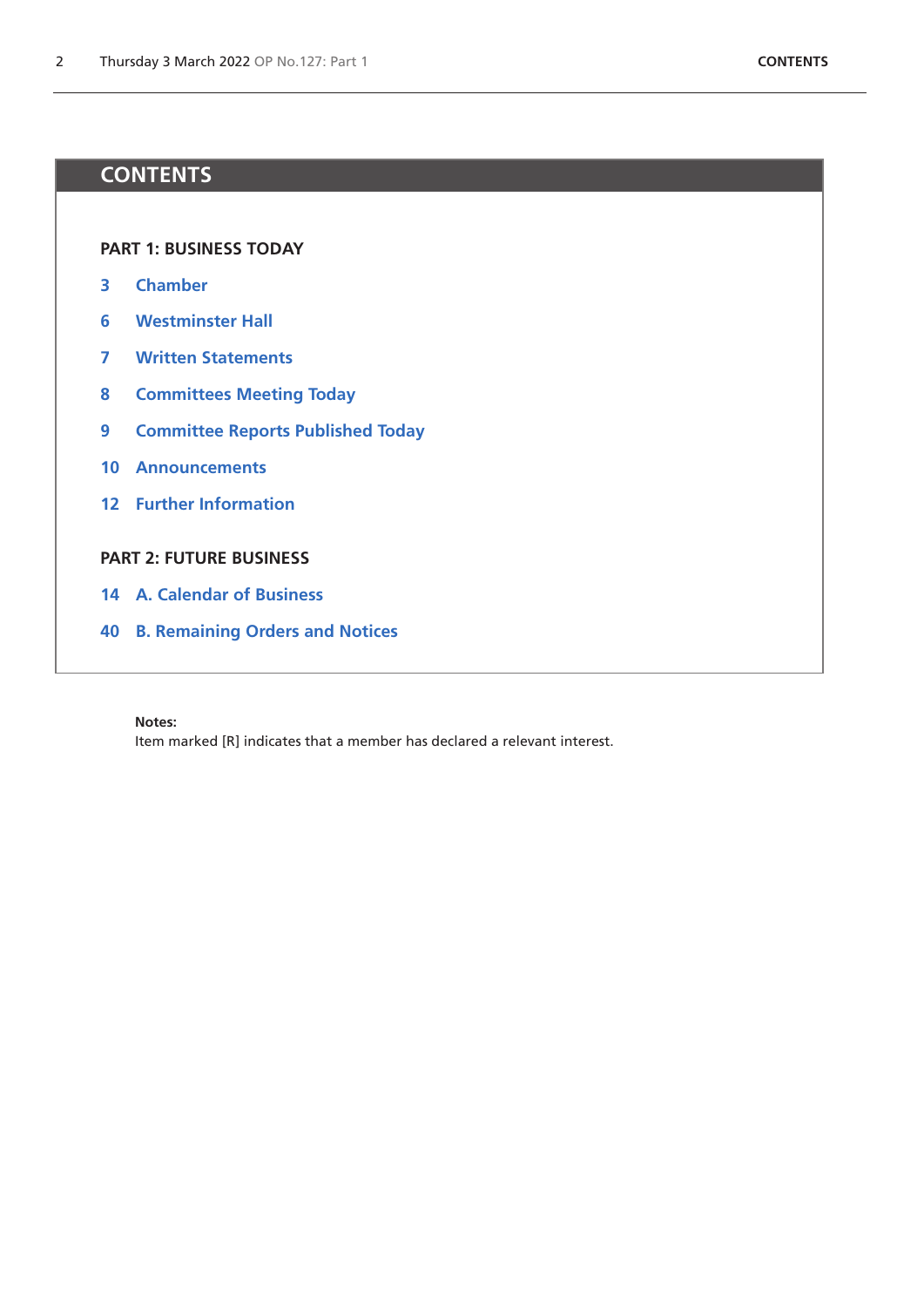# <span id="page-2-0"></span>**BUSINESS TODAY: CHAMBER**

#### **9.30am Prayers**

**Followed by**

- **Oral Questions to the Secretary of State for International Trade**
- **1 Sarah Green** (Chesham and Amersham) What steps she is taking to improve the application process for export licences. (905845)
- **2 Andy Carter** (Warrington South) What steps her Department has taken to reduce barriers to global trade for British businesses. (905847)
- **3 Bill Esterson** (Sefton Central) What further steps she is taking to increase exports of steel. (905849)
- **4 Andrew Rosindell** (Romford) What steps her Department is taking to increase trade with (a) Australia and (b) New Zealand. (905850)
- **5 Kevin Hollinrake** (Thirsk and Malton) What steps she is taking to support farmers and food producers through trade deals. (905851)
- **6 Sarah Olney** (Richmond Park) What support her Department is providing to SMEs that trade with the EU. (905852)
- **7 Bob Blackman** (Harrow East) What plans are in place for the UK-Israel Innovation Summit to be held in March 2022. (905853)
- **8 Neale Hanvey** (Kirkcaldy and Cowdenbeath) What further steps she is taking to promote trade and exports for UK businesses. (905855)
- **9 Allan Dorans** (Ayr, Carrick and Cumnock) What recent discussions she has had with the Secretary of State for Environment, Food and Rural Affairs on the potential impact of the Government's plans for regulation of foie gras and fur imports on trade negotiations. (905856)
- **10 Alexander Stafford** (Rother Valley) What steps her Department is taking to increase trade with the Persian Gulf countries. (905857)
- **11 Gerald Jones** (Merthyr Tydfil and Rhymney) What further steps she is taking to help businesses export to European markets. (905859)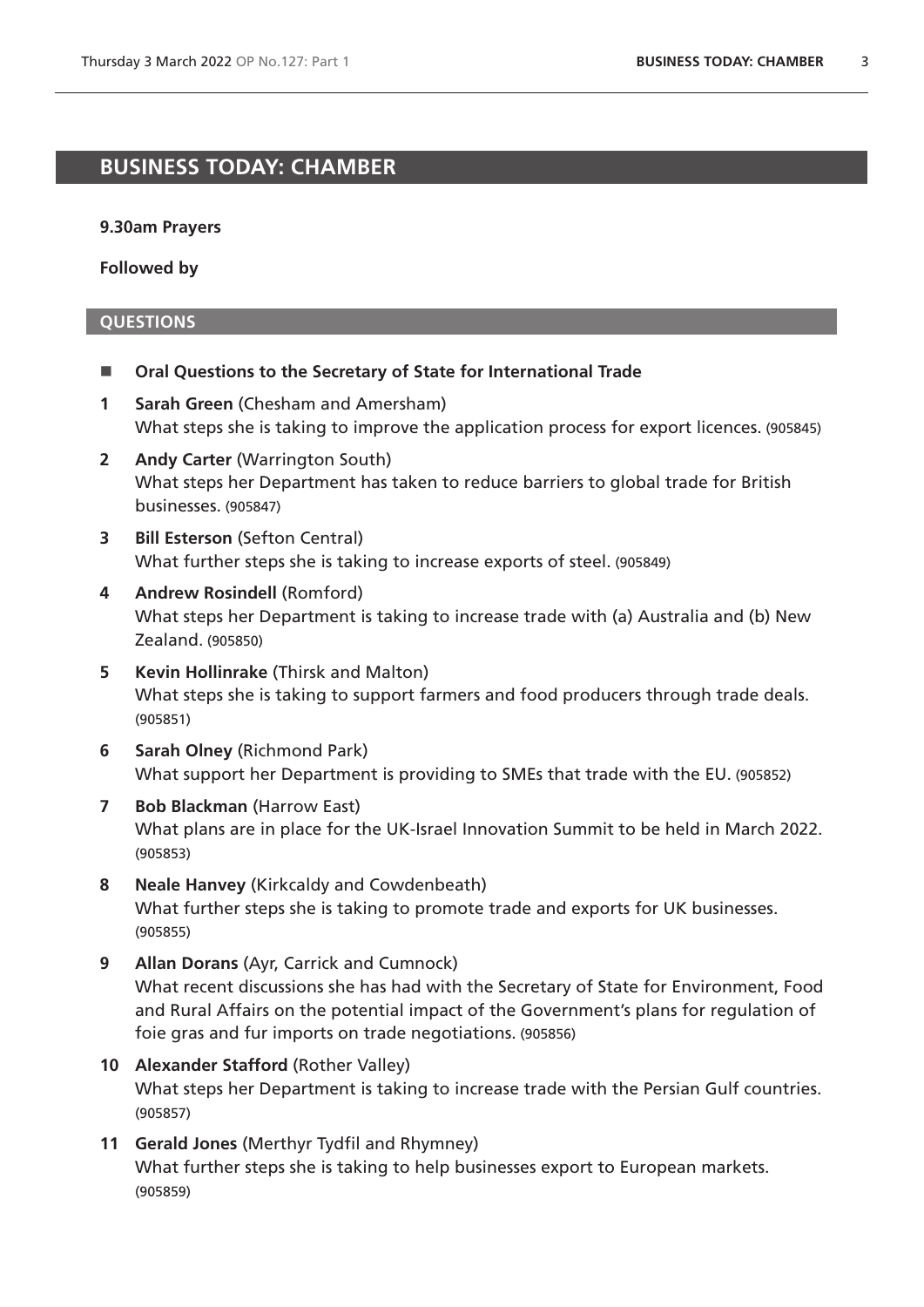**12 David Duguid** (Banff and Buchan)

What progress her Department has made on securing UK membership of the Comprehensive and Progressive Agreement for Trans-Pacific Partnership. (905862)

- **13 Joanna Cherry** (Edinburgh South West) What steps her Department is taking to (a) reduce barriers to and (b) increase the speed of the flow of goods from the EU to the UK. (905865)
- **14 Sir Geoffrey Clifton-Brown** (The Cotswolds) What progress her Department has made on securing UK membership of the Comprehensive and Progressive Agreement for Trans-Pacific Partnership. (905866)
- **15 Hywel Williams** (Arfon) What steps she is taking to support agricultural exports to the EU. (905867)
- **16 Wera Hobhouse** (Bath) What support her Department is providing to SMEs that trade with the EU. (905869)

# **At 10.15am**

- **Topical Questions to the Secretary of State for International Trade**
- **T1 Bob Blackman** (Harrow East) If she will make a statement on her departmental responsibilities. (905839)
- **T2 Selaine Saxby** (North Devon) (905841)
- **T3 Tom Hunt** (Ipswich) (905842)
- **T4 Kevin Hollinrake** (Thirsk and Malton) (905843)
- **T5 Harriett Baldwin** (West Worcestershire) (905844)

# <span id="page-3-1"></span>**URGENT QUESTIONS AND STATEMENTS**

# **10.30am**

<span id="page-3-0"></span>**Business Question to the Leader of the House**

**Ministerial Statements, including on:**

■ Update on the response to Russia's attack on Ukraine (Secretary of State for Digital, **Culture, Media and Sport)**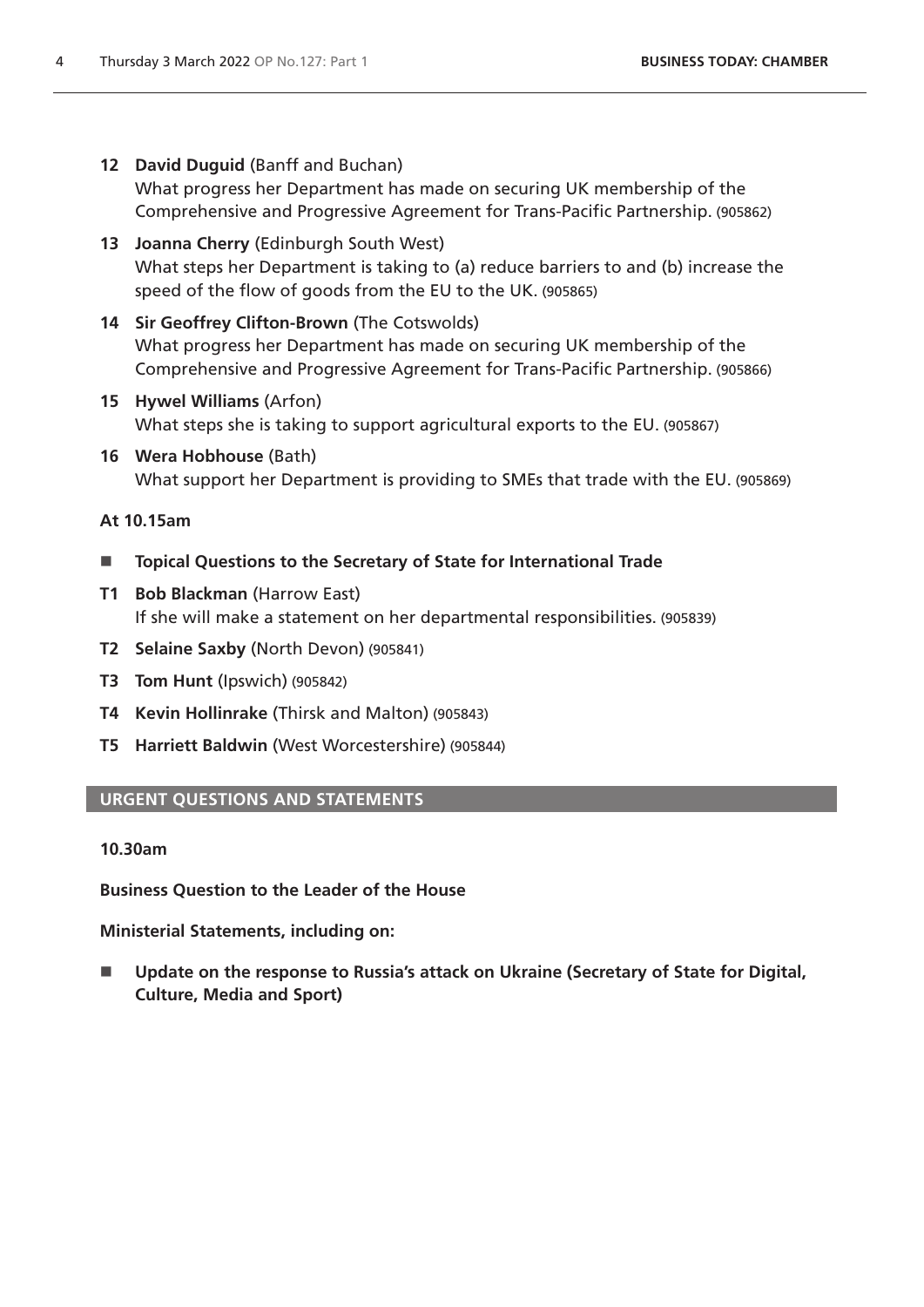# **BUSINESS OF THE DAY**

#### **1. BACKBENCH BUSINESS**

**Until 5.00pm** [\(Standing Order No. 9\(3\)](https://publications.parliament.uk/pa/cm5802/cmstords/so_804_2021/so-orders.html#so-9_3))

## <span id="page-4-0"></span>**Welsh affairs**

## **Wayne David**

That this House has considered Welsh affairs.

**Notes:**

The subject for this debate was determined by the Backbench Business Committee.

# <span id="page-4-1"></span>**ADJOURNMENT DEBATE**

# **Until 5.30pm or for half an hour (whichever is later)** [\(Standing Order No. 9\(7\)](https://publications.parliament.uk/pa/cm5802/cmstords/so_804_2021/so-orders.html#so-9_7))

Support for UK shipbuilding: **Mick Whitley**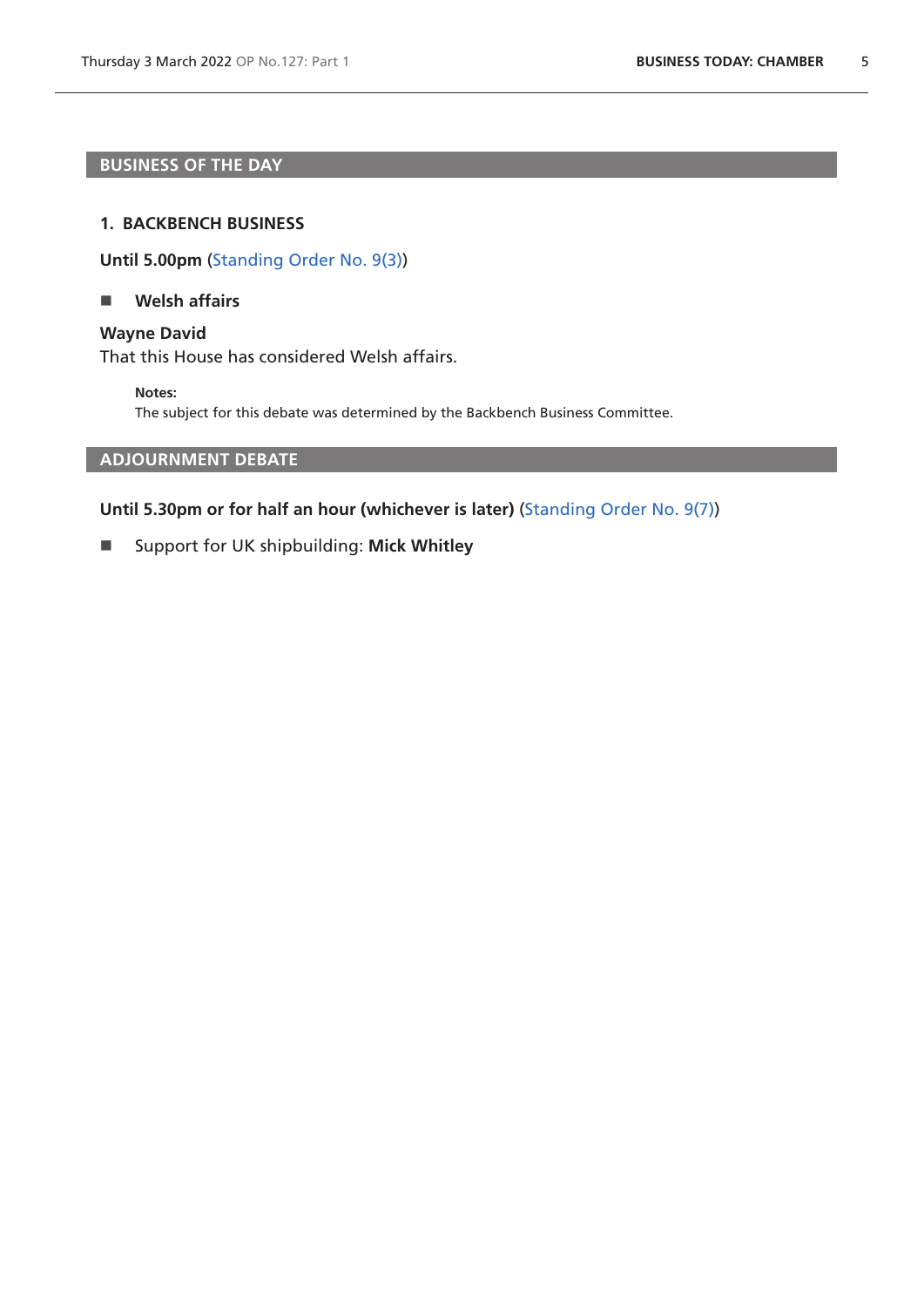# <span id="page-5-0"></span>**BUSINESS TODAY: WESTMINSTER HALL**

#### **ORDER OF BUSINESS**

#### **The sitting will last for up to three hours** [\(Standing Order No. 10\(1\)](https://publications.parliament.uk/pa/cm5802/cmstords/so_804_2021/so-orders.html#so-10_1))

#### **1.30pm**

■ That this House has considered the Fifth Report of the Home Affairs Committee, The Windrush Compensation Scheme, [HC 204,](https://committees.parliament.uk/publications/7936/documents/82209/default/) and the Government response, [HC1098:](https://committees.parliament.uk/publications/8776/documents/88887/default/) **Dame Diana Johnson**

**Notes:**

The subject of this debate was determined by the Liaison Committee.

The sitting will be suspended and time added if divisions take place in the main Chamber [\(Standing Order](https://publications.parliament.uk/pa/cm5802/cmstords/so_804_2021/so-orders.html#so-10_3)  [No. 10\(3\)](https://publications.parliament.uk/pa/cm5802/cmstords/so_804_2021/so-orders.html#so-10_3)).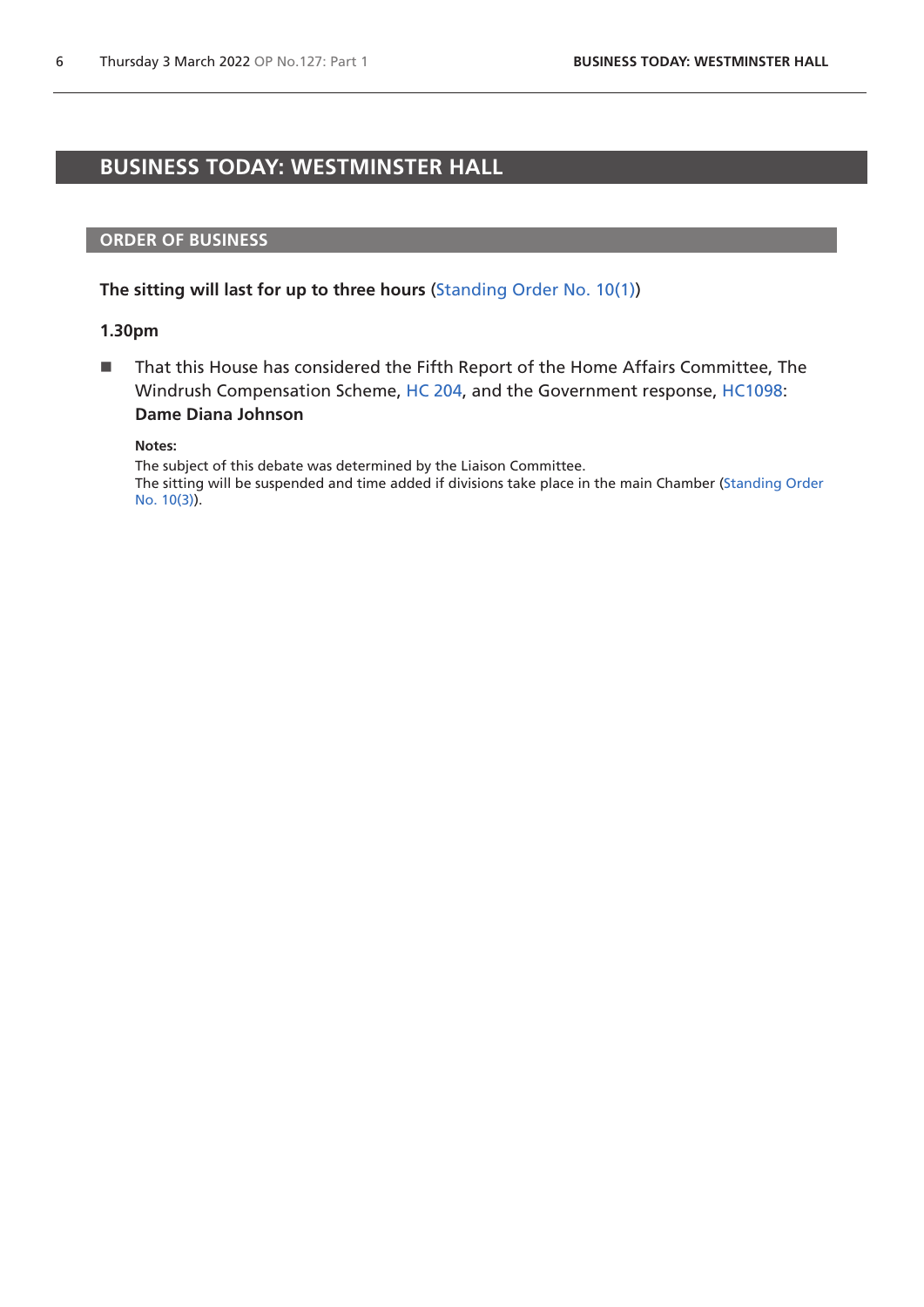# <span id="page-6-0"></span>**WRITTEN STATEMENTS**

#### **STATEMENTS TO BE MADE TODAY**

#### **The Chancellor of the Exchequer**

**1.** Responses to consultations on reforms to MiFID and the Prospectus Regime

#### **Secretary of State for the Home Department**

**2.** Transparency Report: Disruptive Powers 2020

#### **Secretary of State for International Trade**

**3.** Trade Update

## **Secretary of State for Justice**

**4.** Court Recovery Update

#### **Notes:**

Texts of Written Statements are available from the Vote Office and on the internet at [https://questions](https://questions-statements.parliament.uk/)[statements.parliament.uk/](https://questions-statements.parliament.uk/) .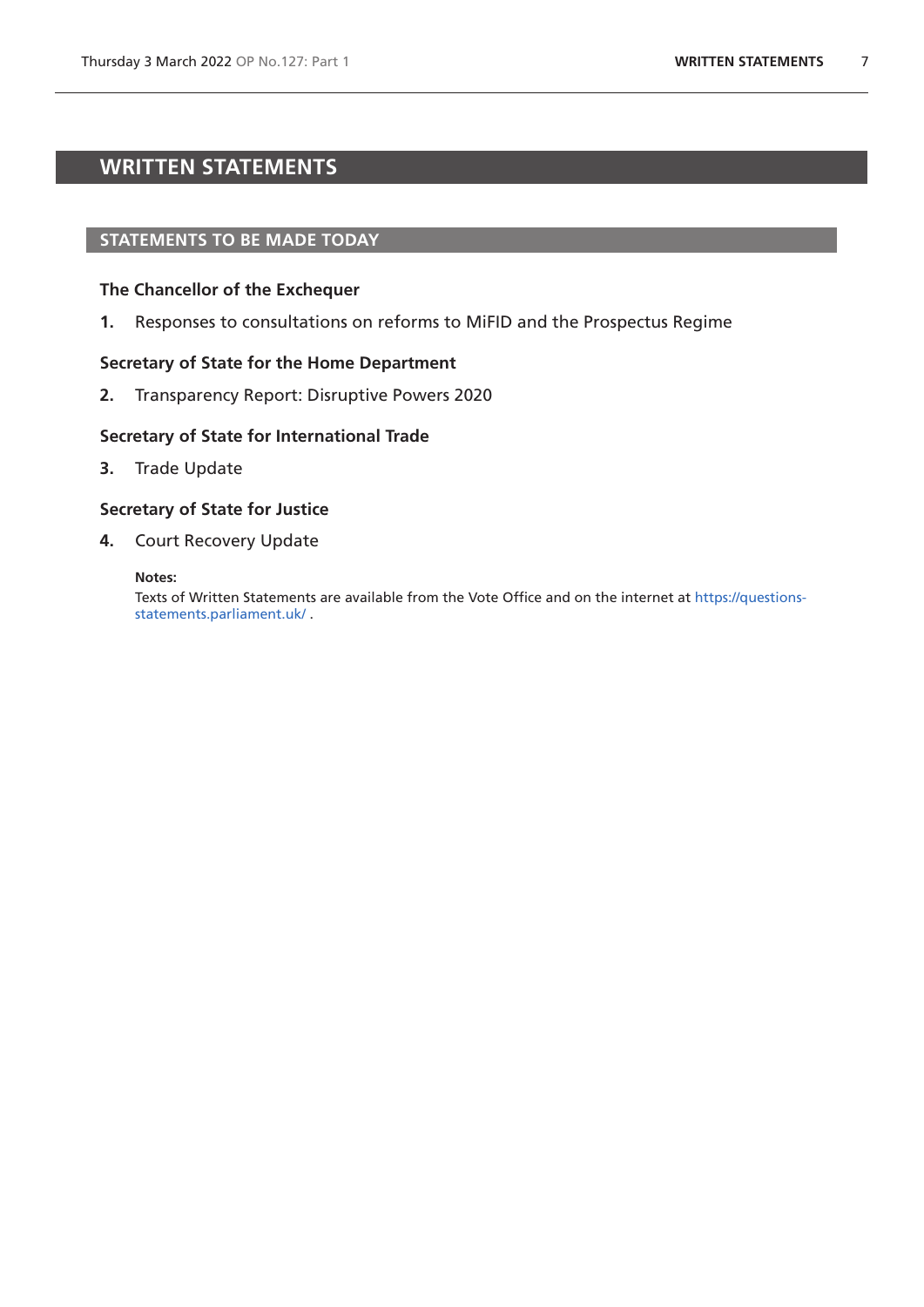# <span id="page-7-0"></span>**COMMITTEES MEETING TODAY**

Broadcasts of proceedings can be found at <https://www.parliamentlive.tv/Commons>

Some committee members and witnesses might now physically attend meetings, however, there is no public access at present.

# **DELEGATED LEGISLATION COMMITTEES**

**E** Sixth Delegated Legislation Committee

**To consider the draft European Union (Withdrawal) Act 2018 (Repeal of EU Restrictions in Devolution Legislation, etc.) Regulations 2022**

Room 12 11.30am (public)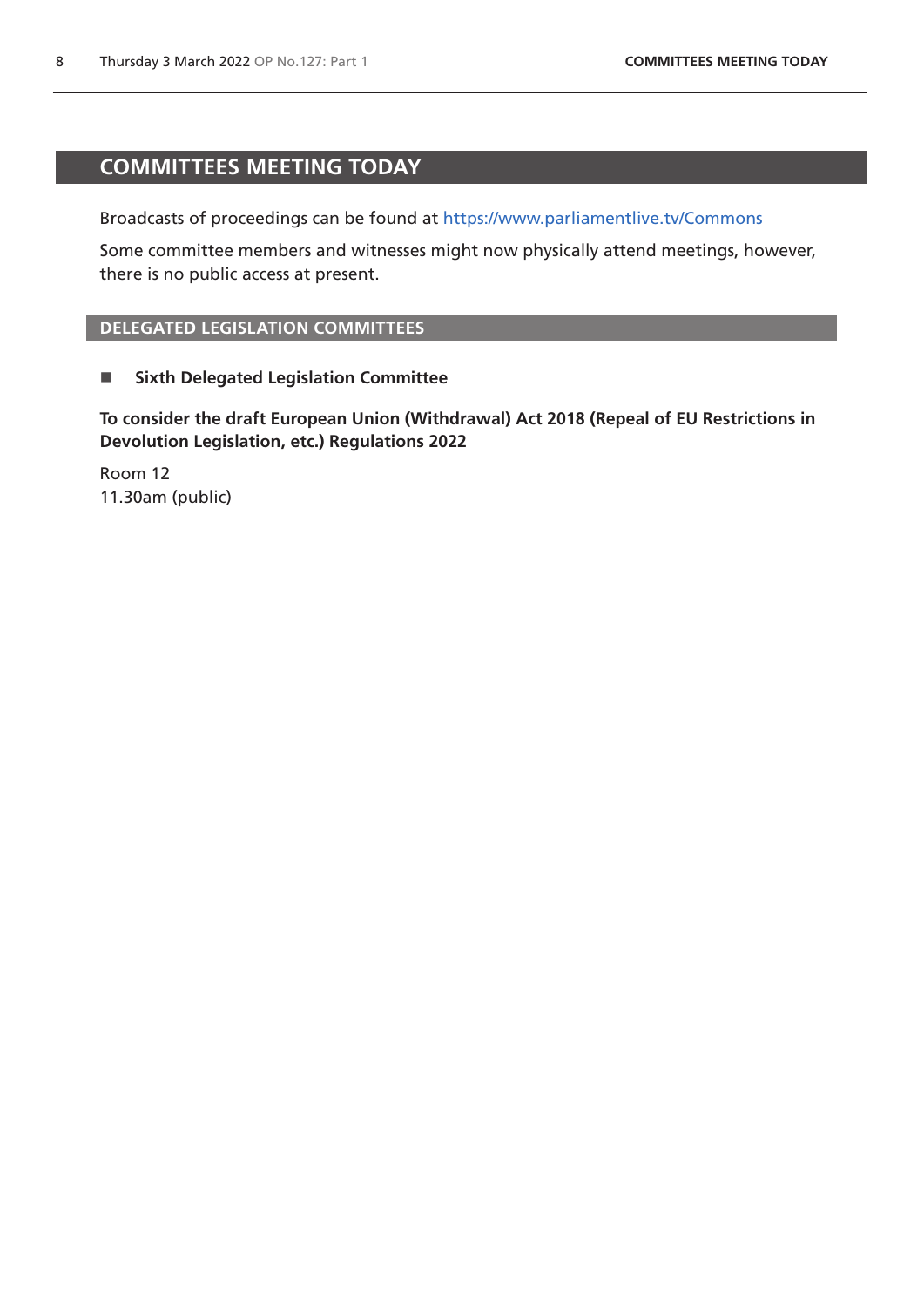# <span id="page-8-0"></span>**COMMITTEE REPORTS PUBLISHED TODAY**

# **EUROPEAN SCRUTINY**

 **18th Report: Documents considered by the Committee 23 February 2022** HC 121-xvii Time of publication**: 11.00am**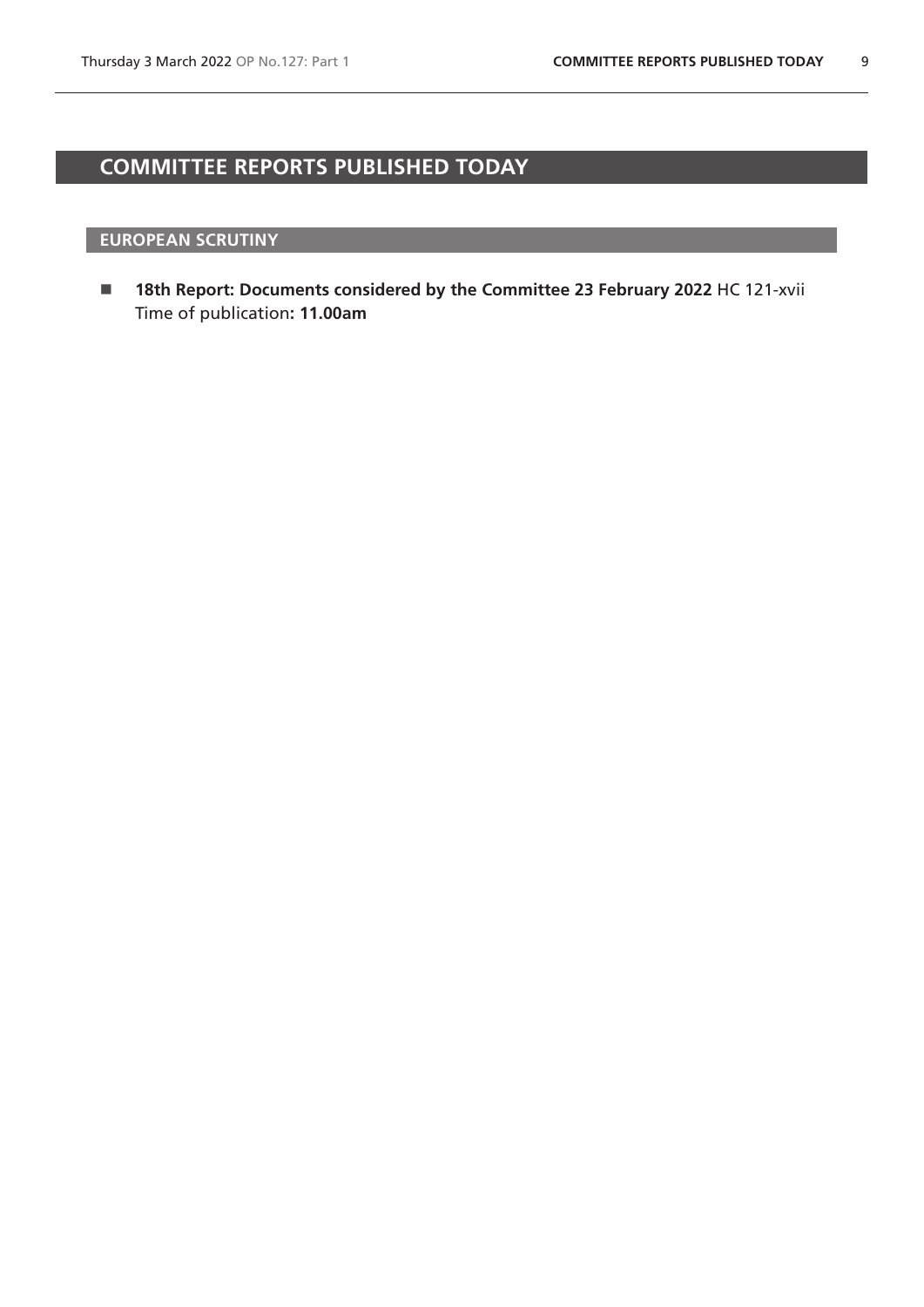# <span id="page-9-0"></span>**ANNOUNCEMENTS**

# **FORTHCOMING END OF DAY ADJOURNMENT DEBATES**

# **Tuesday 8 to Monday 14 March (ballot closed)**

The ballot for Tuesday 8 to Monday 14 March is closed and will take place today.

■ Tuesday 15 to Monday 21 March (deadline Wednesday 9 March 7.00pm or the rise of **the House, whichever is earlier)**

Applications should be made in writing to the Table Office. Members can submit their application via MemberHub, from their own email account or in hard copy. Application forms are available on the Table Office page on the Parliamentary intranet. The ballot will take place on Thursday 9 March.

■ Tuesday 22 to Monday 28 March (deadline Wednesday 16 March 7.00pm or the rise of **the House, whichever is earlier)**

Applications should be made in writing to the Table Office. Members can submit their application via MemberHub, from their own email account or in hard copy. Application forms are available on the Table Office page on the Parliamentary intranet. The ballot will take place on Thursday 17 March.

## **FORTHCOMING DEPARTMENTS ANSWERING IN WESTMINSTER HALL**

Applications for 90, 60 and 30-minute debates should be made to the Table Office by 10.00pm or rise of the House, whichever is the earlier, on the deadline dates listed below. Members can submit their application via MemberHub, from their own email account or in hard copy. Application forms are available on the Table Office page on the Parliamentary intranet.

The ballot takes place on the day following the deadline. Members will be informed of the outcome by the Speaker's Office.

■ Tuesday 15 and Wednesday 16 March (deadline Monday 7 March 10.00pm or the rise **of the House, whichever is earlier)**

The following Departments will answer:

Attorney General; Digital, Culture, Media and Sport; Environment, Food and Rural Affairs; Foreign, Commonwealth and Development; Justice; Levelling Up, Housing and Communities; Northern Ireland; Wales; Women and Equalities; Work and Pensions

 **Tuesday 22 and Wednesday 23 March (deadline Monday 14 March 10.00pm or the rise of the House, whichever is earlier)**

The following Departments will answer: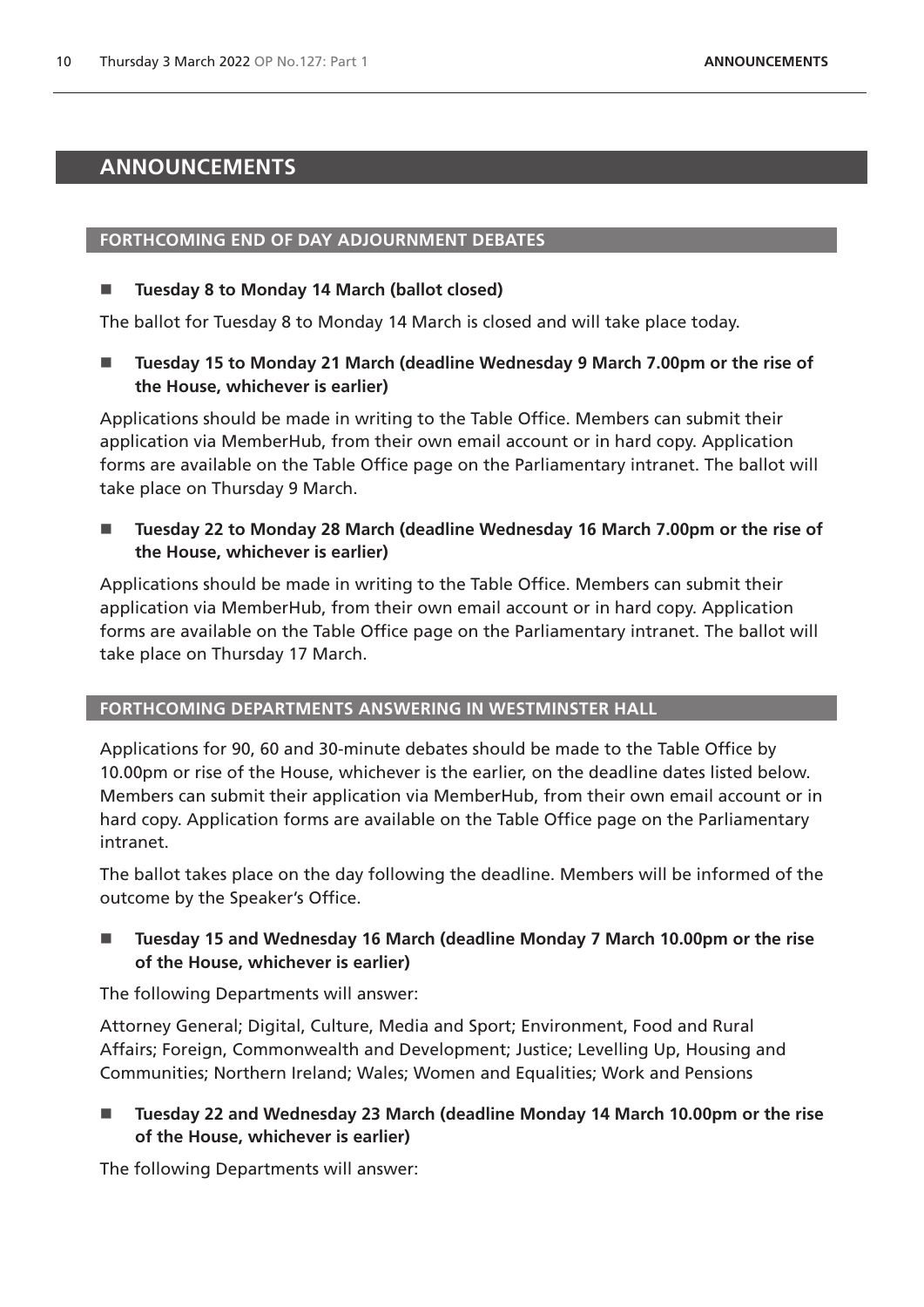Business, Energy and Industrial Strategy; Cabinet Office; Defence; Education; Health and Social Care; Home Office; International Trade; Scotland; Transport; Treasury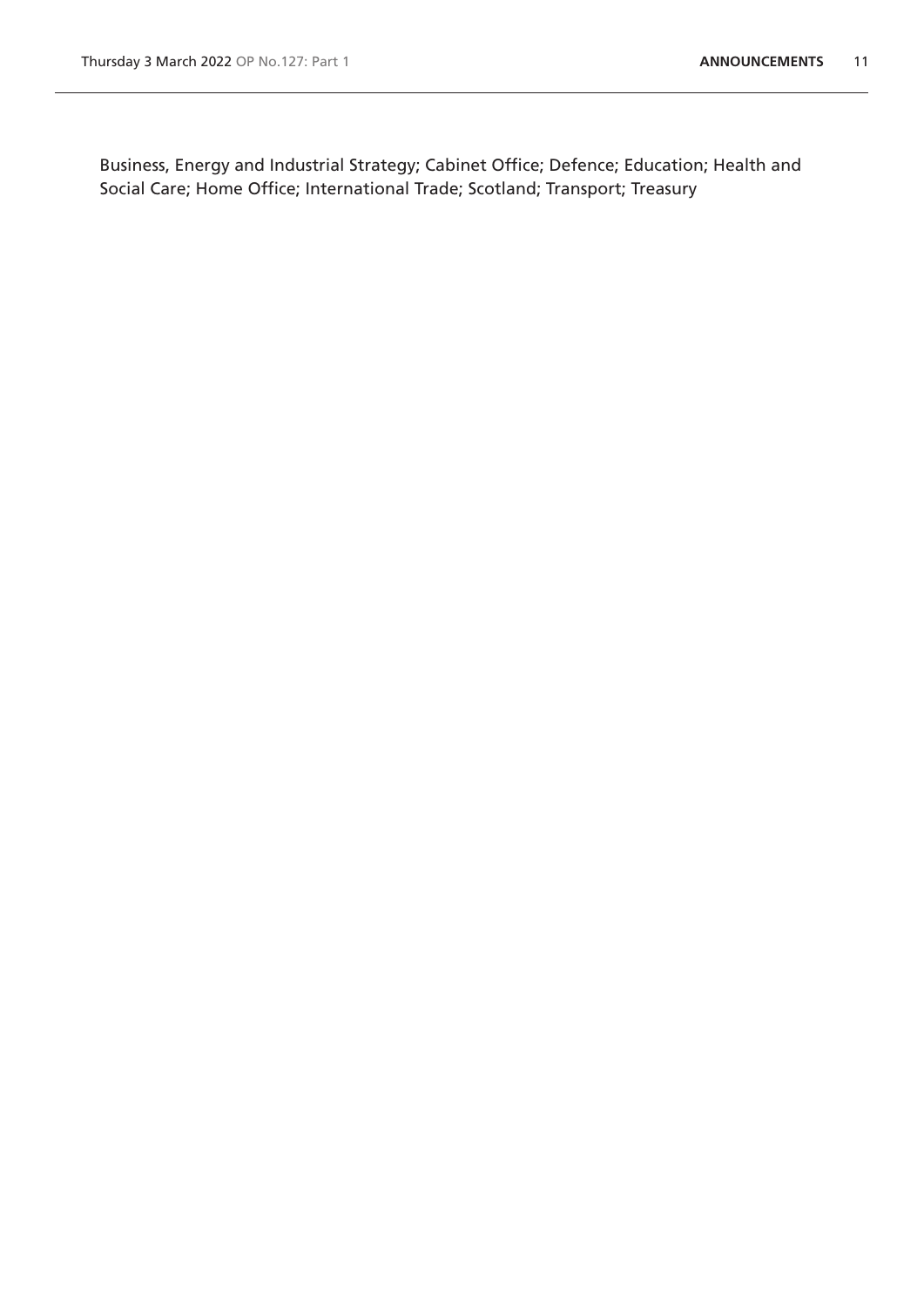# <span id="page-11-0"></span>**FURTHER INFORMATION**

## **MEMBERS' GUIDE TO CHAMBER PROCEEDINGS**

The [Members' Guide](https://guidetoprocedure.parliament.uk/mps-guide-to-procedure) to Chamber proceedings is available on the Parliamentary website

## **BUSINESS OF THE DAY**

Documents and reports relating to the business being held in the Chamber are available on the Commons Business Briefings webpage: [www.parliament.uk/business/publications/](http://www.parliament.uk/business/publications/research/commons-business-briefings/) [research/commons-business-briefings/](http://www.parliament.uk/business/publications/research/commons-business-briefings/)

#### **WRITTEN STATEMENTS**

Text of today's Written Statements:<https://questions-statements.parliament.uk/>

## **SELECT COMMITTEES**

Select Committees Webpage: <https://committees.parliament.uk/>

## **STANDING ORDERS RELATING TO PUBLIC BUSINESS**

Text of Standing Orders relating to public business: [https://publications.parliament.uk/pa/](https://publications.parliament.uk/pa/cm5802/cmstords/so_804_2021/so-804_02122021.pdf) [cm5802/cmstords/so\\_804\\_2021/so-804\\_02122021.pdf](https://publications.parliament.uk/pa/cm5802/cmstords/so_804_2021/so-804_02122021.pdf)

## **EUROPEAN BUSINESS**

European Business Referrals and Motion documents for consideration by European Committees or on the Floor of the House are available on the European Business webpage: [https://old.parliament.uk/business/publications/business-papers/commons/](https://old.parliament.uk/business/publications/business-papers/commons/european-business11/) [european-business11/](https://old.parliament.uk/business/publications/business-papers/commons/european-business11/)

## **CHAMBER ENGAGEMENT**

Information about engaging the public with debates is available on the parliamentary website: [https://www.parliament.uk/get-involved/have-your-say-on-laws/](https://www.parliament.uk/get-involved/have-your-say-on-laws/chamber-engagement/) [chamber-engagement/.](https://www.parliament.uk/get-involved/have-your-say-on-laws/chamber-engagement/)

All business papers are available via the HousePapers app on mobile devices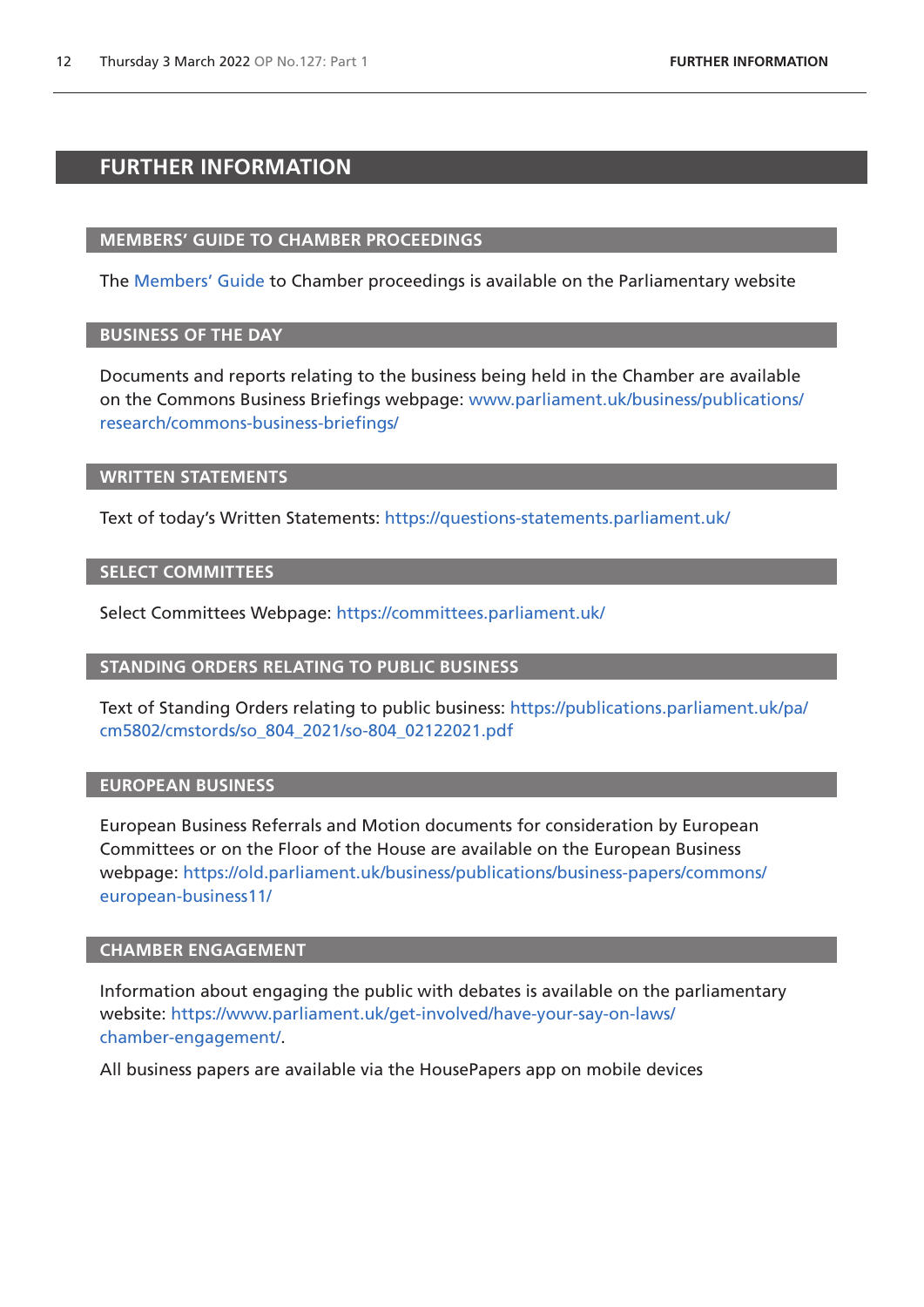<span id="page-12-0"></span>

# **Thursday 3 March 2022** Order Paper No.127: Part 2

# **FUTURE BUSINESS**

# **A. CALENDAR OF BUSINESS**

Business in either Chamber may be changed, and further business added, up to the rising of the House on the day before it is to be taken, and is therefore provisional.

Government items of business in this section have nominally been set down for today, but are expected to be taken on the dates stated.

# **B. REMAINING ORDERS AND NOTICES**

Business in this section has not yet been scheduled for a specific date. It has been nominally set down for today but is not expected to be taken today.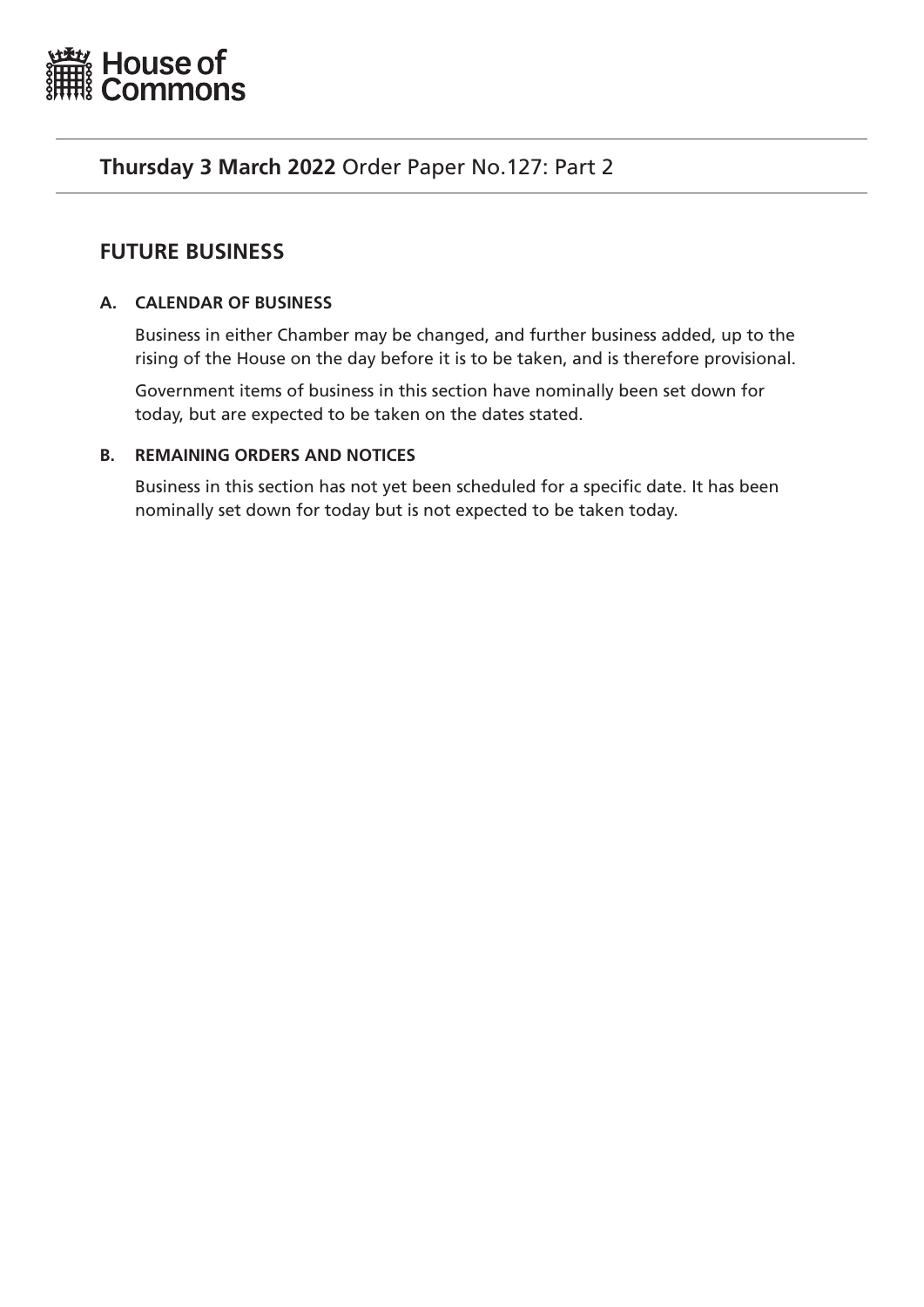# <span id="page-13-0"></span>**A. CALENDAR OF BUSINESS**

Business in either Chamber may be changed, and further business added, up to the rising of the House on the day before it is to be taken, and is therefore provisional.

## **MONDAY 7 MARCH**

# **CHAMBER**

## **QUESTIONS**

- **2.30pm [Questions to the Secretary of State for Levelling Up, Housing and](https://commonsbusiness.parliament.uk/document/54649/html#anchor-1)  [Communities](https://commonsbusiness.parliament.uk/document/54649/html#anchor-1)**
- **3.15pm [Topical Questions to the Secretary of State for Levelling Up, Housing](https://commonsbusiness.parliament.uk/document/54649/html#anchor-2)  [and Communities](https://commonsbusiness.parliament.uk/document/54649/html#anchor-2)**

# Afterwards

## **GENERAL DEBATE ON UKRAINE**

#### **The Prime Minister**

That this House has considered the matter of Ukraine.

## **[ANIMAL WELFARE \(SENTIENCE\) BILL \[LORDS\]](https://publications.parliament.uk/pa/bills/cbill/58-02/0255/210255.pdf): REMAINING STAGES**

As amended in Public Bill Committee, to be considered.

#### **Notes:**

Proceedings on Consideration shall (so far as not previously concluded) be brought to a conclusion one hour before the moment of interruption on the day on which those proceedings are commenced. Proceedings on Third Reading shall (so far as not previously concluded) be brought to a conclusion at the moment of interruption on that day ([Order of 18 January 2022\).](https://commonsbusiness.parliament.uk/document/53493/pdf)

#### **Relevant Documents:**

Oral evidence taken before the Environment, Food and Rural Affairs Committee on 19 July and 7 September 2021, on the Animal Welfare (Sentience) Bill, [HC 277](https://committees.parliament.uk/work/1274/animal-welfare-sentience-bill/publications/oral-evidence/)

Written evidence to the Environment, Food and Rural Affairs Committee on the Animal Welfare (Sentience) Bill, reported to the House on 13 July, 19 July and 7 September 2021 and 17 January 2022, [HC 277](https://committees.parliament.uk/work/1274/animal-welfare-sentience-bill/publications/written-evidence/)

Correspondence to the Secretary of State regarding the Animal Welfare (Sentience) Bill, dated [17 January](https://committees.parliament.uk/publications/8506/documents/86078/default/)  [2022](https://committees.parliament.uk/publications/8506/documents/86078/default/)

## **DIGITAL, CULTURE, MEDIA AND SPORT COMMITTEE**

## **Bill Wiggin, on behalf of the Committee of Selection**

That Alex Davies-Jones be discharged from the Digital, Culture, Media and Sport Committee and Dr Rupa Huq be added.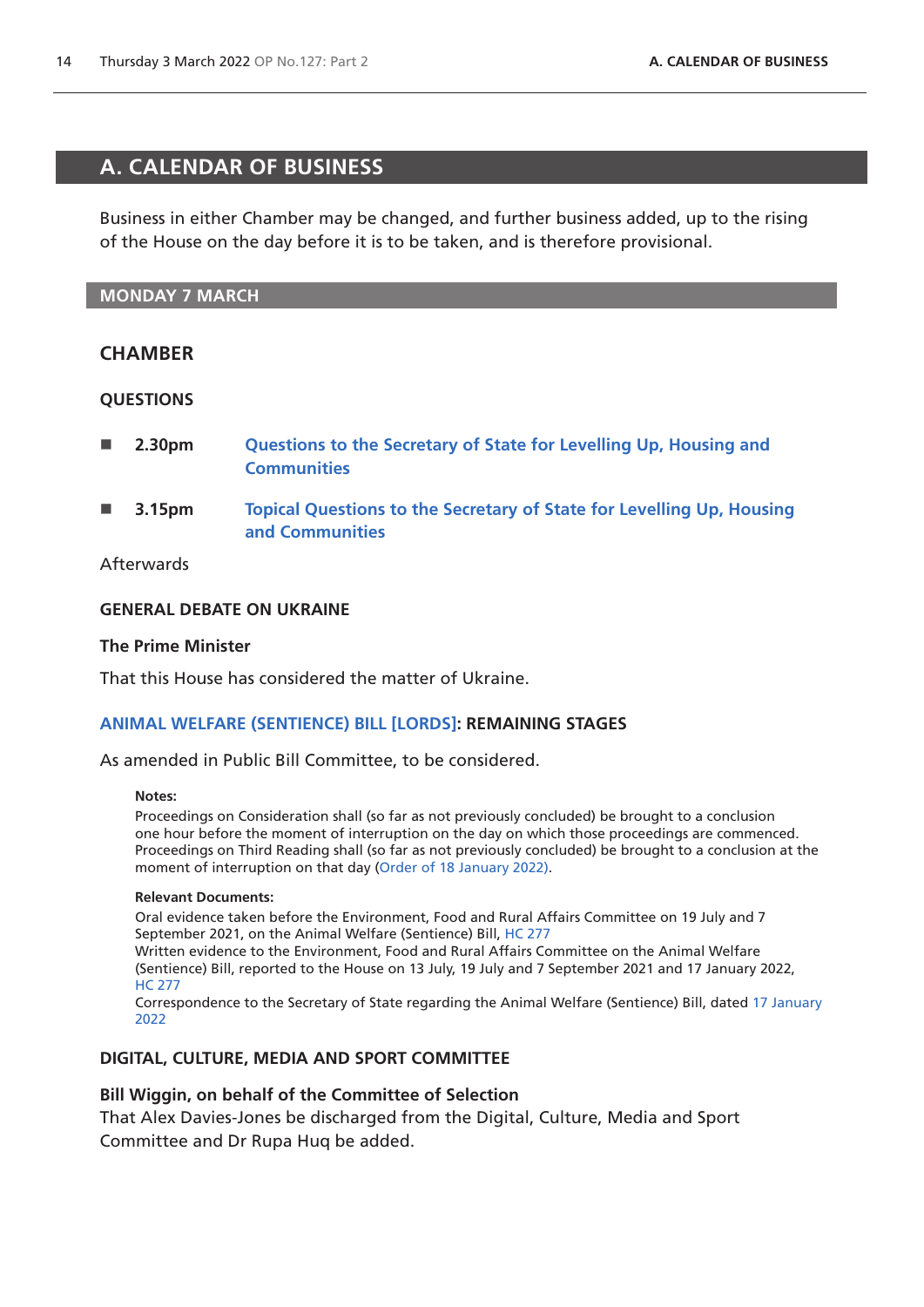## **HOME AFFAIRS**

# **Bill Wiggin, on behalf of the Committee of Selection**

That Andrew Gwynne be discharged from the Home Affairs Committee and Carolyn Harris be added.

# **ADJOURNMENT DEBATE**

■ **Delivery charges in Scotland: Douglas Ross** 

# **TUESDAY 8 MARCH**

# **CHAMBER**

# **QUESTIONS**

- **11.30am [Questions to the Secretary of State for Foreign, Commonwealth and](https://commonsbusiness.parliament.uk/document/54649/html#anchor-4)  [Development Affairs](https://commonsbusiness.parliament.uk/document/54649/html#anchor-4)**
- **12.15pm [Topical Questions to the Secretary of State for Foreign, Commonwealth](https://commonsbusiness.parliament.uk/document/54649/html#anchor-5)  [and Development Affairs](https://commonsbusiness.parliament.uk/document/54649/html#anchor-5)**

Afterwards

# **PRESENTATION OF BILLS**

■ **Official Development Assistance Equalities Impact Assessment (Women and Girls)** 

## **Layla Moran**

Bill to require the Secretary of State to lay before Parliament an equalities impact assessment of the effects on women and girls of the decision not to spend 0.7% of UK gross national income on official development assistance in each financial year until that target is again reached.

■ Women Leaving Prison (Safe Accommodation)

## **Daisy Cooper**

Bill to place a duty on the Lord Chancellor to ensure the provision of safe and secure accommodation for all women leaving prison; to require the Lord Chancellor to review support provided to women leaving prison with the objective of preventing such women becoming homeless; and for connected purposes.

# ■ State Pension Underpayments (Divorced Women)

# **Wendy Chamberlain**

Bill to require the Secretary of State to expand the scope of the legal entitlements and administrative practice exercise to correct state pension underpayments to include underpayments to divorced women; and for connected purposes.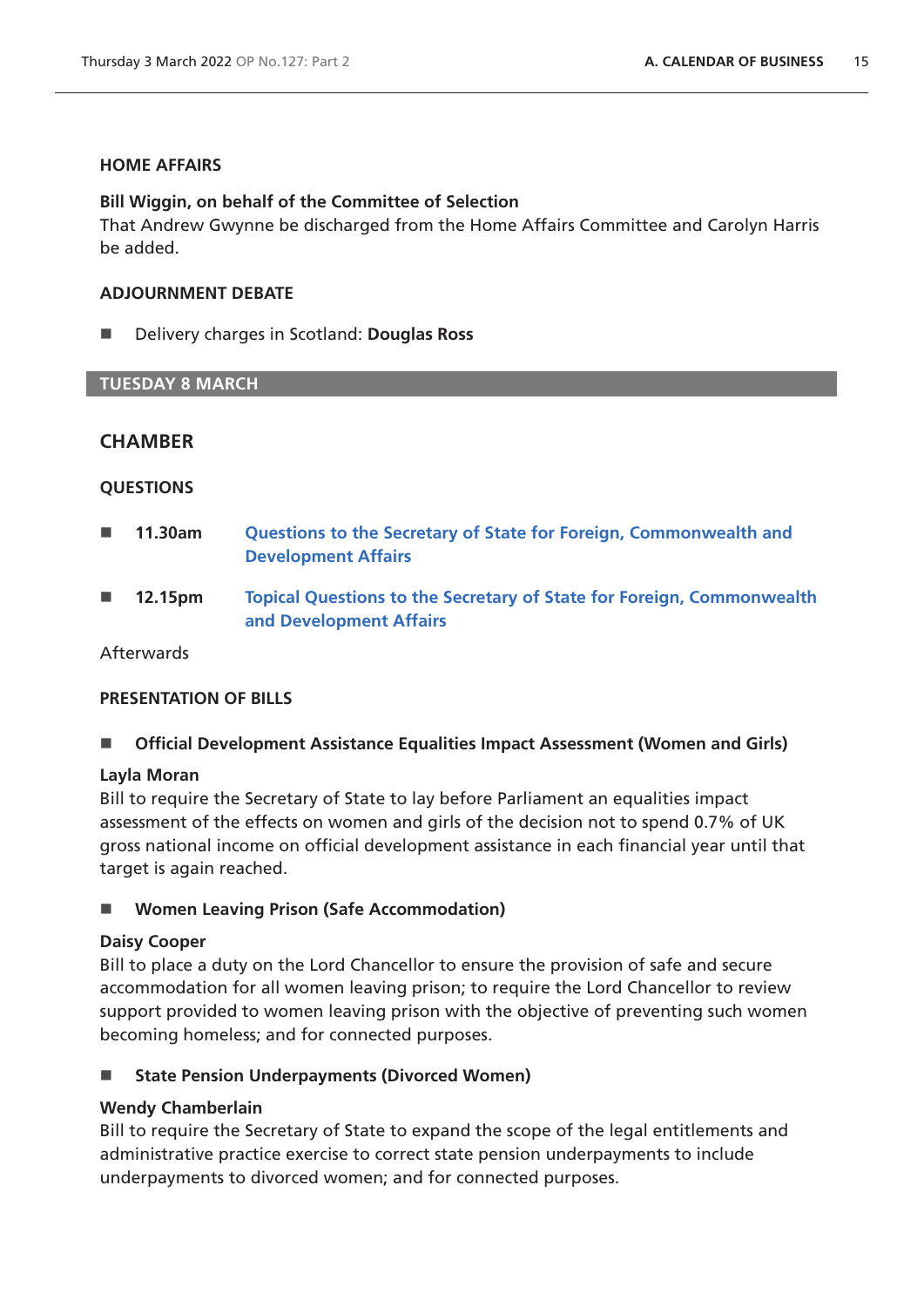# **Gender Pay Gap**

# **Sarah Olney**

Bill to require the Secretary of State to review the effectiveness of gender pay gap reporting requirements.

# ■ Surgical Mesh (Support)

# **Sarah Green**

Bill to make provision about support for women who have suffered ill health as a result of the use of surgical mesh; to require the Secretary of State to report to Parliament on the merits of establishing a redress scheme for such women; and for connected purposes.

# ■ Maternity Services (Rural Areas)

# **Helen Morgan**

Bill to place a duty on the Secretary of State to ensure equal access to maternity services for people living in rural and coastal areas to those living in other areas, including access to the same range of birthing methods and locations; to require consultant-led maternity services to be available within 45 minutes of an expectant mother's home; and for connected purposes.

# **Planning (Women's Safety)**

# **Christine Jardine**

Bill to require an assessment of the impact on women's safety to be published as a condition of planning approval for major developments.

# ■ Miscarriage and Stillbirth (Black and Asian Women)

## **Munira Wilson**

Bill to require the Secretary of State to lay before Parliament annual reports on progress in reducing miscarriage and stillbirth rates among Black and Asian women.

# ■ Rape (Conviction Rates)

# **Wera Hobhouse**

Bill to establish an independent review of rape conviction rates and of the effects on the victims of rape; and to require the Secretary of State to act on the recommendations of the review.

# **INSTITUTES OF TECHNOLOGY (ROYAL CHARTER): TEN MINUTE RULE MOTION**

## **Sir Robert Buckland**

That leave be given to bring in a Bill to make provision for Institutes of Technology to apply to receive a Royal Charter; and for connected purposes.

## **Notes:**

The Member moving and a Member opposing this Motion may each speak for up to 10 minutes.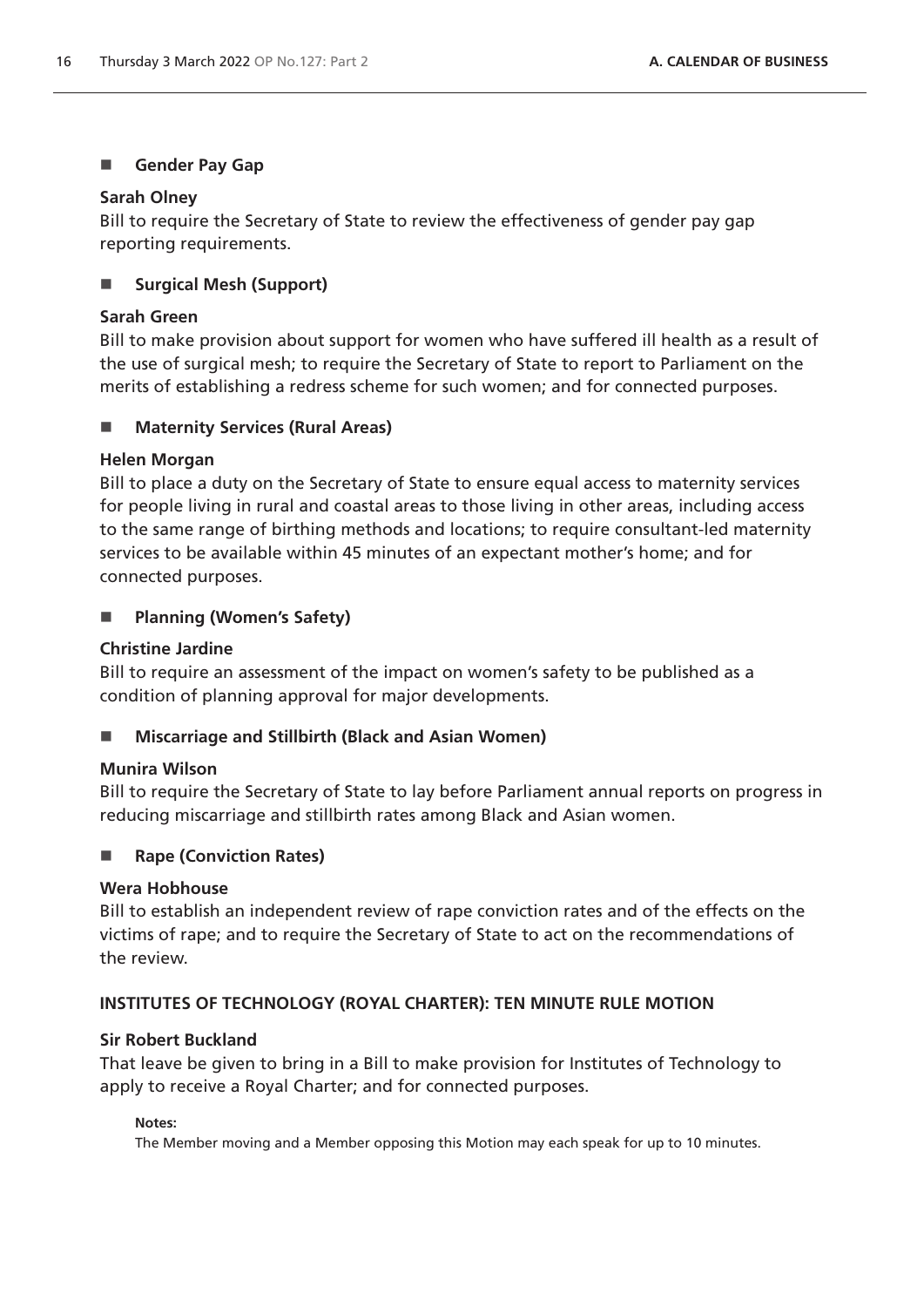## **OPPOSITION DAY (15TH ALLOTTED DAY): SUBJECT TO BE ANNOUNCED**

#### **Notes:**

The selection of the matters to be debated will be made by the Leader of the Opposition ([Standing Order](https://publications.parliament.uk/pa/cm5802/cmstords/so_804_2021/so-orders.html#so-14_2)  [No. 14\(2\)](https://publications.parliament.uk/pa/cm5802/cmstords/so_804_2021/so-orders.html#so-14_2)).

# **WESTMINSTER HALL**

 **9.30am** That this House has considered reports of misogyny and sexual harassment in the Metropolitan Police: **Sarah Olney**

#### **Notes:**

The Chairman of Ways and Means appointed this debate on the recommendation of the Backbench Business Committee.

 **11.00am** That this House has considered paid miscarriage leave**: Angela Crawley Notes:**

The sitting will be suspended from 11.30am to 2.30pm.

- **2.30pm** That this House has considered UK competition and consumer policy in response to the Penrose review**: John Penrose**
- **4.00pm** That this House has considered Carnforth's bid to become the headquarters for Great British Railways**: David Morris**
- **4.30pm** That this House has considered Government support for breastfeeding**: Alison Thewliss**

**Notes:**

The debate at 4.30pm will last for up to an hour. The sitting will be suspended and time added if divisions take place in the main Chamber [\(Standing Order](https://publications.parliament.uk/pa/cm5802/cmstords/so_804_2021/so-orders.html#so-10_3)  [No. 10\(3\)](https://publications.parliament.uk/pa/cm5802/cmstords/so_804_2021/so-orders.html#so-10_3)).

## **WEDNESDAY 9 MARCH**

# **CHAMBER**

#### **QUESTIONS**

- **11.30am [Questions to the Secretary of State for Northern Ireland](https://commonsbusiness.parliament.uk/document/54643/html#anchor-7)**
- **12 noon Questions to the Prime Minister**

Afterwards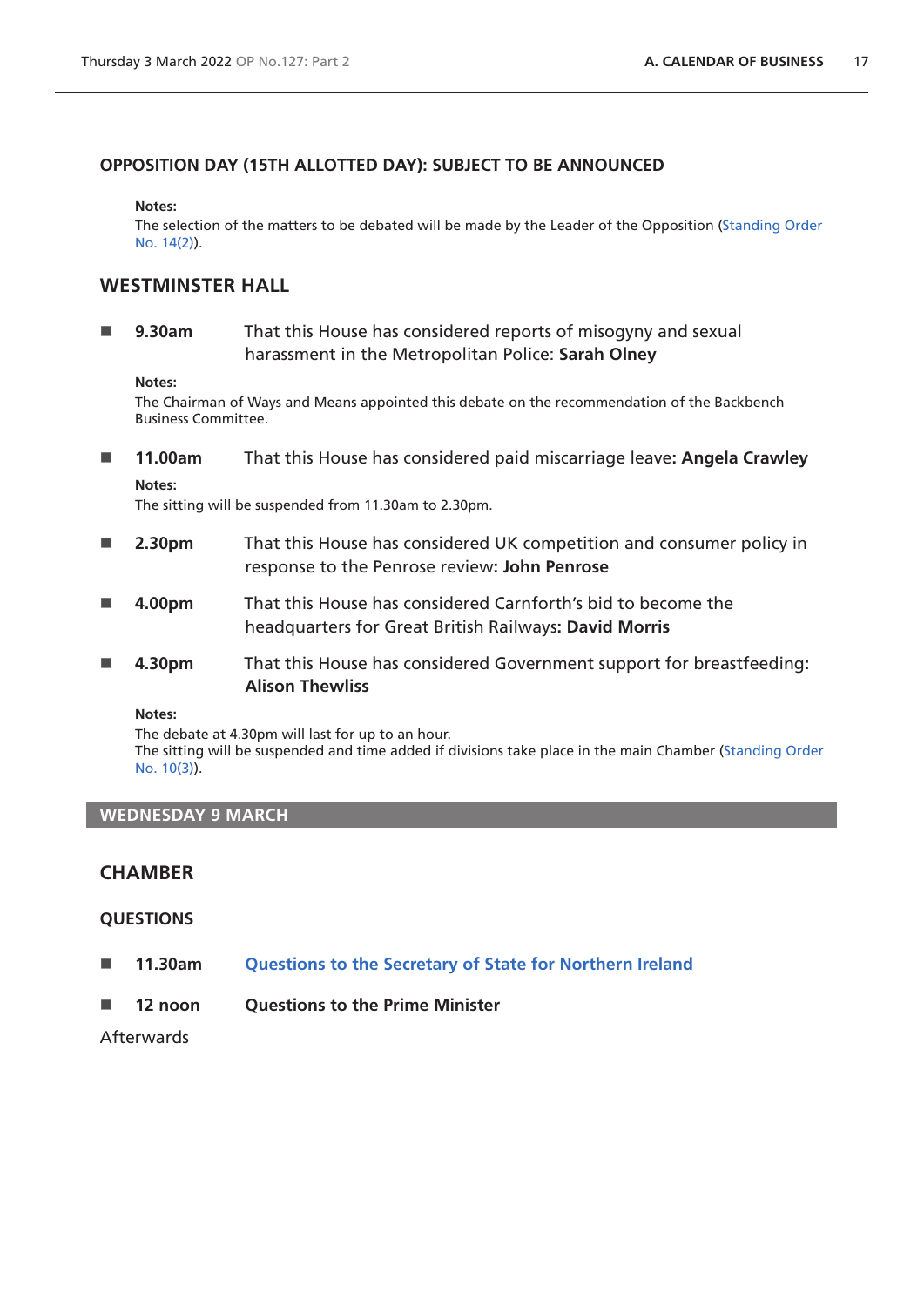## **PETS (MICROCHIPS): TEN MINUTE RULE MOTION**

#### **James Daly**

That leave be given to bring in a Bill to make provision regarding pets with microchips; and for connected purposes.

#### **Notes:**

The Member moving and a Member opposing this Motion may each speak for up to 10 minutes.

#### **ESTIMATES DAY (3RD ALLOTTED DAY)**

■ The Spending of the Department for Education on the National Tutoring Programme **and Adult Education**

**Robert Halfon Miriam Cates Kim Johnson**

■ The Spending of the Ministry of Defence

# **John Spellar Dave Doogan**

**Notes:**

At 7.00pm the House will be asked to agree all outstanding Estimates.

# **WESTMINSTER HALL**

| $\mathcal{L}_{\mathcal{A}}$ | 9.30am  | That this House has considered funding for bus service improvement<br>plans in the North West: Charlotte Nichols |
|-----------------------------|---------|------------------------------------------------------------------------------------------------------------------|
| <b>In the </b>              | 11.00am | That this House has considered transportation between sites in multi-<br>hospital NHS Trusts: Caroline Ansell    |
|                             | Notes:  | The sitting will be suspended from 11.30am to 2.30pm.                                                            |
| $\mathcal{L}_{\mathcal{A}}$ | 2.30pm  | That this House has considered large solar farms: Brendan Clarke-Smith                                           |
| <b>In the Second State</b>  | 4.00pm  | That this House has considered Government support for allergy research<br>and treatments: Christian Matheson     |
| <b>In the </b>              | 4.30pm  | That this House has considered smart road pricing: Elliot Colburn                                                |

**Notes:**

The debate at 4.30pm will last for up to an hour.

The sitting will be suspended and time added if divisions take place in the main Chamber [\(Standing Order](https://publications.parliament.uk/pa/cm5802/cmstords/so_804_2021/so-orders.html#so-10_3)  [No. 10\(3\)](https://publications.parliament.uk/pa/cm5802/cmstords/so_804_2021/so-orders.html#so-10_3)).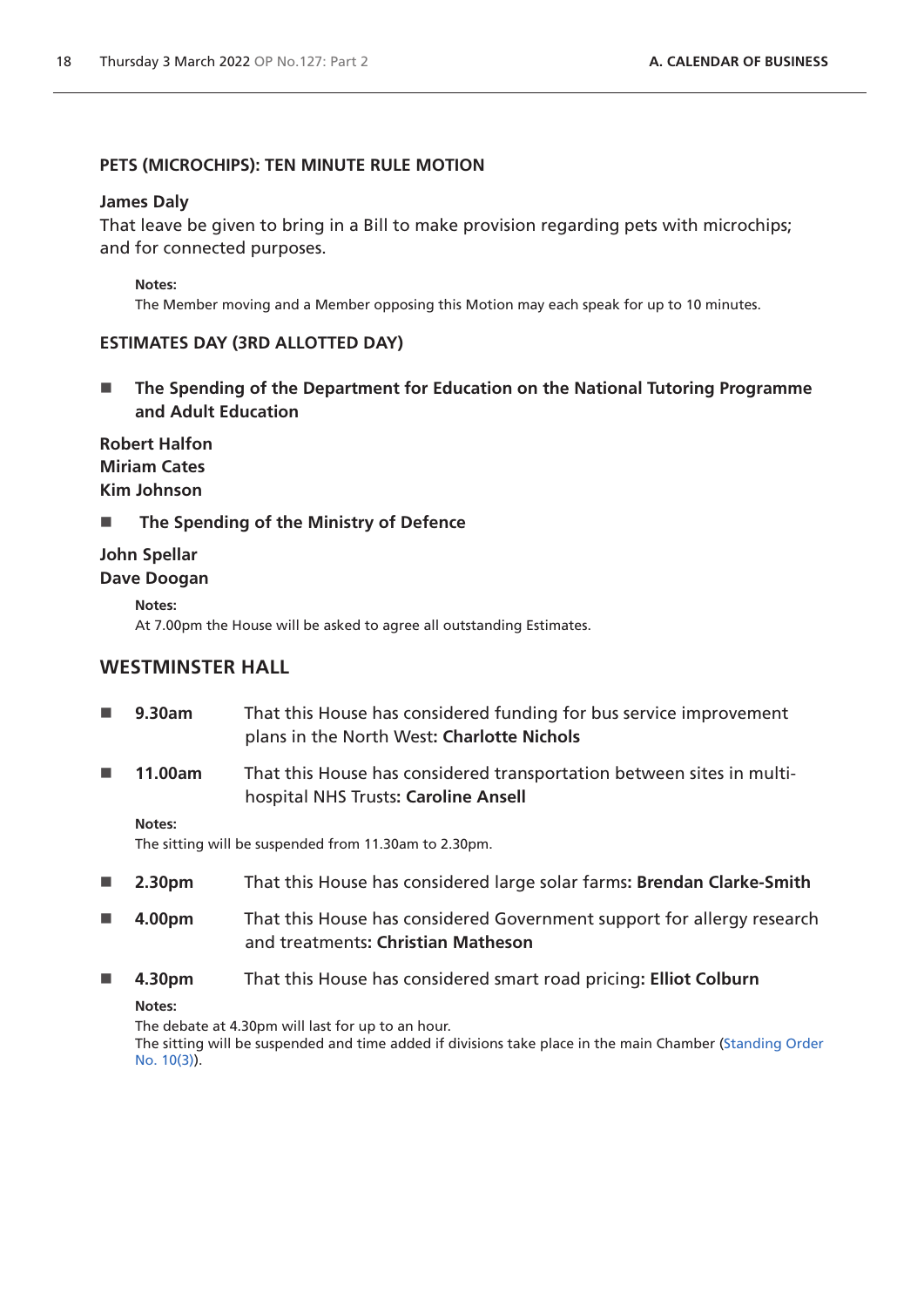# **THURSDAY 10 MARCH**

# **CHAMBER**

## **QUESTIONS**

| <b>The Contract</b> | 9.30am | Questions to the Secretary of State for Environment, Food and Rural |
|---------------------|--------|---------------------------------------------------------------------|
|                     |        | <b>Affairs</b>                                                      |
|                     |        |                                                                     |

- **10.00am Topical Questions to the Secretary of State for Environment, Food and Rural Affairs**
- 10.10am **Questions to Church Commissioners, House of Commons Commission, Parliamentary Works Sponsor Body, Public Accounts Commission and Speaker's Committee on the Electoral Commission**

# **Afterwards**

**PROCEEDINGS ON THE SUPPLY AND APPROPRIATION (ANTICIPATION AND ADJUSTMENTS) BILL**

#### **BACKBENCH BUSINESS**

**International Women's Day**

#### **Mrs Maria Miller**

That this House has considered International Women's Day.

#### **Notes:**

The subject for this debate was determined by the Backbench Business Committee.

## **MONDAY 14 MARCH**

# **CHAMBER**

- **2.30pm Questions to the Secretary of State for Education**
- **3.15pm Topical Questions to the Secretary of State for Education**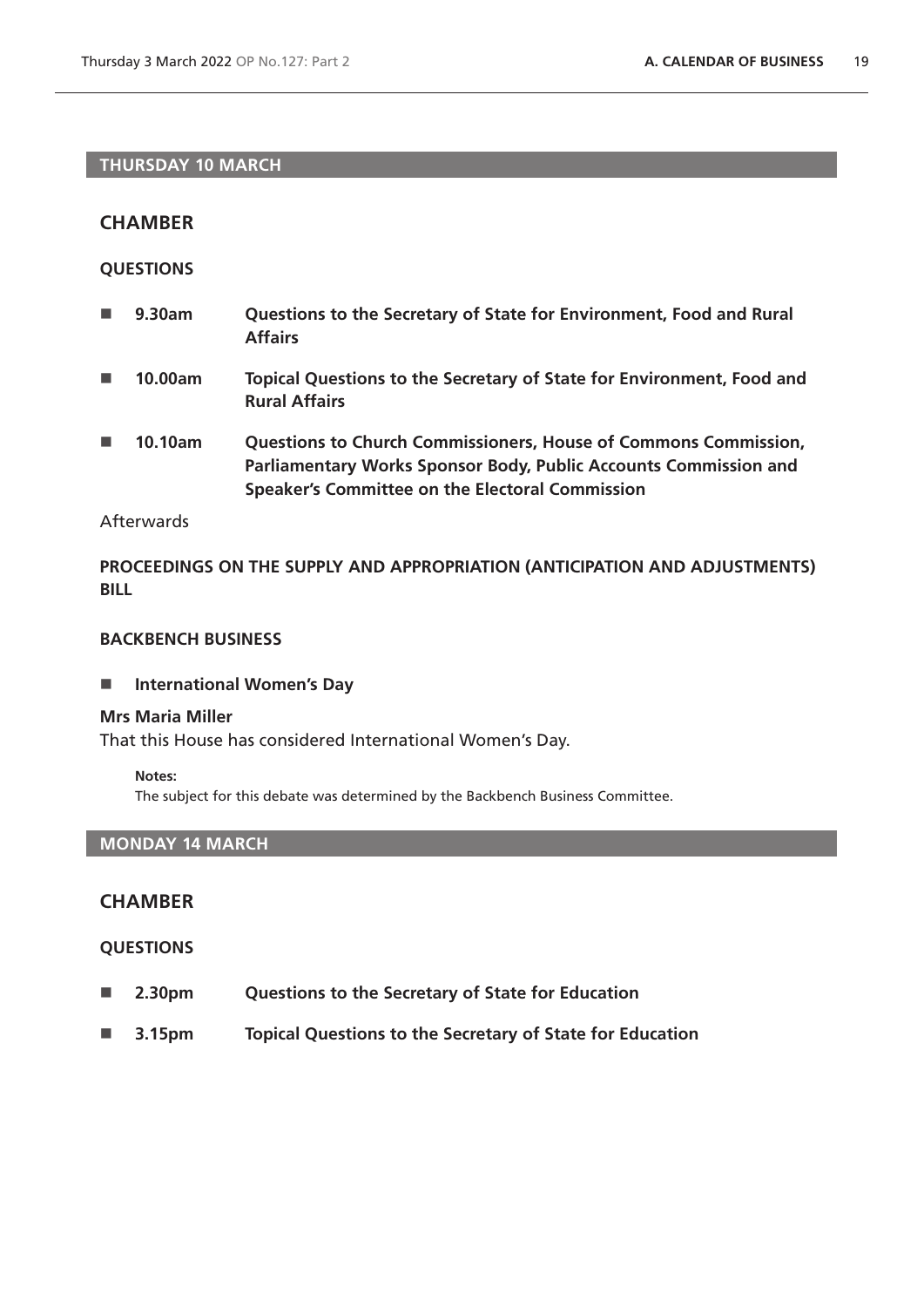## **WESTMINSTER HALL**

- **4.30pm** That this House has considered [e-petition 333693](https://petition.parliament.uk/petitions/333693), relating to badger culling**: Nick Fletcher, on behalf of the Petitions Committee**
- **6.00pm** That this House has considered [e-petition 601323](https://petition.parliament.uk/petitions/601323), relating to support for new adoptive parents**: Elliot Colburn, on behalf of the Petitions Committee**

#### **Relevant Documents:**

First Report of the Petitions Committee, Impact of Covid-19 on new parents: one year on, [HC 479](https://committees.parliament.uk/publications/7477/documents/78447/default/)

#### **Notes:**

The subjects for these debates were determined by the Petitions Committee. The sitting will last for up to three hours. The sitting will be suspended and time added if divisions take place in the main Chamber [\(Standing Order No. 10\(3\)](https://publications.parliament.uk/pa/cm5802/cmstords/so_804_2021/so-orders.html#so-10_3)).

#### **TUESDAY 15 MARCH**

# **CHAMBER**

## **QUESTIONS**

- **11.30am Questions to the Chancellor of the Exchequer**
- **12.15pm Topical Questions to the Chancellor of the Exchequer**

## Afterwards

# **QUAD BIKES: TEN MINUTE RULE MOTION**

#### **Judith Cummins**

That leave be given to bring in a Bill to require quad bike riders on public highways to wear helmets; to make provision about the registration of quad bikes; to make provision about the dangerous and anti-social use of quad bikes; and for connected purposes.

#### **Notes:**

The Member moving and Member opposing this Motion may each speak for up to 10 minutes.

## **WEDNESDAY 16 MARCH**

# **CHAMBER**

# **QUESTIONS**

- **11.30am Questions to the Secretary of State for Scotland**
- **12 noon Questions to the Prime Minister**

# Afterwards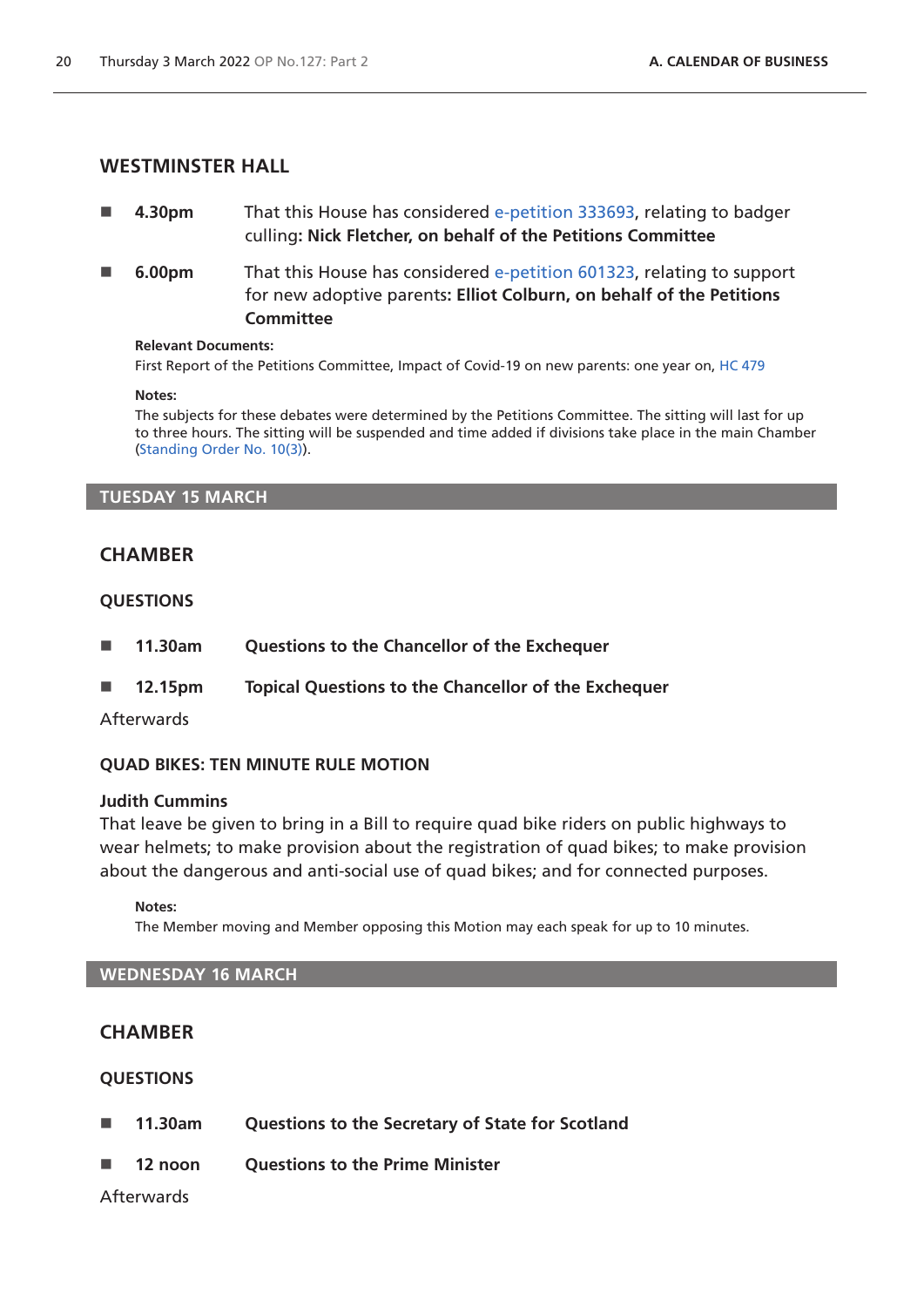## **HEALTHCARE (DELAYED DISCHARGES): TEN MINUTE RULE MOTION**

#### **Dr Andrew Murrison**

That leave be given to bring in a Bill to make provision about expediting the transfer of patients who are medically fit for discharge from acute hospitals to homely settings in the community.

#### **Notes:**

The Member moving and a Member opposing this Motion may each speak for up to 10 minutes.

#### **THURSDAY 17 MARCH**

# **CHAMBER**

#### **QUESTIONS**

- **9.30am Questions to the Secretary of State for Transport**
- **10.15am Topical Questions to the Secretary of State for Transport**

## **FRIDAY 18 MARCH**

# **CHAMBER**

**[Taxis and Private Hire Vehicles \(Disabled Persons\) Bill](https://publications.parliament.uk/pa/bills/cbill/58-02/0030/210030.pdf): Remaining Stages**

Member in Charge: **Jeremy Wright**

Not amended in Public Bill Committee, to be considered.

**[British Sign Language Bill](https://publications.parliament.uk/pa/bills/cbill/58-02/0260/210260.pdf): Remaining Stages**

Member in Charge: **Rosie Cooper**

As amended in Public Bill Committee, to be considered.

#### **Mental Health Provision (Children and Young People) Bill: Second Reading**

Member in Charge: **Munira Wilson**

**Notes:** Bill not yet printed.

**Goods Delivery Services Bill: Second Reading**

Member in Charge: **Jamie Stone**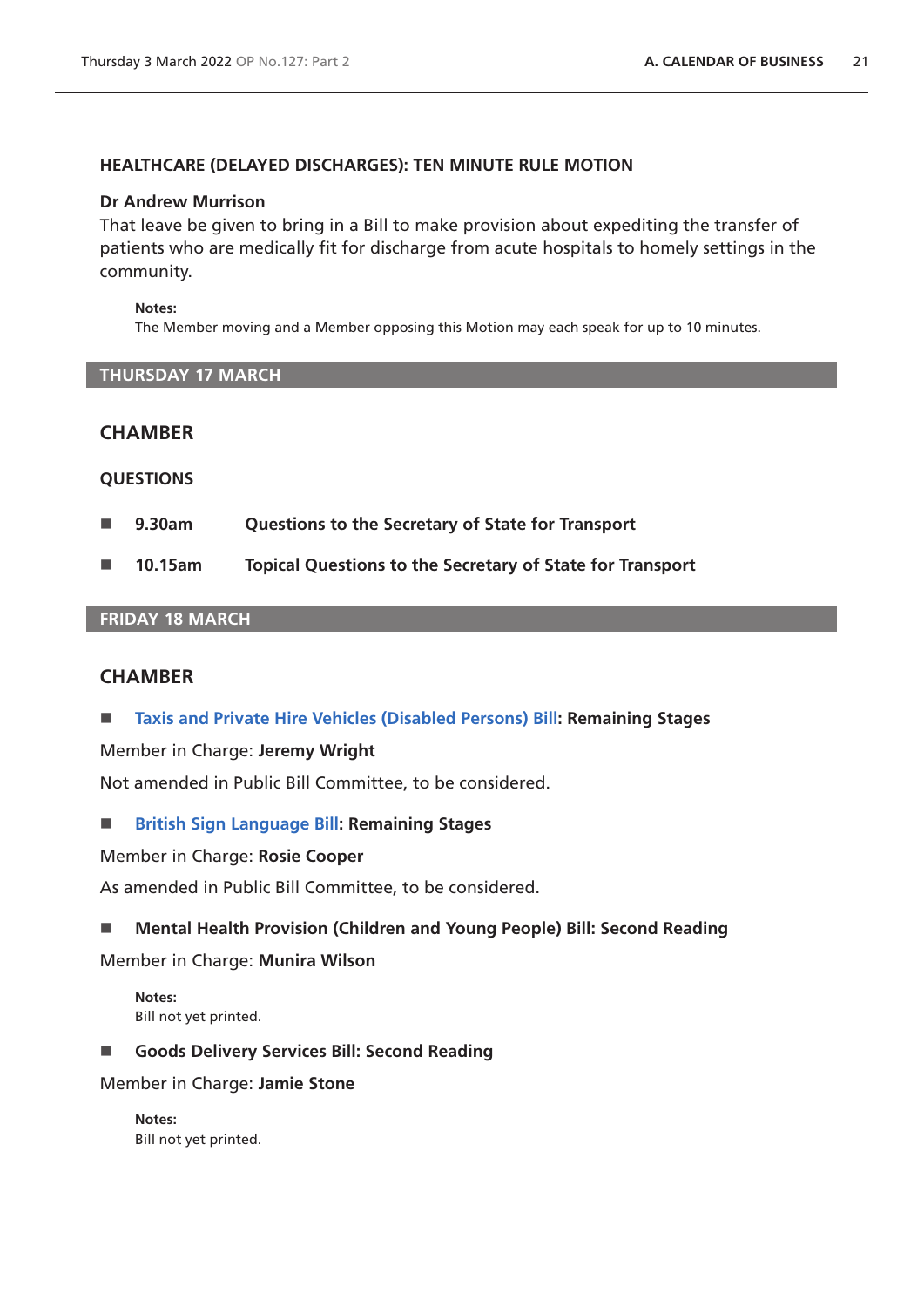# **Commercial Rent (Prohibition of Upward-Only Reviews) Bill: Second Reading**

Member in Charge: **Sarah Olney**

**Notes:** Bill not yet printed.

## ■ Conversion Therapy (Prohibition) Bill: Second Reading

Member in Charge: **Wera Hobhouse**

**Notes:** Bill not yet printed.

## **Palestine Statehood (Recognition) Bill: Second Reading**

Member in Charge: **Layla Moran**

**Notes:** Bill not yet printed.

**North Northamptonshire (Urgent Care Facilities) Bill: Second Reading**

Member in Charge: **Mr Peter Bone**

**Notes:** Bill not yet printed.

## **[Tibet and Xinjiang \(Reciprocal Access\) Bill](https://publications.parliament.uk/pa/bills/cbill/58-02/0148/210148.pdf): Second Reading**

Member in Charge: **Tim Loughton**

## ■ Button Batteries (Safety) Bill: Second Reading

Member in Charge: **Jo Gideon**

**Notes:** Bill not yet printed.

#### **[Employment Bill:](https://publications.parliament.uk/pa/bills/cbill/58-02/0045/21045.pdf) Second Reading**

#### Member in Charge: **Martin Docherty-Hughes**

**Notes:**

A money resolution is required for this Bill to be proceeded with in Committee. Queen's consent to be signified on Third Reading.

#### **[Workers \(Employment Security and Definition\) Bill:](https://publications.parliament.uk/pa/bills/cbill/58-02/0109/21109.pdf) Second Reading**

#### Member in Charge: **Martin Docherty-Hughes**

## **[Fire and Building Safety \(Public Inquiry\) Bill:](https://publications.parliament.uk/pa/bills/cbill/58-02/0142/210142.pdf) Second Reading**

## Member in Charge: **Daisy Cooper**

**Notes:**

A money resolution is required for this Bill to be proceeded with in Committee.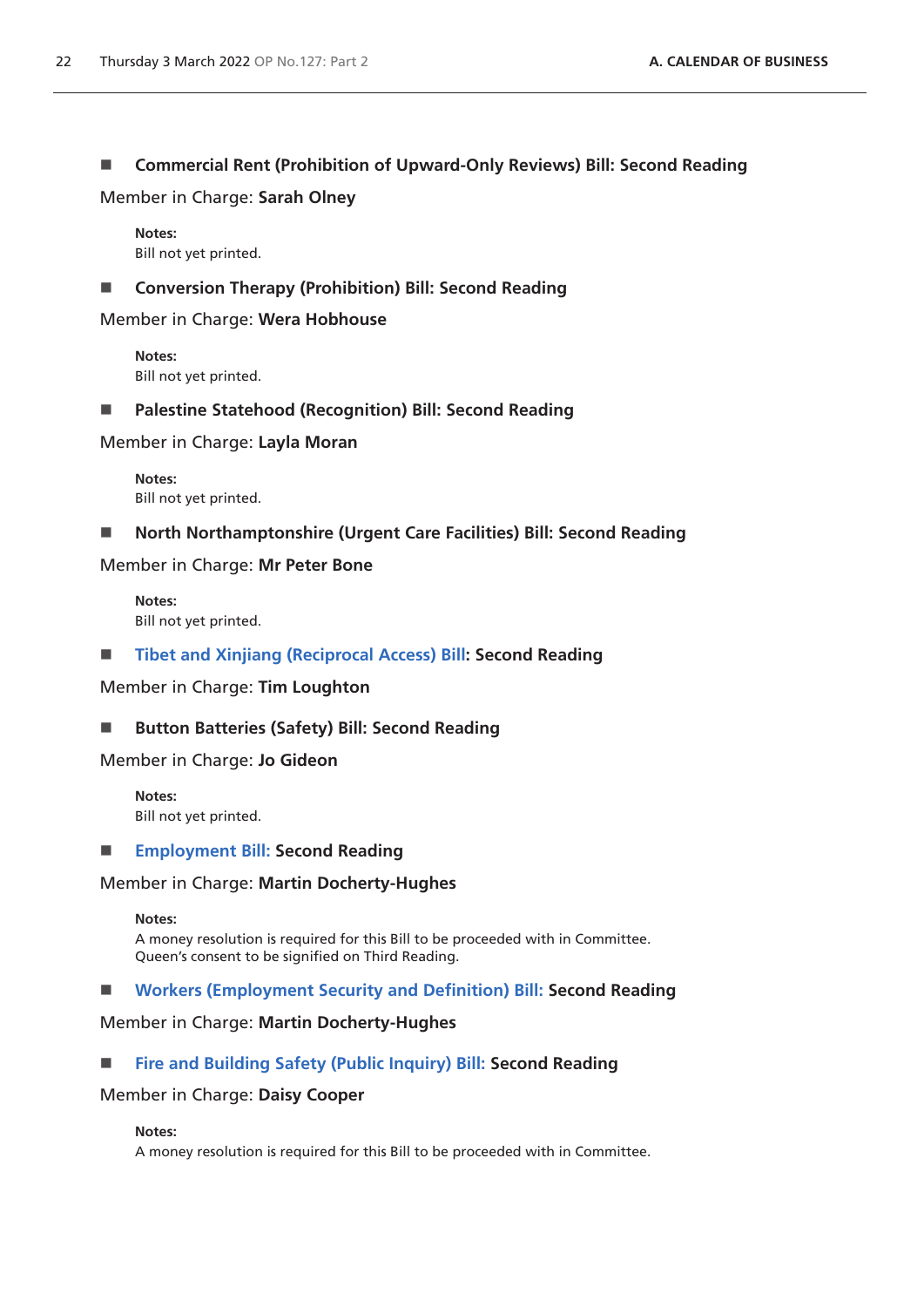## ■ **[Dogs \(Protection of Livestock\) Bill](https://publications.parliament.uk/pa/bills/cbill/58-02/0151/210151.pdf): Second Reading**

Member in Charge: **Virginia Crosbie**

#### ■ Non-Disclosure Agreements (No. 2) Bill: Second Reading

#### Member in Charge: **Mrs Maria Miller**

**Notes:** Bill not yet printed.

#### ■ Bereavement (Leave and Pay) Bill: Second Reading

#### Member in Charge: **Patricia Gibson**

**Notes:** Bill not yet printed.

#### ■ Hen Caging (Prohibition) Bill: Second Reading

#### Member in Charge: **Henry Smith**

**Notes:** Bill not yet printed.

#### **[Decarbonisation and Economic Strategy Bill:](https://publications.parliament.uk/pa/bills/cbill/58-02/0172/210172.pdf) Second Reading**

#### Member in Charge: **Caroline Lucas**

#### **Notes:**

A money resolution is required for this Bill to be proceeded with in Committee.

## **Paternity (Leave and Pay) Bill: Second Reading**

## Member in Charge: **Gareth Davies**

**Notes:** Bill not yet printed.

#### **[Crown Estate \(Devolution to Wales\) Bill:](https://publications.parliament.uk/pa/bills/cbill/58-02/0067/210067.pdf) Second Reading**

#### Member in Charge: **Liz Saville Roberts**

**Notes:**

Queen's consent to be signified on Third Reading.

#### **[Minimum Energy Performance of Buildings \(No. 2\) Bill](https://publications.parliament.uk/pa/bills/cbill/58-02/0150/210150.pdf): Second Reading**

#### Member in Charge: **Sir Roger Gale**

#### **Notes:**

A money resolution is required for this Bill to be proceeded with in Committee. Queen's consent to be signified on Third Reading.

#### **[Recognition of Armenian Genocide Bill: S](https://publications.parliament.uk/pa/bills/cbill/58-02/0190/210190.pdf)econd Reading**

#### Member in Charge: **Tim Loughton [R]**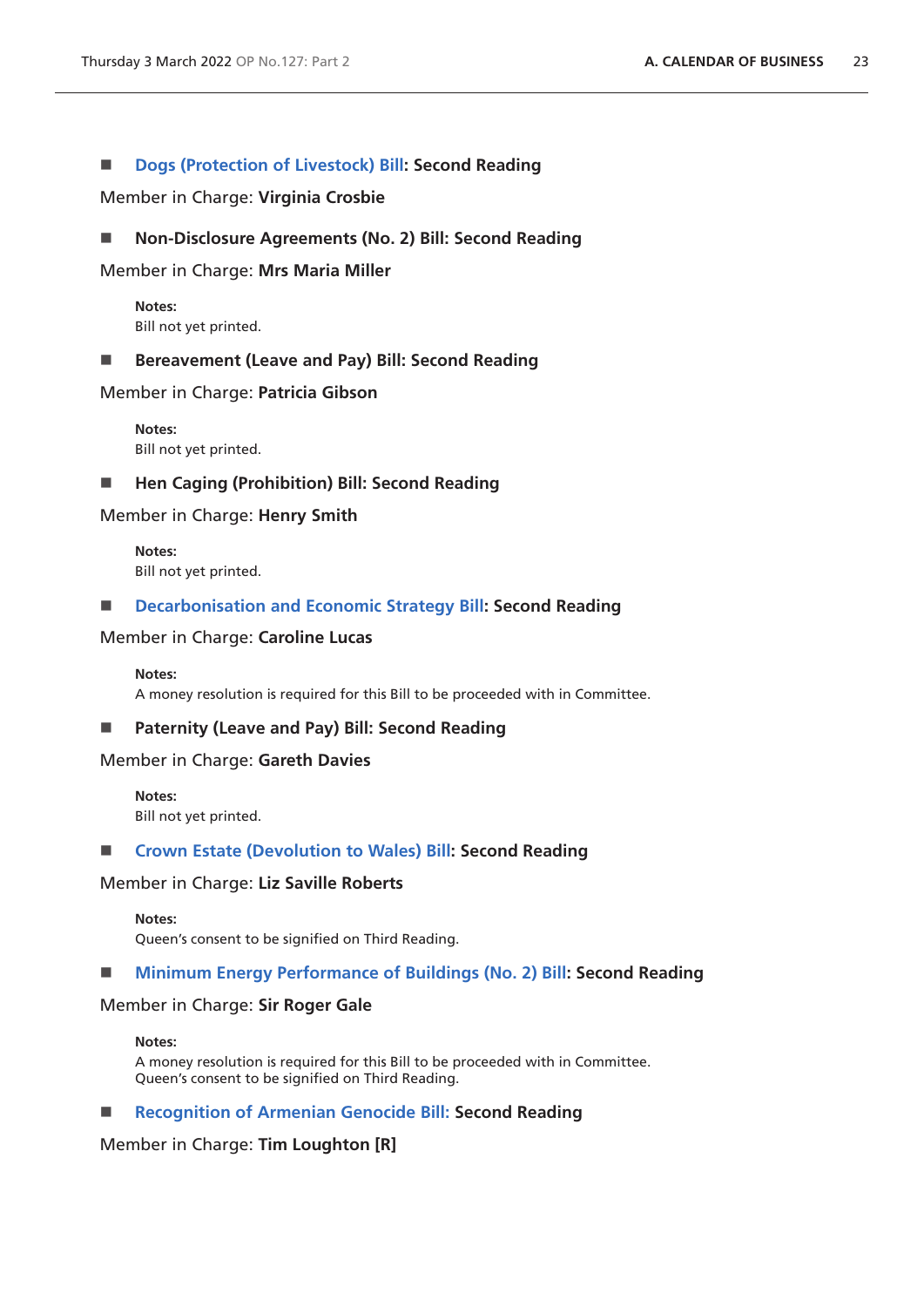## ■ Intimate Images (Offences) Bill: Second Reading

Member in Charge: **Mrs Maria Miller**

**Notes:** Bill not yet printed.

## **Pregnancy and Maternity (Redundancy Protection) Bill: Second Reading**

Member in Charge: **Mrs Maria Miller**

**Notes:** Bill not yet printed.

#### **Flexible Working Bill: Second Reading**

Member in Charge: **Tulip Siddiq**

**Notes:** Bill not yet printed.

# **Hate Crime (Misogyny) Bill: Second Reading**

Member in Charge: **Wera Hobhouse**

**Notes:** Bill not yet printed.

# **Social Media Platforms (Identity Verification) Bill: Second Reading**

Member in Charge: **Siobhan Baillie**

**Notes:** Bill not yet printed.

#### **[Miscarriage Leave Bill:](https://publications.parliament.uk/pa/bills/cbill/58-02/0066/210066.pdf) Second Reading**

#### Member in Charge: **Angela Crawley**

#### **Notes:**

A money resolution is required for this Bill to be proceeded with in Committee.

## **[Planning \(Street Plans\) Bill:](https://publications.parliament.uk/pa/bills/cbill/58-02/0161/210161.pdf) Second Reading**

#### Member in Charge: **John Penrose**

**Notes:** Queen's consent to be signified on Third Reading.

## **Dyslexia Screening Bill: Second Reading**

#### Member in Charge: **Matt Hancock**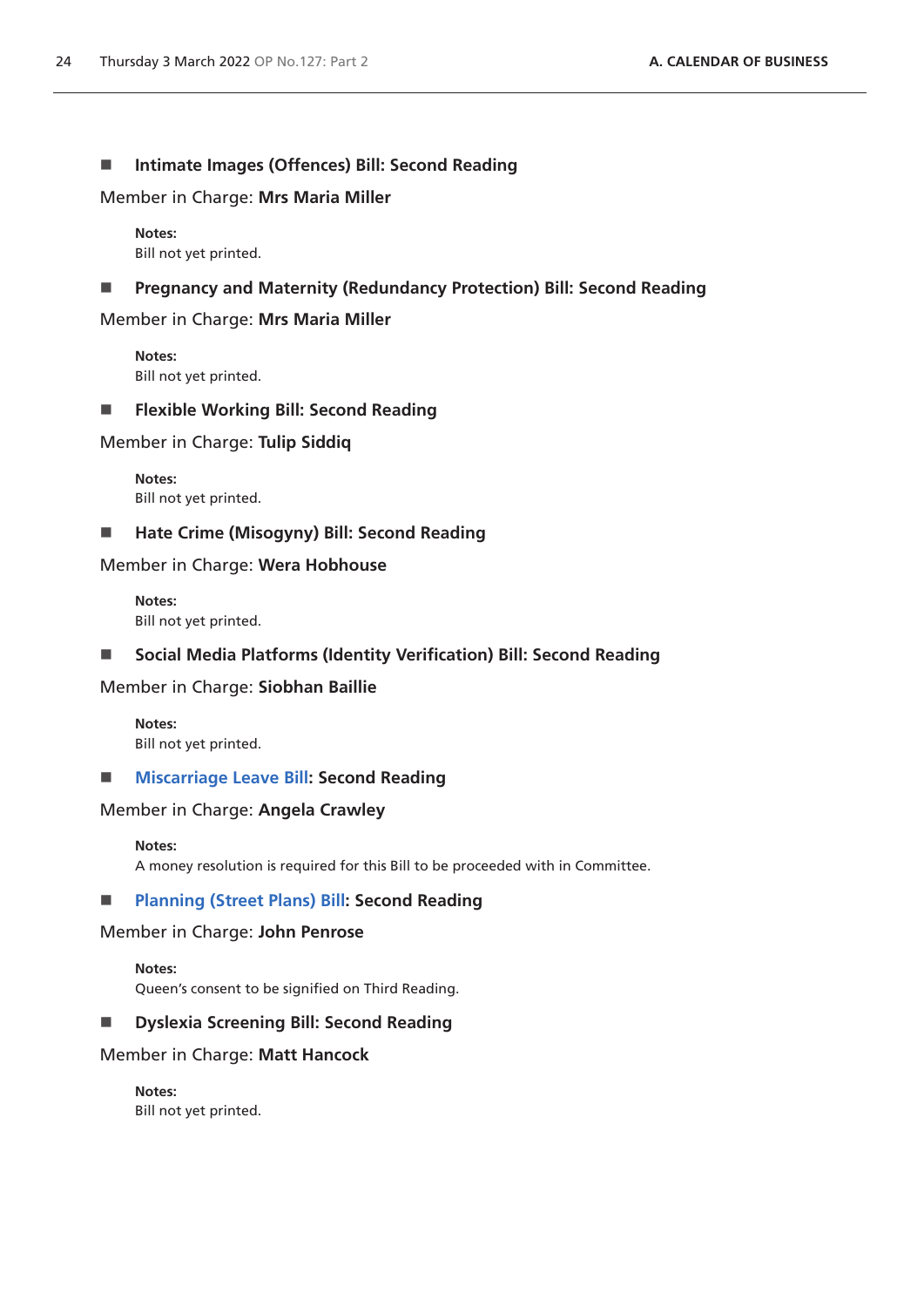#### **Community Wealth Fund: Second Reading**

Member in Charge: **Paul Howell**

**Notes:** Bill not yet printed.

#### **[Israel Arms Trade \(Prohibition\) Bill](https://publications.parliament.uk/pa/bills/cbill/58-02/0144/210144.pdf): Second Reading**

Member in Charge: **Richard Burgon**

#### **Notes:**

A money resolution is required for this Bill to be proceeded with in Committee. Queen's consent to be signified on Third Reading.

**[Clean Air Targets \(World Health Organization Guidelines\) Bill](https://publications.parliament.uk/pa/bills/cbill/58-02/0052/210052.pdf): Second Reading**

Member in Charge: **Christine Jardine**

 **[Employment and Trade Union Rights \(Dismissal and Re-engagement\) Bill:](https://publications.parliament.uk/pa/bills/cbill/58-02/0015/210015.pdf) Adjourned debate on Second Reading [22 October]**

#### Member in Charge: **Barry Gardiner**

**[Climate and Ecology Bill](https://publications.parliament.uk/pa/bills/cbill/58-02/0061/21061.pdf): Second Reading**

Member in Charge: **Caroline Lucas**

#### **Notes:**

A money resolution is required for this Bill to be proceeded with in Committee.

**[Ambulance Waiting Times \(Local Reporting\) Bill:](https://publications.parliament.uk/pa/bills/cbill/58-02/0209/210209.pdf) Second Reading**

Member in Charge: **Daisy Cooper**

**Peerage Nominations (Disqualification of Party Donors) Bill: Second Reading**

Member in Charge: **Angus Brendan MacNeil**

- **Notes:** Bill not yet printed.
- **Quarries (Planning) Bill: Second Reading**

Member in Charge: **Matt Western**

**Notes:** Bill not yet printed.

**[Planning \(Proper Maintenance of Land\) Bill](https://publications.parliament.uk/pa/bills/cbill/58-02/0130/210130.pdf): Second Reading**

Member in Charge: **Jonathan Gullis**

**Multi-Academy Trusts (Ofsted Inspection) Bill: Second Reading**

Member in Charge: **Jonathan Gullis**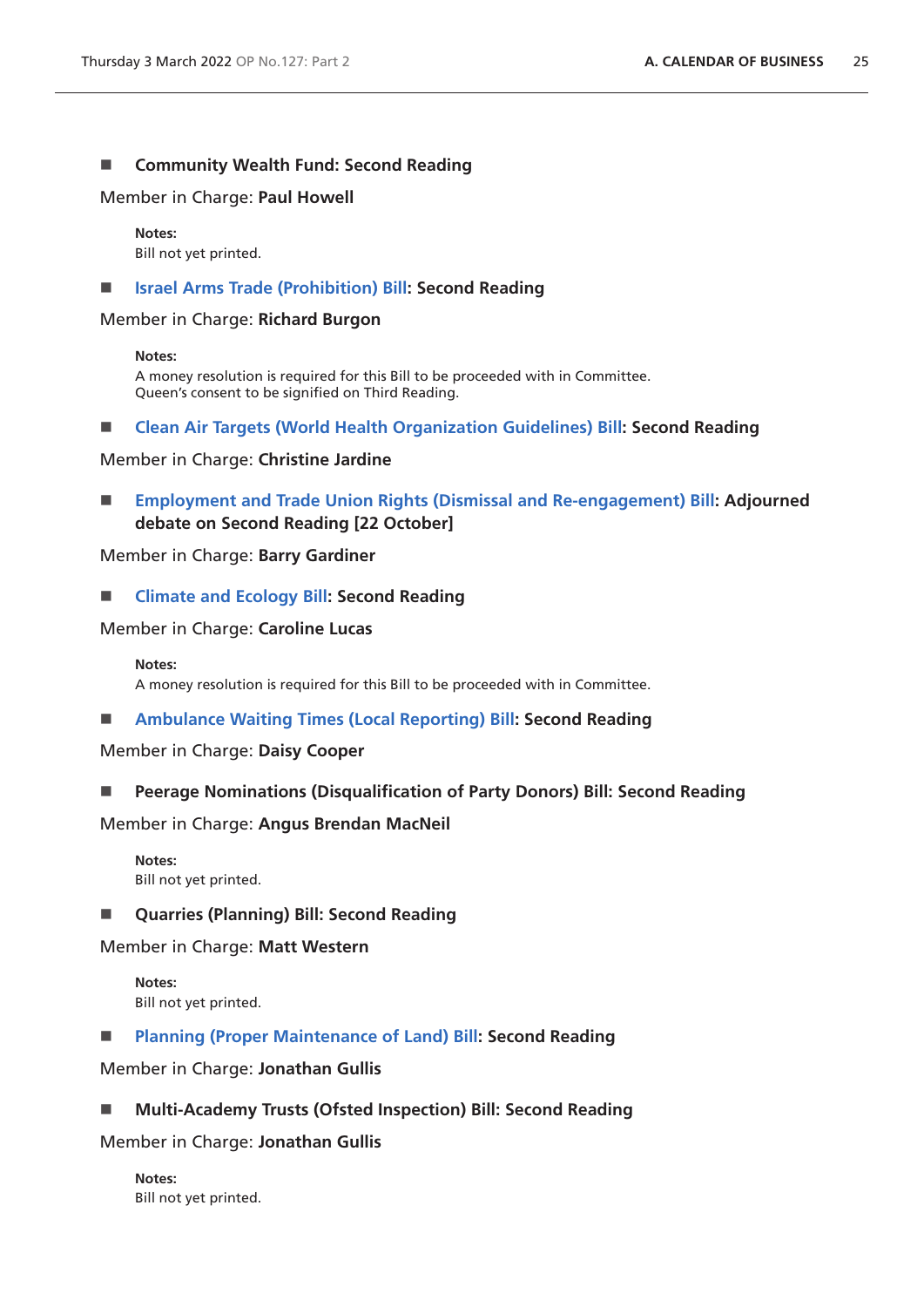## **Disposable Barbecues Bill: Second Reading**

Member in Charge: **Robert Largan**

**Notes:** Bill not yet printed.

**Unsolicited Explicit Images and Deepfake Pornography Bill: Second Reading**

Member in Charge: **Angela Richardson**

**Notes:** Bill not yet printed.

**Workers (Rights) (No. 2) Bill: Second Reading**

Member in Charge: **Ms Anum Qaisar**

**Notes:** Bill not yet printed.

■ Social Media Bill: Second Reading

Member in Charge: **Rehman Chishti**

**Notes:** Bill not yet printed.

**Co-operatives (Employee Company Ownership) Bill: Second Reading**

Member in Charge: **Christina Rees**

**Notes:** Bill not yet printed.

**Employment (Caring Leave) Bill: Second Reading**

Member in Charge: **Jack Brereton**

**Notes:** Bill not yet printed.

**Trade Agreements (Parliamentary Scrutiny and Farming) Bill: Second Reading**

Member in Charge: **Tim Farron**

**Notes:** Bill not yet printed.

**[Education \(Assemblies\) Bill \[Lords\]](https://publications.parliament.uk/pa/bills/cbill/58-02/0216/210216v1.pdf): Second Reading**

Member in Charge: **Crispin Blunt**

■ **[Cold Climate Allowance Bill:](https://publications.parliament.uk/pa/bills/cbill/58-02/0218/210218.pdf) Second Reading** 

Member in Charge: **Neale Hanvey**

**[Public Bodies \(Representation from Devolved Nations\) Bill:](https://publications.parliament.uk/pa/bills/cbill/58-02/0050/210050.pdf) Second Reading**

Member in Charge: **Wendy Chamberlain**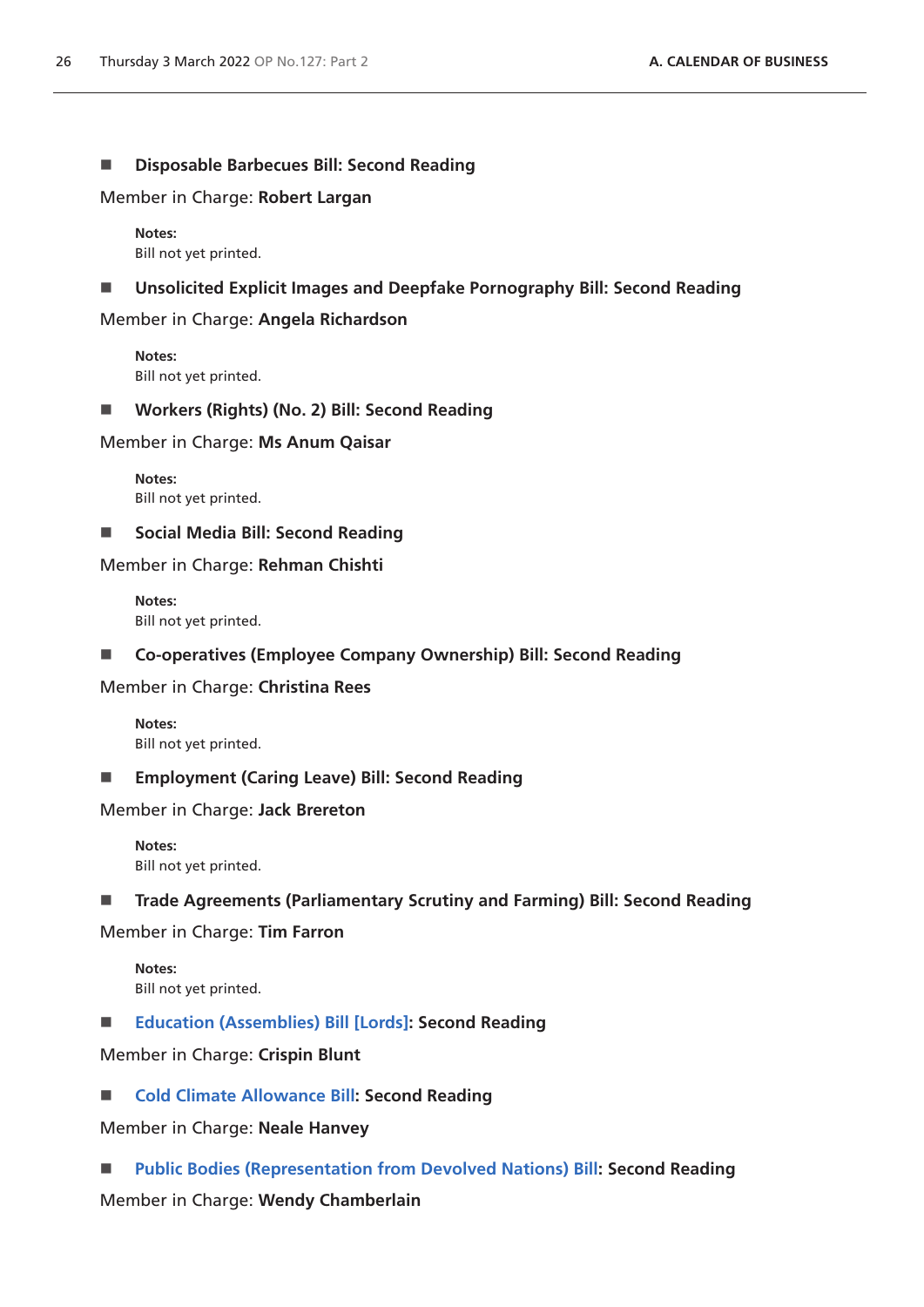**[British Goods \(Public Sector Purchasing Duty\) Bill:](https://publications.parliament.uk/pa/bills/cbill/58-02/0043/210043.pdf) Second Reading**

Member in Charge: **John Spellar**

■ **[Consumer Pricing Bill:](https://publications.parliament.uk/pa/bills/cbill/58-02/0084/210084.pdf) Second Reading** 

Member in Charge: **John Spellar**

**[Broadcasting \(Listed Sporting Events\) Bill:](https://publications.parliament.uk/pa/bills/cbill/58-02/0085/210085.pdf) Second Reading**

Member in Charge: **John Spellar**

**[Puppy Import \(Prohibition\) Bill:](https://publications.parliament.uk/pa/bills/cbill/58-02/0086/210086.pdf) Second Reading**

Member in Charge: **John Spellar**

**[Employment \(Application Requirements\) Bill](https://publications.parliament.uk/pa/bills/cbill/58-02/0087/210087.pdf): Second Reading**

Member in Charge: **John Spellar**

**[Public Sector Website Impersonation Bill](https://bills.parliament.uk/publications/43648/documents/954): Second Reading**

Member in Charge: **John Spellar**

**[Hunting Trophy Import \(Prohibition\) Bill](https://publications.parliament.uk/pa/bills/cbill/58-02/0089/210089.pdf): Second Reading**

Member in Charge: **John Spellar**

**Notes:**

A money resolution is required for this Bill to be proceeded with in Committee. Queen's consent to be signified on Third Reading.

**[Armenian Genocide \(Recognition\) Bill](https://publications.parliament.uk/pa/bills/cbill/58-02/0090/210090.pdf): Second Reading**

Member in Charge: **John Spellar**

■ [House of Lords \(Hereditary Peers\) \(Abolition of By-Elections\) \(No. 2\) Bill:](https://publications.parliament.uk/pa/bills/cbill/58-02/0091/210091.pdf) Second **Reading**

Member in Charge: **John Spellar**

**Registration of Overseas Entities Bill: Second Reading**

Member in Charge: **Layla Moran**

**Notes:** Bill not yet printed.

**[Misuse of Fireworks Bill:](https://publications.parliament.uk/pa/bills/cbill/58-02/0156/210156.pdf) Adjourned debate on Second Reading [21 January]**

Member in Charge: **Sarah Owen**

**[Microplastic Filters \(Washing Machines\) Bill](https://publications.parliament.uk/pa/bills/cbill/58-02/0205/210205.pdf): Second Reading**

Member in Charge: **Alberto Costa**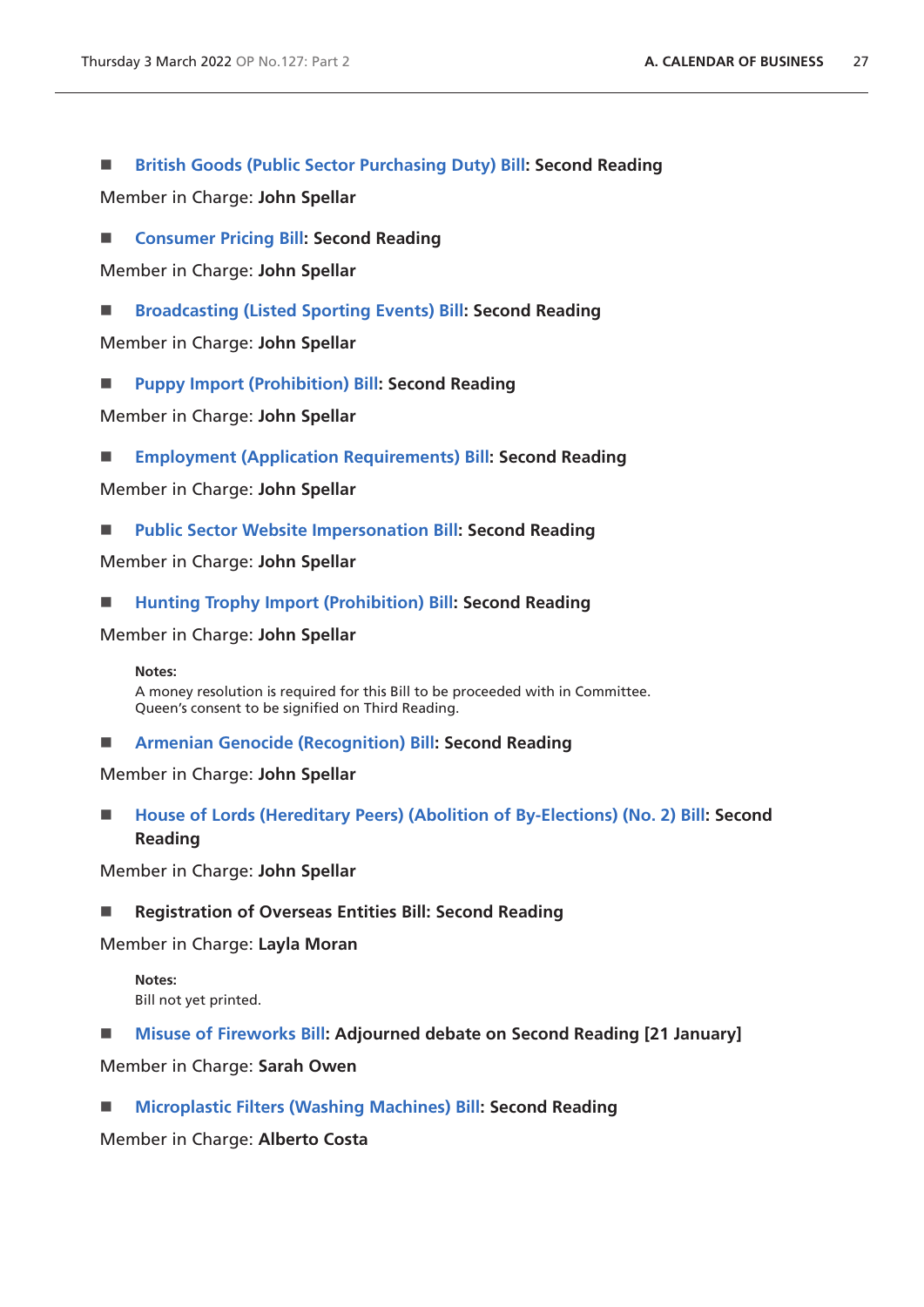# ■ [Company Transparency \(Carbon in Supply Chains\) Bill](https://publications.parliament.uk/pa/bills/cbill/58-02/0169/210169.pdf): Second Reading

Member in Charge: **Karen Bradley**

**Fire Safety Remediation Charges (Recovery and Enforcement) Bill: Second Reading**

Member in Charge: **Daisy Cooper**

**Notes:** Bill not yet printed.

## ■ Consumer Protection (Double Charging) Bill: Second Reading

Member in Charge: **Huw Merriman**

**Notes:** Bill not yet printed.

**Spiking (Offence) Bill: Second Reading**

Member in Charge: **Richard Graham**

**Notes:** Bill not yet printed.

**[Climate Education Bill](https://publications.parliament.uk/pa/bills/cbill/58-02/0197/210197.pdf): Second Reading**

Member in Charge: **Nadia Whittome**

**[Members of Parliament \(Prohibition of Second Jobs\) \(Motion\) Bill:](https://publications.parliament.uk/pa/bills/cbill/58-02/0201/210201.pdf) Second Reading**

Member in Charge: **Richard Burgon**

**Plastic Pollution Bill: Second Reading**

Member in Charge: **Mr Alistair Carmichael**

**Notes:** Bill not yet printed.

## ■ **[Status of Workers Bill \[Lords\]:](https://publications.parliament.uk/pa/bills/cbill/58-02/0242/220131.pdf) Second Reading**

Member in Charge: **Andy McDonald**

## **Digital Devices (Access for Next of Kin) Bill: Second Reading**

Member in Charge: **Ian Paisley**

**Notes:** Bill not yet printed.

**Air Pollution (Local Authority Audits) Bill: Second Reading**

Member in Charge: **Mr Barry Sheerman**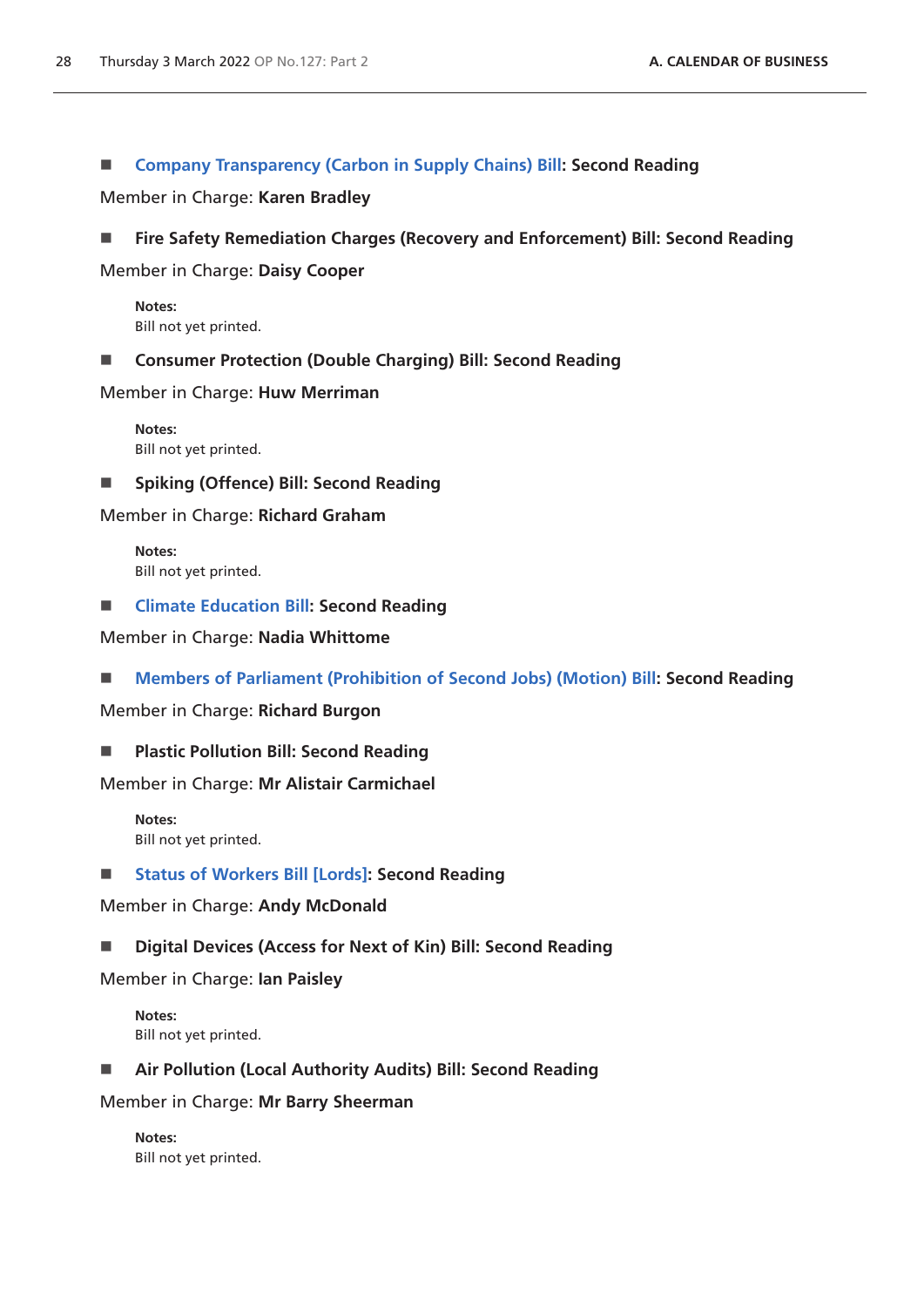#### **Carbon Emissions (Buildings) Bill: Second Reading**

Member in Charge: **Duncan Baker**

# **Notes:**

Bill not yet printed.

**[Public Houses \(Electrical Safety\) Bill:](https://publications.parliament.uk/pa/bills/cbill/58-02/0181/210181.pdf) Second Reading**

Member in Charge: **Andrew Rosindell**

**[Public Advocate Bill:](https://publications.parliament.uk/pa/bills/cbill/58-02/0047/21047.pdf) Second Reading**

#### Member in Charge: **Maria Eagle**

#### **Notes:**

A money resolution is required for this Bill to be proceeded with in Committee.

# **Energy Company Obligation (Cavity Wall Insulation) Bill: Second Reading**

#### Member in Charge: **Paul Maynard**

**Notes:** Bill not yet printed.

**Parliamentary Elections (Optional Preferential Vote) Bill: Second Reading**

#### Member in Charge: **Paul Maynard**

**Notes:** Bill not yet printed.

**Ministerial Competence (External Review) Bill: Second Reading**

## Member in Charge: **Paul Maynard**

**Notes:** Bill not yet printed.

#### **Charities (Income Source Statements) Bill: Second Reading**

#### Member in Charge: **Paul Maynard**

**Notes:** Bill not yet printed.

#### ■ Local Welfare Assistance (Statements) Bill: Second Reading

#### Member in Charge: **Paul Maynard**

**Notes:** Bill not yet printed.

## **[Wellbeing of Future Generations Bill \[Lords\]](https://publications.parliament.uk/pa/bills/cbill/58-02/0253/210253.pdf): Second Reading**

#### Member in Charge: **Simon Fell**

#### **Notes:**

A money resolution is required for this Bill to be proceeded with in Committee.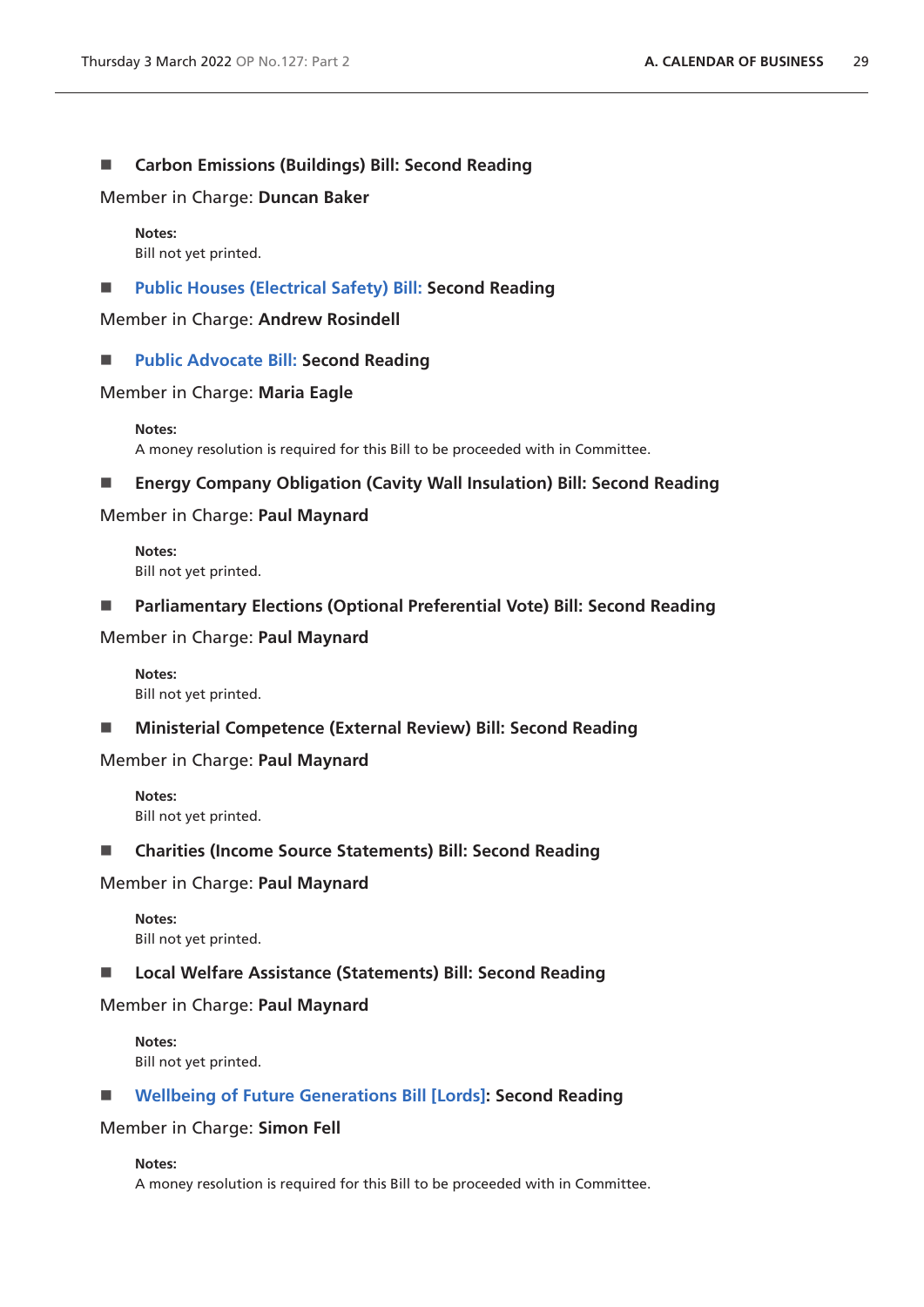**Motor Vehicle Tests (Diesel Particulate Filters) Bill: Second Reading**

Member in Charge: **Mr Barry Sheerman**

**Notes:** Bill not yet printed.

■ Seals (Protection) Bill: Second Reading

Member in Charge: **Tracey Crouch**

**Notes:** Bill not yet printed.

 **United Kingdom Atomic Energy Authority Pension Transfers (Parliamentary and Health Service Ombudsman Investigation) Bill: Second Reading**

Member in Charge: **David Johnston**

**Notes:** Bill not yet printed.

**[Local Electricity Bill](https://publications.parliament.uk/pa/bills/cbill/58-02/0154/210154.pdf): Second Reading**

Member in Charge: **David Johnston**

■ Bereavement Leave and Pay (Stillborn and Miscarried Babies) Bill: Second Reading

Member in Charge: **Sarah Owen**

**Notes:** Bill not yet printed.

**Homeless People (Current Accounts) Bill: Second Reading**

Member in Charge: **Mr Peter Bone**

**Notes:** Bill not yet printed.

**Electoral Candidates (Age) Bill: Second Reading**

Member in Charge: **Mr Peter Bone**

**Notes:** Bill not yet printed.

■ Leader of the House of Commons (Election) Bill: Second Reading

Member in Charge: **Mr Peter Bone**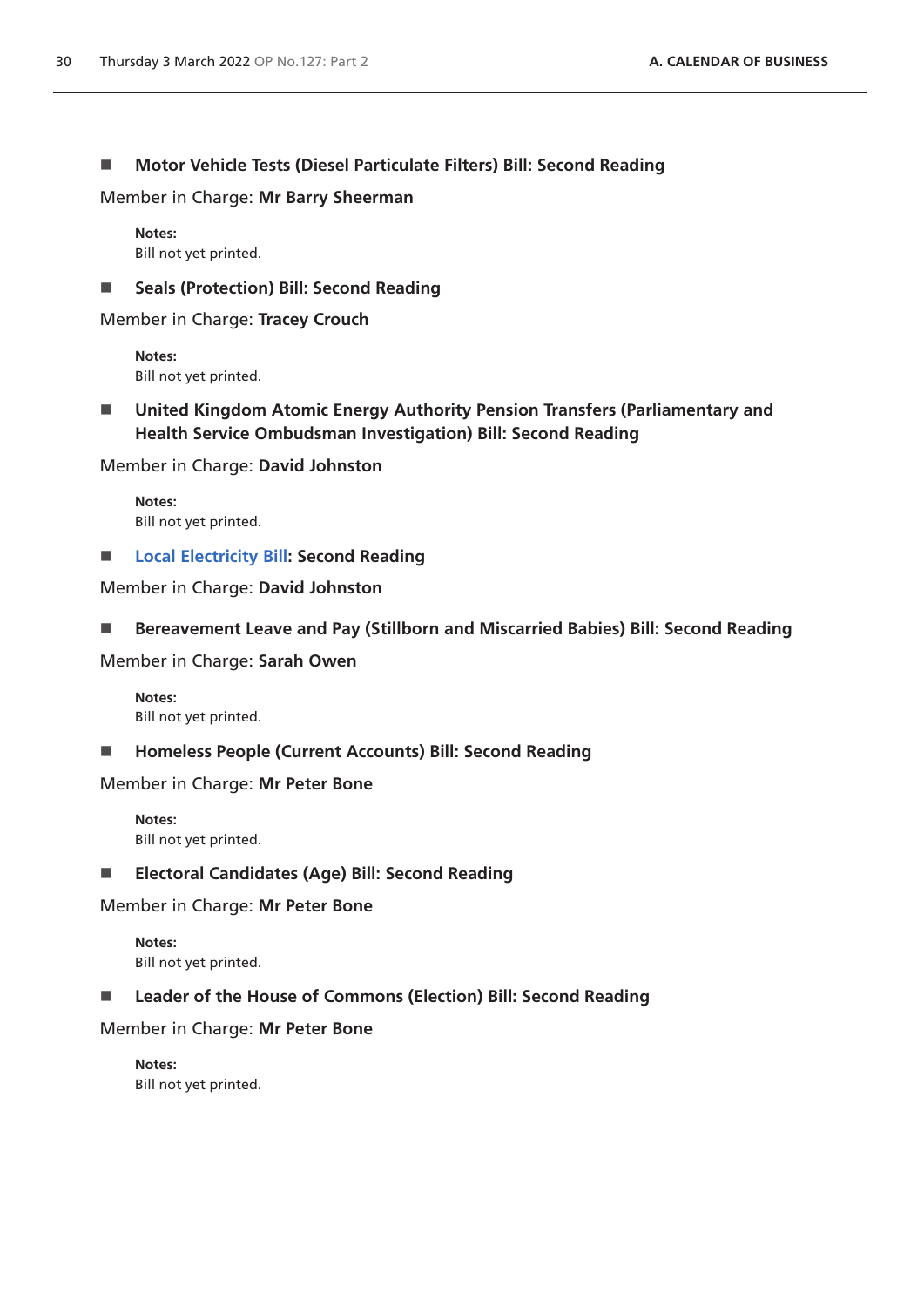## ■ House of Lords (Elected Senate) Bill: Second Reading

Member in Charge: **Paul Maynard**

**Notes:** Bill not yet printed.

**Ministerial Disclosure (Fixed Penalty Notices) Bill: Second Reading**

Member in Charge: **Mr Alistair Carmichael**

**Notes:** Bill not yet printed.

**Social Housing (Emergency Protection Of Tenancy Rights) Bill: Second Reading**

Member in Charge: **Helen Hayes**

**Notes:** Bill not yet printed.

**[Immigration \(Health and Social Care Staff\) Bill:](https://publications.parliament.uk/pa/bills/cbill/58-02/0123/210123.pdf) Second Reading**

Member in Charge: **Christine Jardine**

**Notes:** A money resolution is required for this Bill to be proceeded with in Committee.

■ House of Lords (Retirement Age) Bill: Second Reading

Member in Charge: **Jerome Mayhew**

**Notes:** Bill not yet printed.

**Energy Pricing (Off Gas Grid Households) Bill: Second Reading**

Member in Charge: **Drew Hendry**

**Notes:** Bill not yet printed.

■ Commonwealth Parliamentary Association (Status) (No. 2) Bill: Second Reading

Member in Charge: **Mr Ian Liddell-Grainger [R]**

**Notes:** Bill not yet printed.

**Child Criminal Exploitation Bill: Second Reading**

Member in Charge: **Ms Lyn Brown**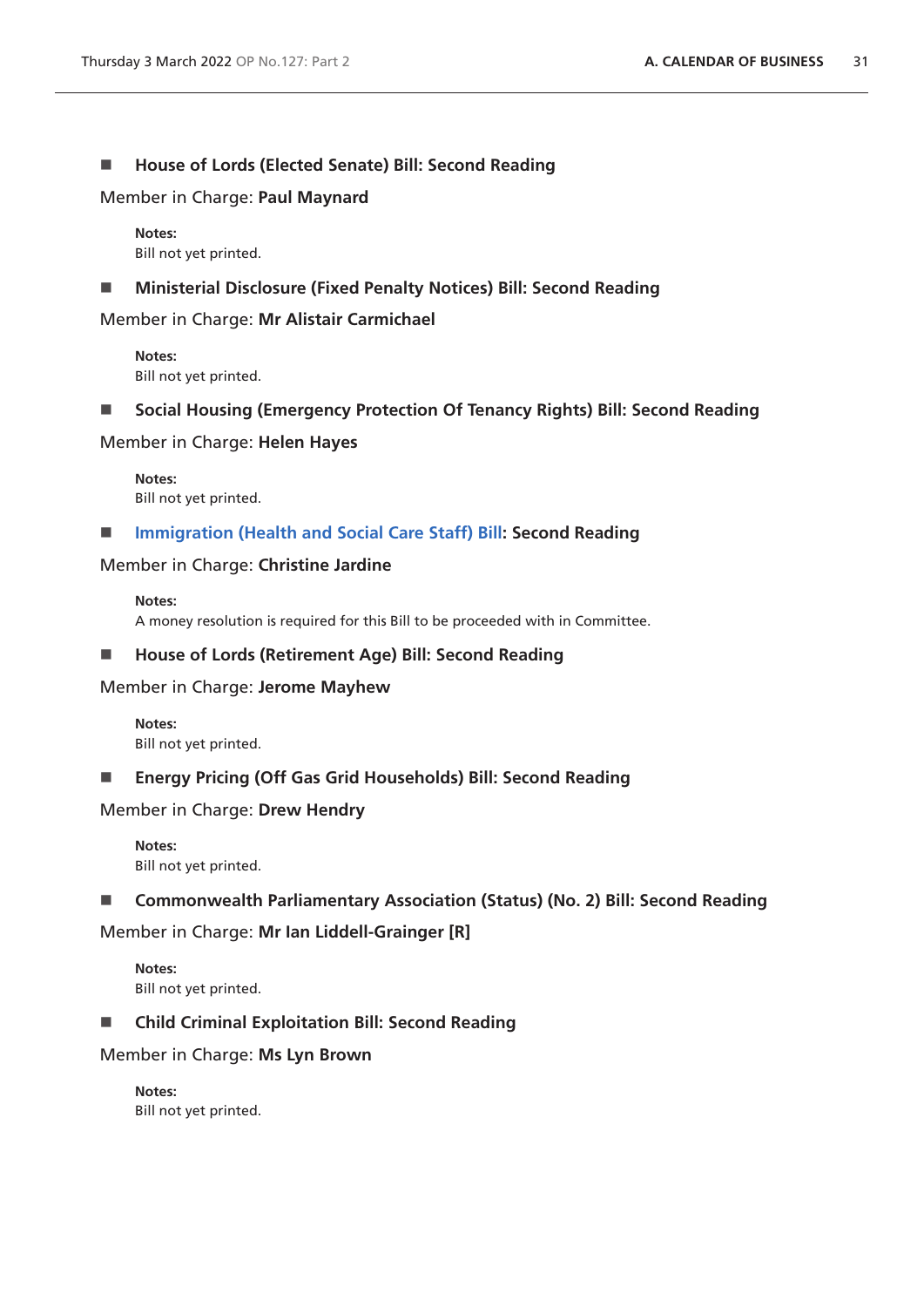## **Evictions (Universal Credit) Bill: Second Reading**

Member in Charge: **Chris Stephens**

**Notes:** Bill not yet printed.

**Housing Standards (Refugees and Asylum Seekers) Bill: Second Reading**

Member in Charge: **Chris Stephens**

**Notes:** Bill not yet printed.

**Asylum Seekers (Permission to Work) (No. 2) Bill: Second Reading**

Member in Charge: **Chris Stephens**

**Notes:** Bill not yet printed.

**Parliamentary and Health Service Ombudsman (Powers) Bill: Second Reading**

Member in Charge: **Chris Stephens**

**Notes:** Bill not yet printed.

**Under-Occupancy Penalty (Report) Bill: Second Reading**

Member in Charge: **Chris Stephens**

**Notes:** Bill not yet printed.

**Social Security Benefits (Healthy Eating) Bill: Second Reading**

Member in Charge: **Chris Stephens**

**Notes:** Bill not yet printed.

■ Benefit Sanctions (Warnings) Bill: Second Reading

Member in Charge: **Chris Stephens**

**Notes:** Bill not yet printed.

**Universal Credit Sanctions (Zero Hours Contracts) Bill: Second Reading**

Member in Charge: **Chris Stephens**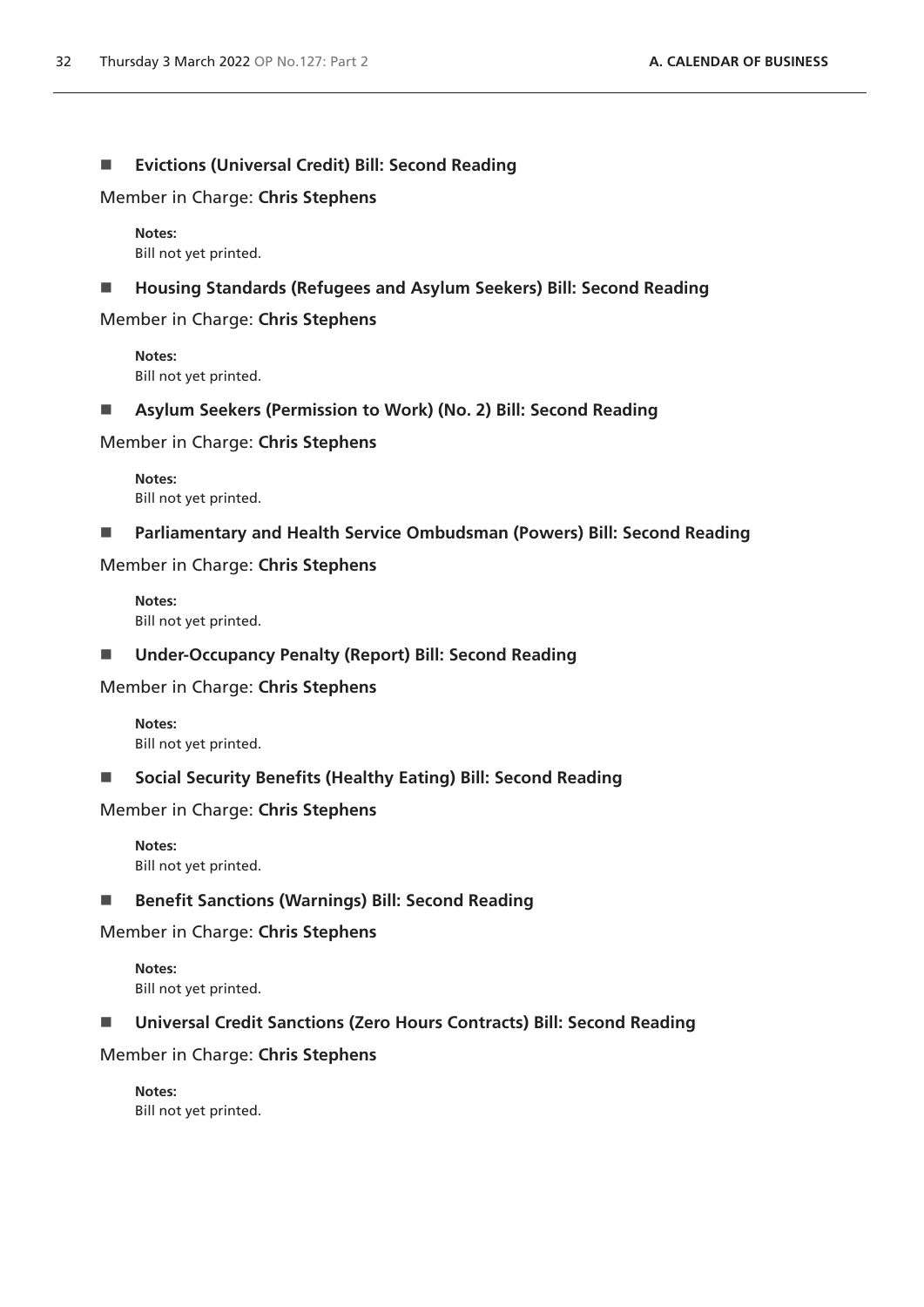# **Asylum Seekers (Accommodation Eviction Procedures) Bill: Second Reading**

Member in Charge: **Chris Stephens**

**Notes:** Bill not yet printed.

**Disability Benefit Assessments (Recording) Bill: Second Reading**

Member in Charge: **Chris Stephens**

**Notes:** Bill not yet printed.

**Full Employment Bill: Second Reading**

Member in Charge: **Chris Stephens**

**Notes:** Bill not yet printed.

■ Health and Safety at Work Bill: Second Reading

Member in Charge: **Chris Stephens**

**Notes:** Bill not yet printed.

■ **[Corporate Homicide Bill](https://publications.parliament.uk/pa/bills/cbill/58-02/0046/210046.pdf): Second Reading** 

Member in Charge: **Chris Stephens**

**[Workers \(Rights and Definition\) Bill:](https://publications.parliament.uk/pa/bills/cbill/58-02/0110/210110.pdf) Second Reading**

Member in Charge: **Chris Stephens**

■ Rule of Law (Enforcement by Public Authorities) Bill: Second Reading

Member in Charge: **Sir Christopher Chope**

- **Notes:** Bill not yet printed.
- **City of Bradford (Referendum on Shipley and Keighley) Bill: Second Reading**

Member in Charge: **Philip Davies**

**Notes:** Bill not yet printed.

**Kinship Care (Parental Leave) Bill: Second Reading**

Member in Charge: **Katherine Fletcher**

**Notes:** Bill not yet printed.

**[Asylum Seekers \(Permission to Work\) Bill](https://publications.parliament.uk/pa/bills/cbill/58-02/0036/210036.pdf): Second Reading**

Member in Charge: **Carol Monaghan**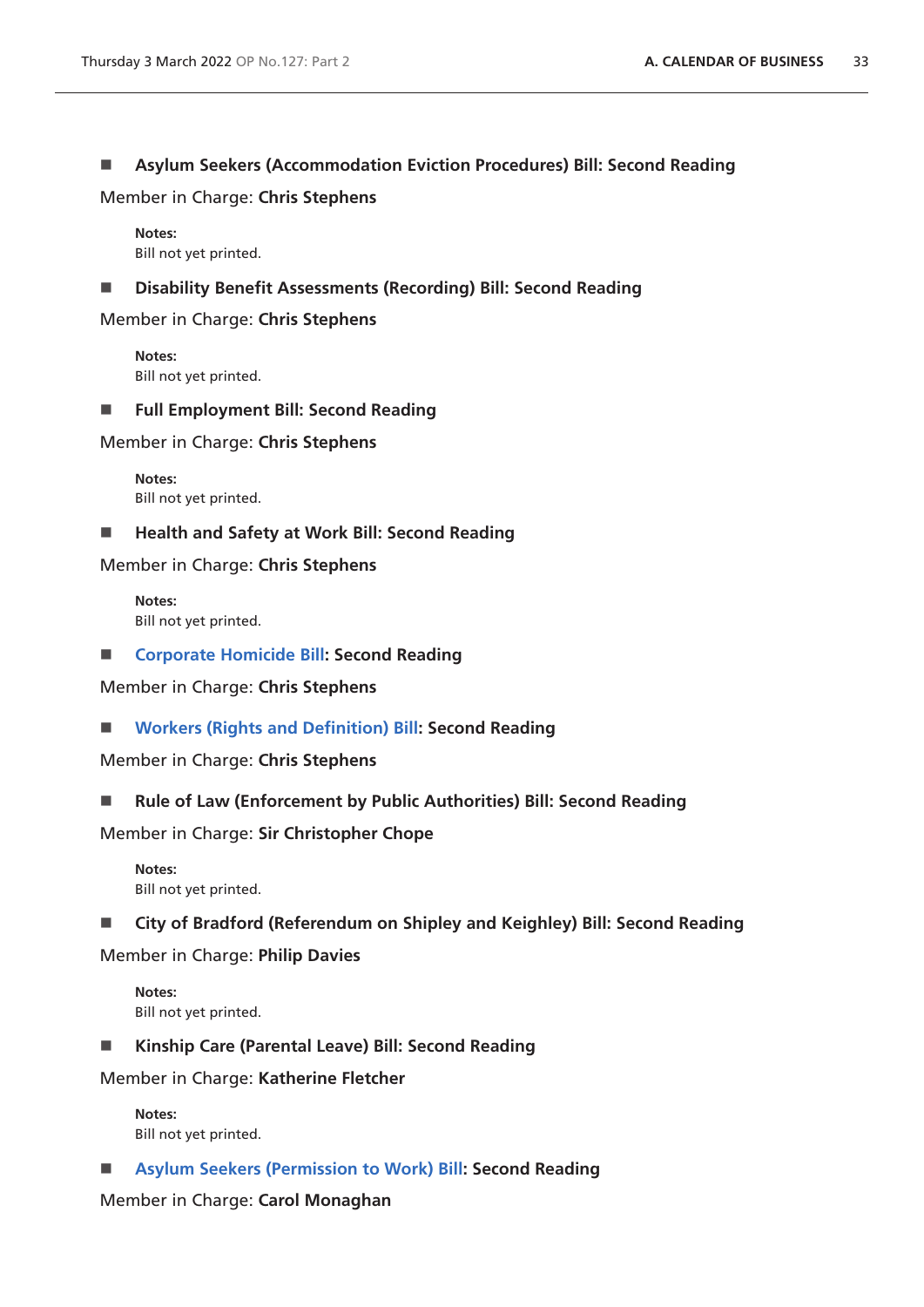## **[Local Authority Boundaries \(Referendums\) Bill](https://publications.parliament.uk/pa/bills/cbill/58-02/0040/210040.pdf): Second Reading**

#### Member in Charge: **Robbie Moore**

#### **Notes:**

A money resolution is required for this Bill to be proceeded with in Committee.

#### **[Human Trafficking \(Sentencing\) Bill:](https://publications.parliament.uk/pa/bills/cbill/58-02/0081/210081.pdf) Second Reading**

Member in Charge: **Mr Peter Bone**

**[Digitally Altered Body Images Bill:](https://publications.parliament.uk/pa/bills/cbill/58-02/0227/210227.pdf) Second Reading**

Member in Charge: **Dr Luke Evans**

**[Prisons \(Violence\) Bill](https://publications.parliament.uk/pa/bills/cbill/58-02/0233/210233.pdf): Second Reading**

Member in Charge: **Grahame Morris**

**[Planning and Local Representation Bill:](https://publications.parliament.uk/pa/bills/cbill/58-02/0147/210147.pdf) Second Reading**

Member in Charge: **Rachel Hopkins**

**Notes:** Queen's consent to be signified on Third Reading.

**[Pedicabs \(London\) Bill](https://publications.parliament.uk/pa/bills/cbill/58-02/0058/210058.pdf): Adjourned debate on Second Reading [19 November]**

#### Member in Charge: **Nickie Aiken**

#### **Notes:**

A money resolution and a ways and means resolution are required for this Bill to be proceeded with in Committee.

**[Abuse of Public-facing Workers \(Offences\) Bill:](https://publications.parliament.uk/pa/bills/cbill/58-02/0163/220163.pdf) Second Reading**

#### Member in Charge: **Olivia Blake**

 **[Schools and Educational Settings \(Essential Infrastructure and Opening During](https://publications.parliament.uk/pa/bills/cbill/58-02/0186/210186.pdf)  [Emergencies\) Bill](https://publications.parliament.uk/pa/bills/cbill/58-02/0186/210186.pdf): Second Reading**

Member in Charge: **Robert Halfon**

■ **[Medical Cannabis \(Access\) Bill](https://publications.parliament.uk/pa/bills/cbill/58-02/0020/210020.pdf): Adjourned debate on Second Reading [10 December]** 

## Member in Charge: **Jeff Smith**

 **[Prime Minister \(Temporary Replacement\) Bill](https://publications.parliament.uk/pa/bills/cbill/58-02/0042/210042.pdf): Adjourned debate on Second Reading [14 January]**

#### Member in Charge: **Mr Peter Bone**

**Notes:** Queen's consent to be signified on Third Reading.

## **[Business of the House Commission Bill](https://publications.parliament.uk/pa/bills/cbill/58-02/0078/210078.pdf): Second Reading**

#### Member in Charge: **Mr Peter Bone**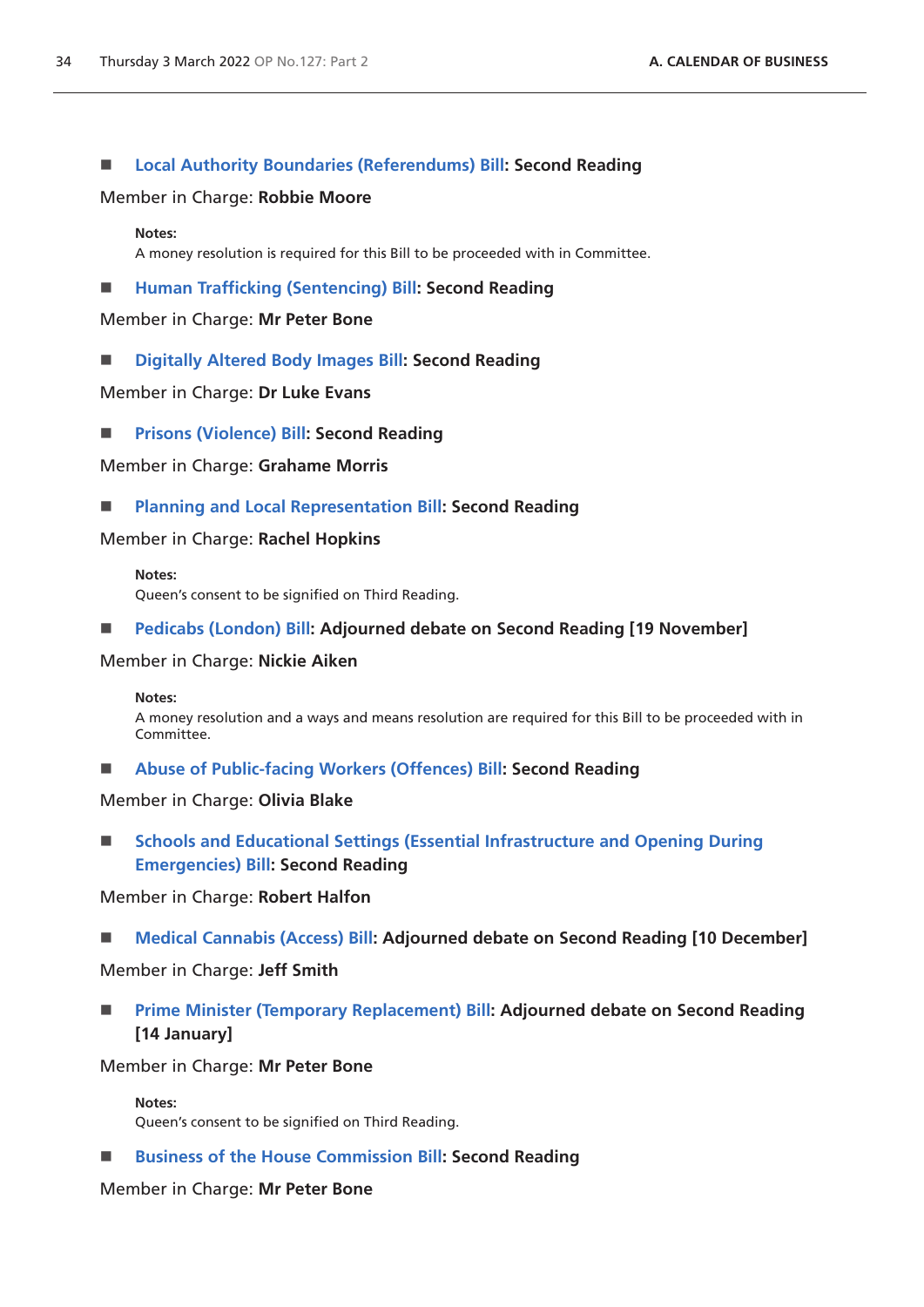■ **[BBC Licence Fee \(Abolition\) Bill:](https://publications.parliament.uk/pa/bills/cbill/58-02/0080/210080.pdf) Second Reading** 

Member in Charge: **Mr Peter Bone**

**[Electoral Commission \(Abolition\) Bill:](https://publications.parliament.uk/pa/bills/cbill/58-02/0069/210069.pdf) Second Reading**

Member in Charge: **Mr Peter Bone**

**[General Election \(Leaders' Debates\) Bill:](https://publications.parliament.uk/pa/bills/cbill/58-02/0072/210072.pdf) Second Reading**

#### Member in Charge: **Mr Peter Bone**

**Notes:**

A ways and means resolution is required for this Bill to be proceeded with in Committee

**[Hospitals \(Parking Charges and Business Rates\) Bill:](https://publications.parliament.uk/pa/bills/cbill/58-02/0070/210070.pdf) Second Reading**

Member in Charge: **Mr Peter Bone**

**[Asylum Seekers \(Return to Safe Countries\) Bill:](https://publications.parliament.uk/pa/bills/cbill/58-02/0079/210079.pdf) Second Reading**

Member in Charge: **Mr Peter Bone**

■ [National Health Service Co-Funding and Co-Payment Bill:](https://publications.parliament.uk/pa/bills/cbill/58-02/0105/220131.pdf) Adjourned debate on **Second Reading [4 February]**

Member in Charge: **Sir Christopher Chope**

**[Plastics \(Wet Wipes\) Bill:](https://publications.parliament.uk/pa/bills/cbill/58-02/0182/210182.pdf) Second Reading**

Member in Charge: **Fleur Anderson**

**[Mobile Homes Act 1983 \(Amendment\) Bill: S](https://publications.parliament.uk/pa/bills/cbill/58-02/0102/210102.pdf)econd Reading**

Member in Charge: **Sir Christopher Chope**

**[Flooding \(Prevention and Insurance\) Bill:](https://publications.parliament.uk/pa/bills/cbill/58-02/0191/210191.pdf) Second Reading**

#### Member in Charge: **Emma Hardy**

**Notes:**

A money resolution and a ways and means resolution are required for this Bill to be proceeded with in Committee.

**[Climate Change Bill:](https://publications.parliament.uk/pa/bills/cbill/58-02/0021/210021.pdf) Second Reading**

#### Member in Charge: **Colum Eastwood**

#### **Notes:**

A money resolution is required for this Bill to be proceeded with in Committee.

■ [Copyright \(Rights and Remuneration of Musicians, Etc.\) Bill:](https://publications.parliament.uk/pa/bills/cbill/58-02/0019/210019.pdf) Adiourned debate on **Second Reading [3 December]**

Member in Charge: Kevin Brennan [R]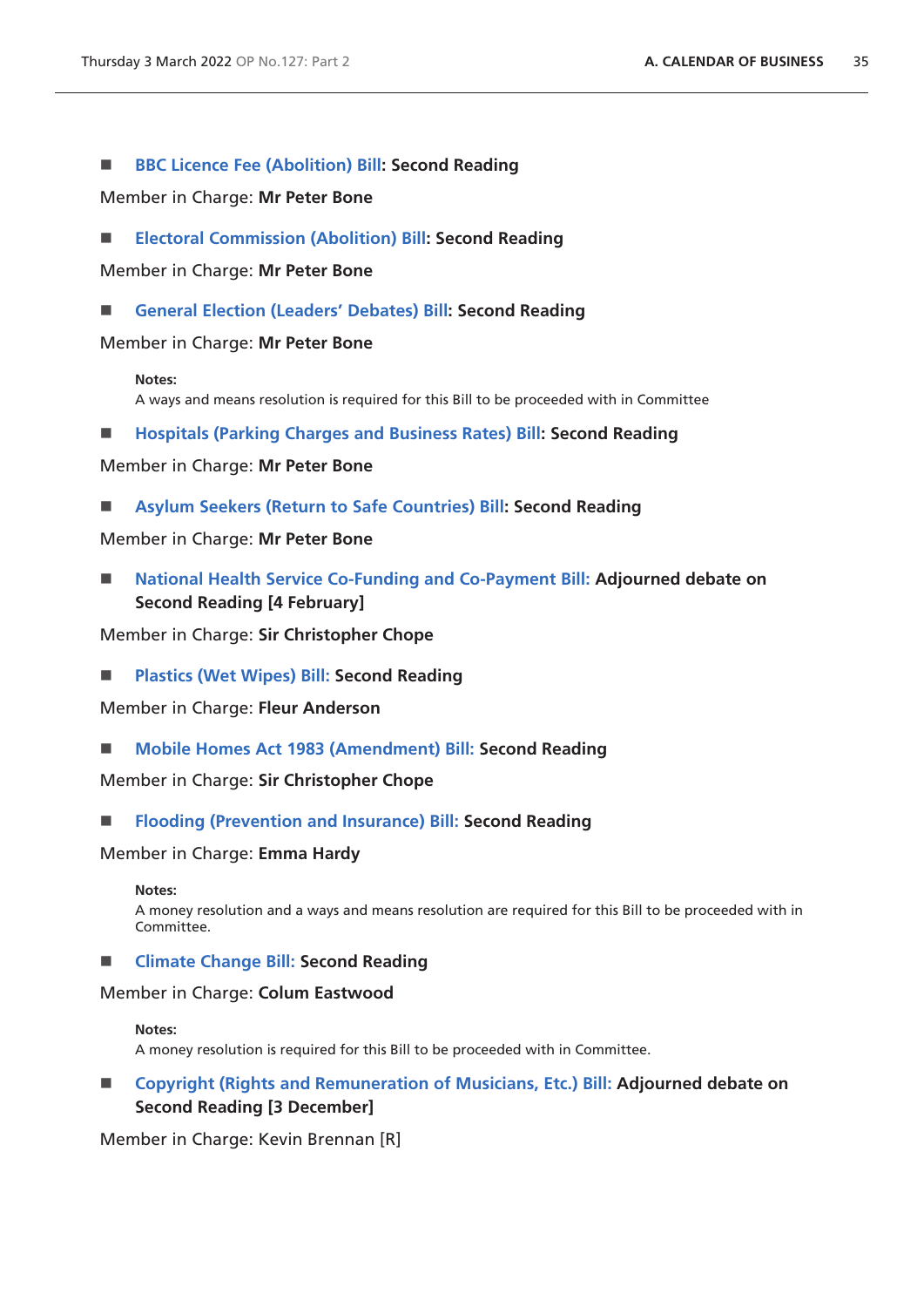■ **[NHS England \(Alternative Treatment\) Bill:](https://publications.parliament.uk/pa/bills/cbill/58-02/0094/210094.pdf) Second Reading** 

Member in Charge: **Sir Christopher Chope**

**Notes:**

A money resolution is required for this Bill to be proceeded with in Committee.

**[Public Health \(Control of Disease\) Act 1984 \(Amendment\) Bill:](https://publications.parliament.uk/pa/bills/cbill/58-02/0092/210092.pdf) Second Reading**

Member in Charge: **Sir Christopher Chope**

**[Caravan Sites Bill:](https://publications.parliament.uk/pa/bills/cbill/58-02/0106/210106.pdf) Second Reading**

Member in Charge: **Sir Christopher Chope**

**[Public Sector Exit Payments \(Limitation\) Bill:](https://publications.parliament.uk/pa/bills/cbill/58-02/0107/210107.pdf) Second Reading**

Member in Charge: **Sir Christopher Chope**

**[Regulatory Impact Assessments Bill:](https://publications.parliament.uk/pa/bills/cbill/58-02/0099/210099.pdf) Second Reading**

Member in Charge: **Sir Christopher Chope**

**[Illegal Immigration \(Offences\) Bill:](https://publications.parliament.uk/pa/bills/cbill/58-02/0104/210104.pdf) Second Reading** 

Member in Charge: **Sir Christopher Chope**

■ **[BBC Licence Fee Non-Payment \(Decriminalisation for Over-75s\) Bill:](https://publications.parliament.uk/pa/bills/cbill/58-02/0098/210098.pdf) Second Reading** 

Member in Charge: **Sir Christopher Chope**

**[Green Belt \(Protection\) Bill:](https://publications.parliament.uk/pa/bills/cbill/58-02/0108/210108.pdf) Second Reading**

Member in Charge: **Sir Christopher Chope**

■ **[Covid-19 Vaccine Damage Bill:](https://publications.parliament.uk/pa/bills/cbill/58-02/0044/210044.pdf) Second Reading** 

Member in Charge: **Sir Christopher Chope**

**Marine Protected Areas (Bottom Trawling) Bill: Second Reading**

Member in Charge: **Chris Grayling**

- **Notes:** Bill not yet printed.
- Benefit Cap (Report on Abolition) Bill: Second Reading

Member in Charge: **David Linden**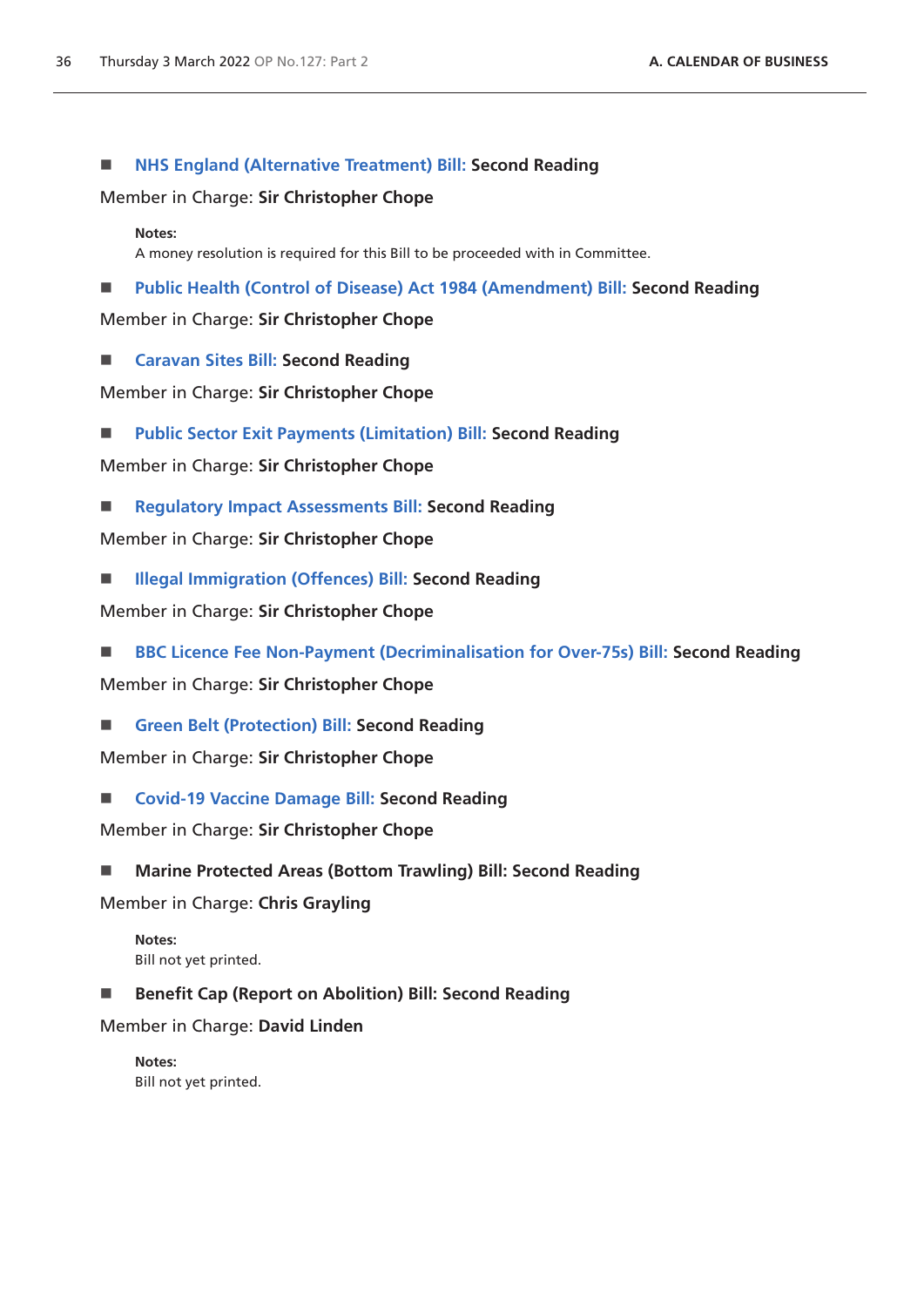## **Firearms and Hate Crime Bill: Second Reading**

Member in Charge: **Luke Pollard**

**Notes:** Bill not yet printed.

# **MONDAY 21 MARCH**

# **CHAMBER**

## **QUESTIONS**

- **2.30pm Questions to the Secretary of State for Work and Pensions**
- **3.15pm Topical Questions to the Secretary of State for Work and Pensions**

# **TUESDAY 22 MARCH**

# **CHAMBER**

#### **QUESTIONS**

- **11.30am Questions to the Secretary of State for Justice**
- **12.15pm Topical Questions to the Secretary of State for Justice**

**Afterwards** 

# **TEN MINUTE RULE MOTION**

## **Ben Lake**

That leave be given to bring in a Bill under SO No. 23 [details to be provided].

**Notes:**

The Member moving and a Member opposing this Motion may each speak for up to 10 minutes.

#### **WEDNESDAY 23 MARCH**

## **CHAMBER**

- **11.30am Questions to the Secretary of State for Wales**
- 12 noon Ouestions to the Prime Minister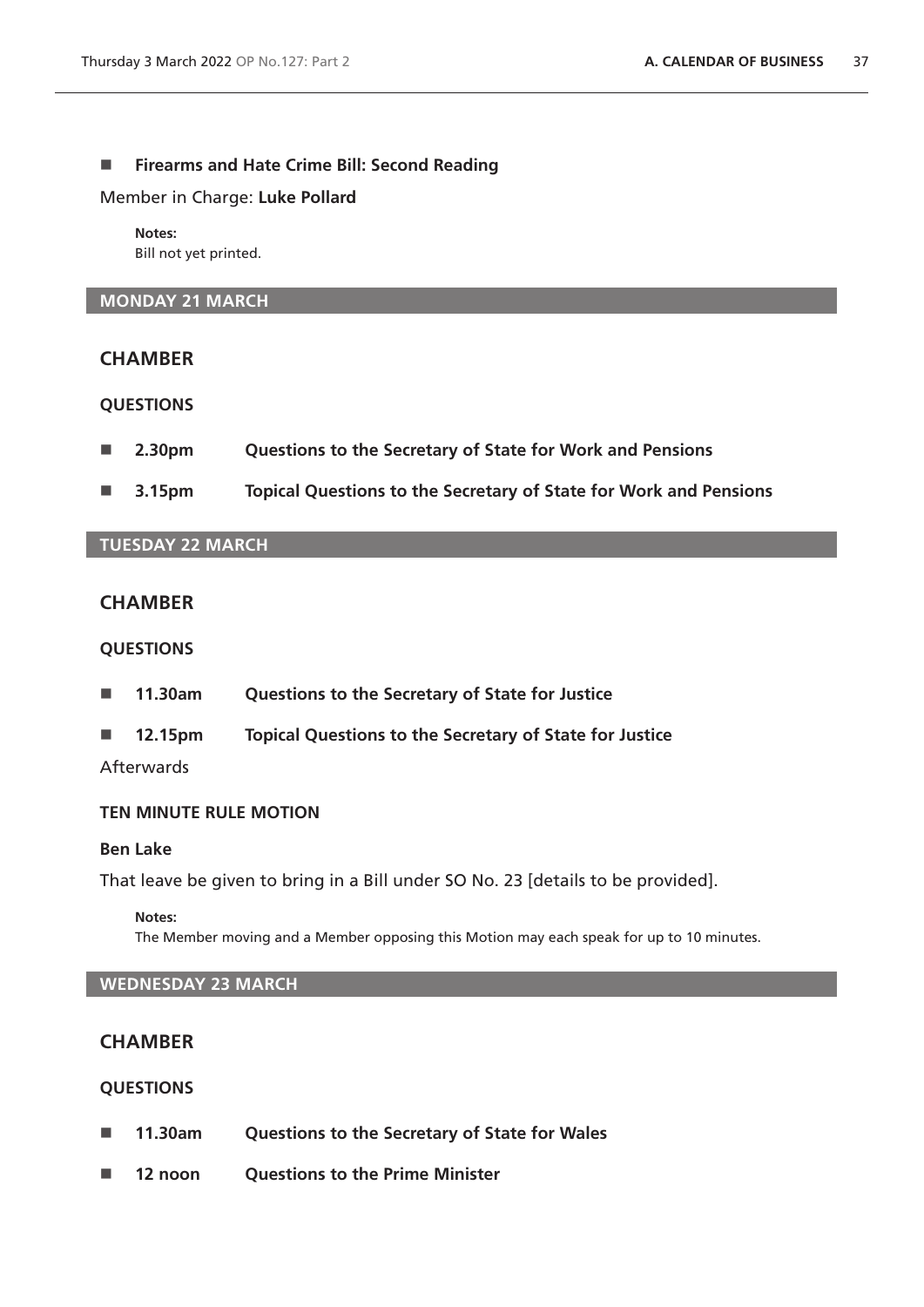# **Afterwards**

#### **TEN MINUTE RULE MOTION**

#### **Lilian Greenwood**

That leave be given to bring in a Bill under SO No. 23 [details to be provided].

#### **Notes:**

The Member moving and a Member opposing this Motion may each speak for up to 10 minutes.

## **THURSDAY 24 MARCH**

# **CHAMBER**

#### **QUESTIONS**

- **9.30am Questions to the Secretary of State for Digital, Culture, Media and Sport**
- **10.00am Topical Questions to the Secretary of State for Digital, Culture, Media and Sport**
- **10.10am Questions to the Attorney General**

# **MONDAY 28 MARCH**

## **CHAMBER**

#### **QUESTIONS**

- **2.30pm Questions to the Secretary of State for Defence**
- **3.15pm Topical Questions to the Secretary of State for Defence**

# **TUESDAY 29 MARCH**

# **CHAMBER**

- **11.30am Questions to the Secretary of State for Business, Energy and Industrial Strategy**
- **12.15pm Topical Questions to the Secretary of State for Business, Energy and Industrial Strategy**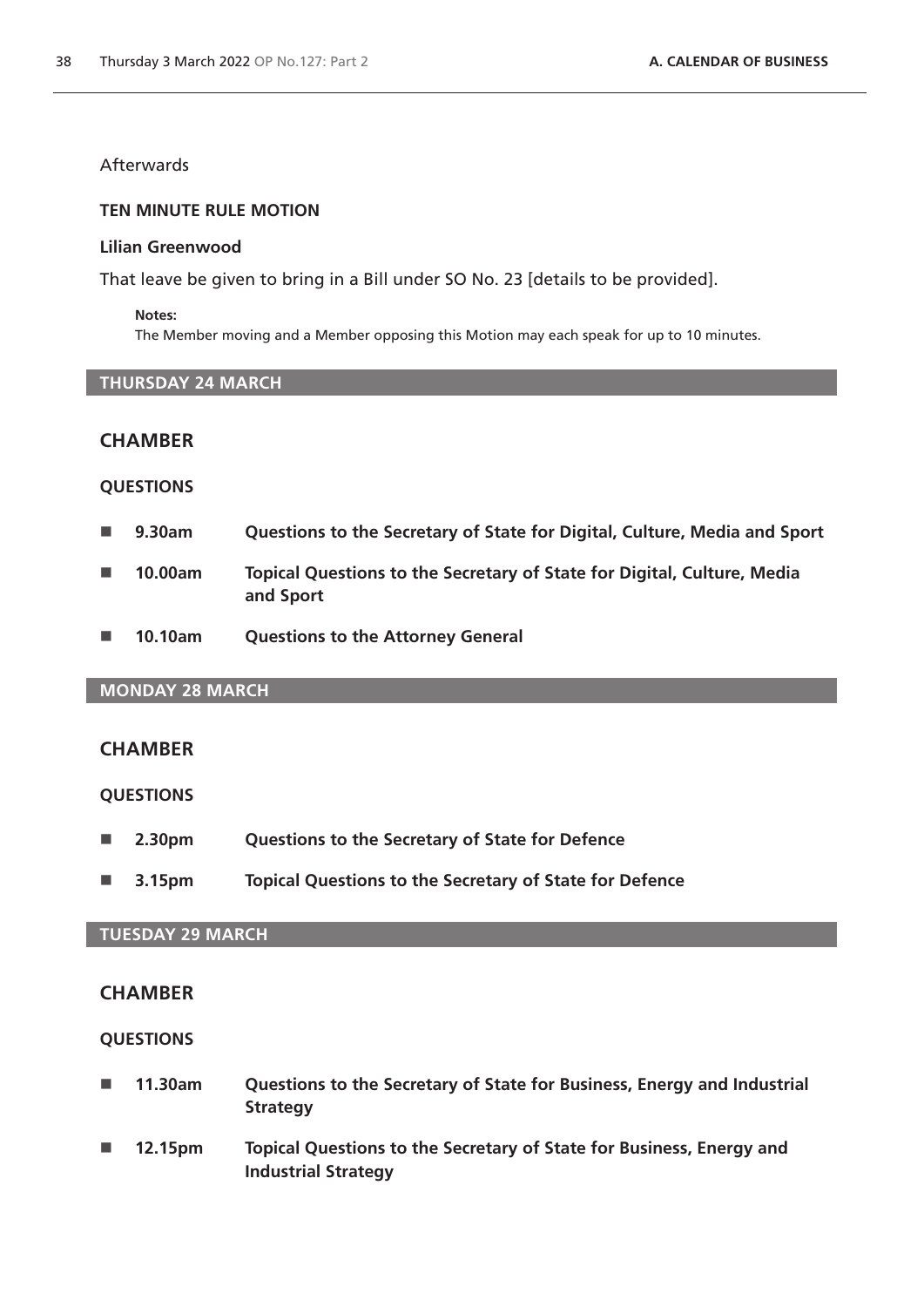# **WEDNESDAY 30 MARCH**

## **CHAMBER**

# **QUESTIONS**

- **11.30am Questions to the Minister for Women and Equalities**
- **12 noon Questions to the Prime Minister**

# **THURSDAY 31 MARCH**

# **CHAMBER**

- **9.30am Questions to the Chancellor of the Duchy of Lancaster and Minister for the Cabinet Office**
- **10.15am Topical Questions to the Chancellor of the Duchy of Lancaster and Minister for the Cabinet Office**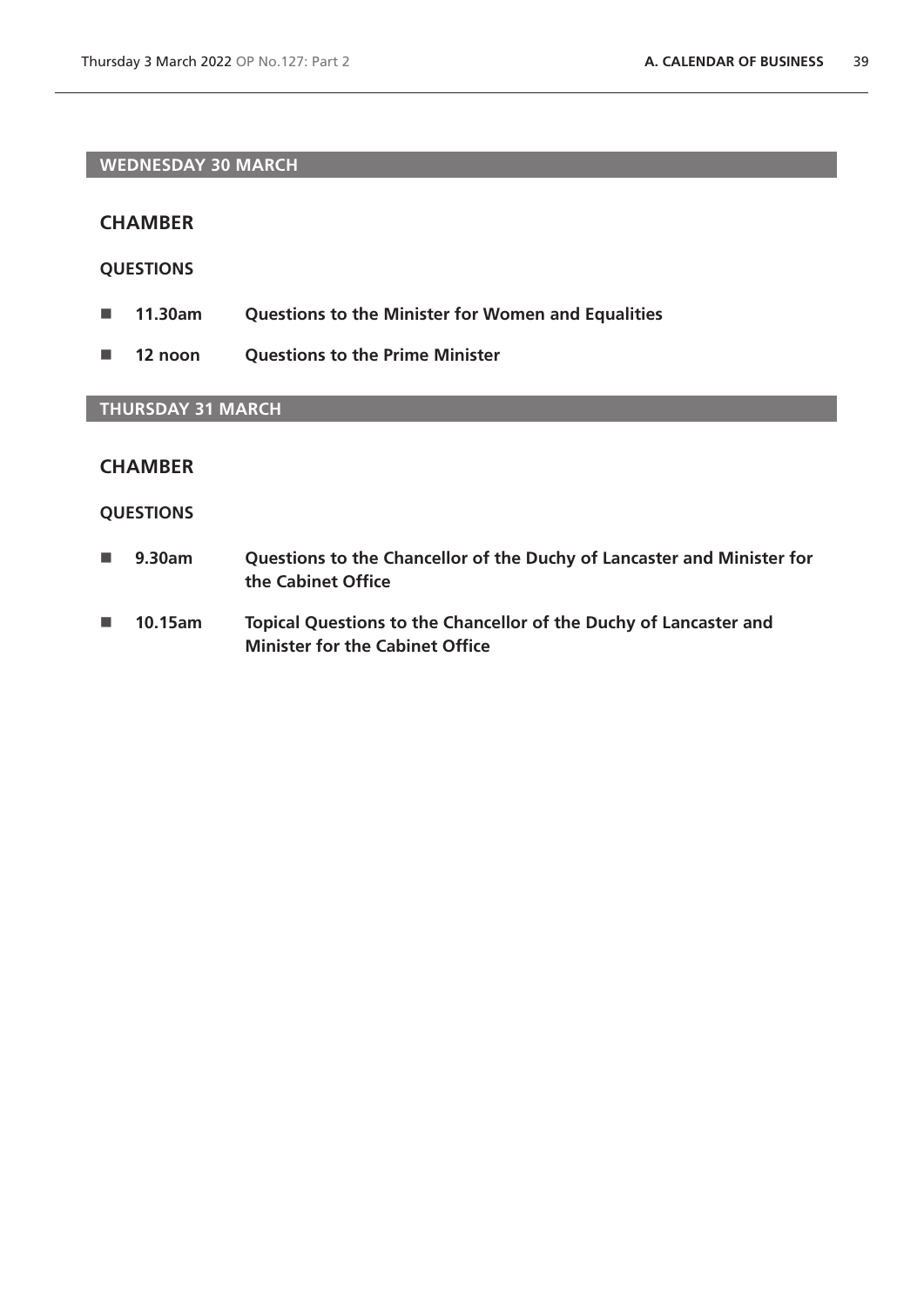# <span id="page-39-0"></span>**B. REMAINING ORDERS AND NOTICES**

Business in this section has not yet been scheduled for a specific date. It has therefore been set down formally to be taken in the Chamber today but is not expected to be taken today.

# **1. EXITING THE EUROPEAN UNION (CUSTOMS)**

#### **Secretary George Eustice**

That the draft [International Waste Shipments \(Amendment\) \(EU Exit\) Regulations 2021,](https://www.legislation.gov.uk/ukdsi/2021/9780348217650/pdfs/ukdsi_9780348217650_en.pdf) which were laid before this House on 17 December 2020, in the last Session of Parliament, be approved.

# **2. ELECTRONIC INFORMATION**

#### **Secretary Kwasi Kwarteng**

That the draft [Internal Markets Information System Regulation \(Amendment etc.\)](https://www.legislation.gov.uk/ukdsi/2021/9780348226126/pdfs/ukdsi_9780348226126_en.pdf)  [Regulations 2021](https://www.legislation.gov.uk/ukdsi/2021/9780348226126/pdfs/ukdsi_9780348226126_en.pdf), which were laid before this House on 20 July 2021, be approved.

# **3. [HIGHER EDUCATION \(FREEDOM OF SPEECH\) BILL](https://publications.parliament.uk/pa/bills/cbill/58-02/0167/210923.pdf): REMAINING STAGES**

As amended in Public Bill Committee, to be considered.

#### **Notes:**

Proceedings on Consideration shall (so far as not previously concluded) be brought to a conclusion one hour before the moment of interruption on the day on which proceedings on Consideration are commenced.

Proceedings on Third Reading shall (so far as not previously concluded) be broughtto a conclusion at the moment of interruption on that day ([Order of 12 July](https://commonsbusiness.parliament.uk/document/49375/pdf) 2021).

## **4. [ANIMAL WELFARE \(KEPT ANIMALS\) BILL](https://publications.parliament.uk/pa/bills/cbill/58-02/0195/210195.pdf): REMAINING STAGES**

As amended in Public Bill Committee, to be considered.

#### **Notes:**

Queen's consent to be signified on Third Reading. Proceedings on Consideration shall (so far as not previously concluded) be brought to a conclusion one hour before the moment of interruption on the day on which those proceedings are commenced. Proceedings on Third Reading shall (so far as not previously concluded) be brought to a conclusion at the moment of interruption on that day. ([Order of](https://commonsbusiness.parliament.uk/document/50975/pdf)  [25 October 2021](https://commonsbusiness.parliament.uk/document/50975/pdf)).

The Scottish Parliament has approved a Legislative Consent Resolution relating to this Bill. Copies of the Resolution are available in the Vote Office (also available on the [documents webpage](https://bills.parliament.uk/bills/2880/publications) for the Bill).

## **5. INCOME TAX**

## **Lucy Frazer**

That the draft [Major Sporting Events \(Income Tax Exemption\) \(2022 Birmingham](https://www.legislation.gov.uk/ukdsi/2022/9780348231120/pdfs/ukdsi_9780348231120_en.pdf)  [Commonwealth Games\) Regulations 2022](https://www.legislation.gov.uk/ukdsi/2022/9780348231120/pdfs/ukdsi_9780348231120_en.pdf), which were laid before this House on 17 January, be approved.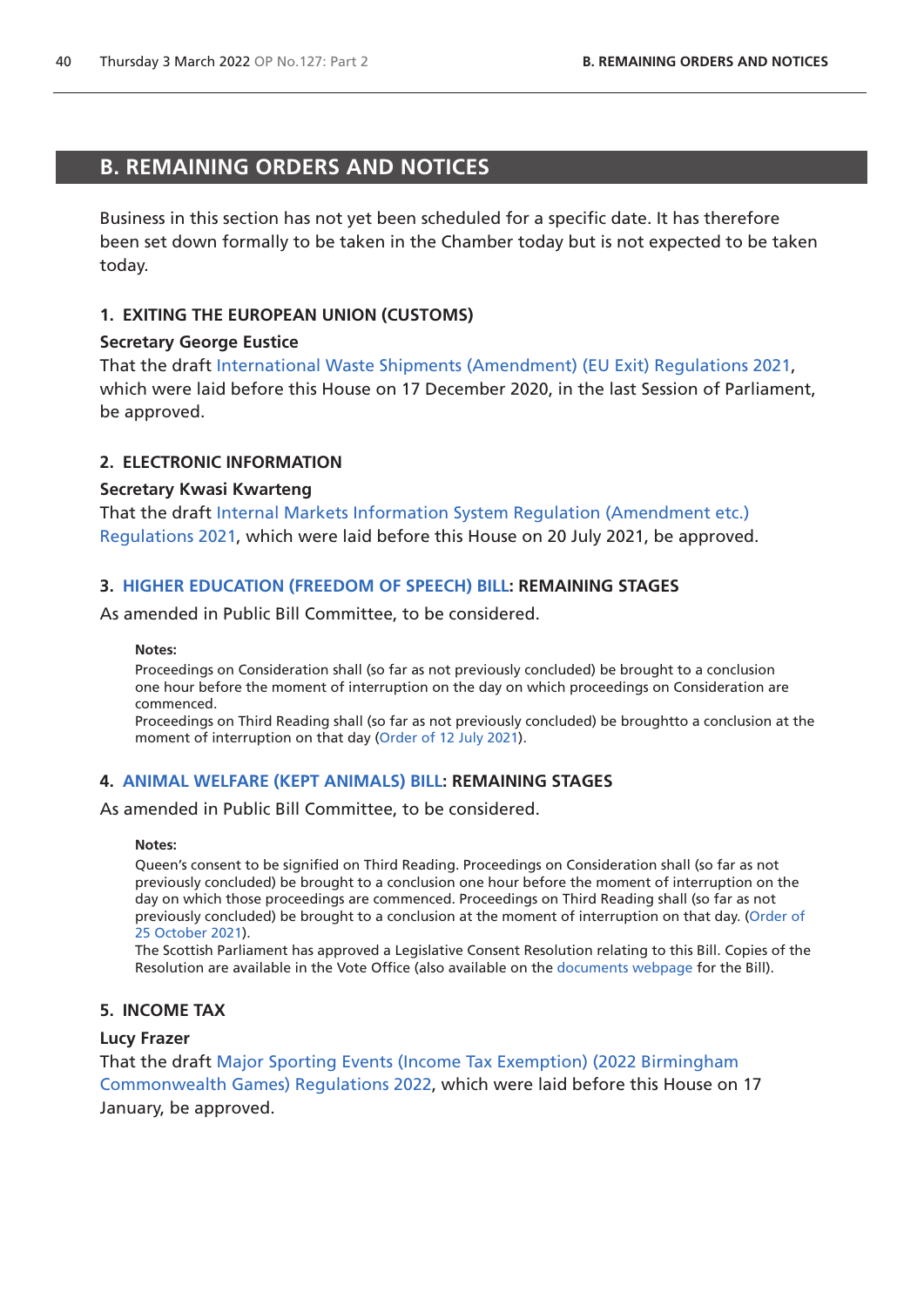## **6. INCOME TAX**

#### **Lucy Frazer**

That the draft [Major Sporting Events \(Income Tax Exemption\) \(UEFA Women's EURO 2022](https://www.legislation.gov.uk/ukdsi/2022/9780348231168/pdfs/ukdsi_9780348231168_en.pdf)  [Finals\) Regulations 2022,](https://www.legislation.gov.uk/ukdsi/2022/9780348231168/pdfs/ukdsi_9780348231168_en.pdf) which were laid before this House on 17 January, be approved.

# **7. ENVIRONMENTAL PROTECTION**

#### **Secretary George Eustice**

That the draft [Genetically Modified Organisms \(Deliberate Release\) \(Amendment\)](https://www.legislation.gov.uk/ukdsi/2022/9780348231328/pdfs/ukdsi_9780348231328_en.pdf)  [\(England\) Regulations 2022,](https://www.legislation.gov.uk/ukdsi/2022/9780348231328/pdfs/ukdsi_9780348231328_en.pdf) which were laid before this House on 20 January, be approved.

#### **8. CONSTITUTIONAL LAW**

#### **Chloe Smith**

That the draft [Scotland Act 2016 \(Social Security\) \(Adult Disability Payment and Child](https://www.legislation.gov.uk/ukdsi/2022/9780348231335/pdfs/ukdsi_9780348231335_en.pdf)  [Disability Payment\) \(Amendment\) Regulations 2022](https://www.legislation.gov.uk/ukdsi/2022/9780348231335/pdfs/ukdsi_9780348231335_en.pdf), which were laid before this House on 24 January, be approved.

## **9. [HIGH SPEED RAIL \(CREWE - MANCHESTER\) BILL](https://publications.parliament.uk/pa/bills/cbill/58-02/0228/210228.pdf): SECOND READING**

**Notes:**

Bill to be reported upon by the Standing Orders Committee.

#### **10. EXITING THE EUROPEAN UNION (DEVOLUTION)**

#### **Neil O'Brien**

That the draft [European Union \(Withdrawal\) Act 2018 \(Repeal of EU Restrictions in](https://www.legislation.gov.uk/ukdsi/2022/9780348231342/pdfs/ukdsi_9780348231342_en.pdf)  [Devolution Legislation, etc.\) Regulations 2022](https://www.legislation.gov.uk/ukdsi/2022/9780348231342/pdfs/ukdsi_9780348231342_en.pdf), which were laid before this House on 25 January, be approved.

## **11. ROAD TRAFFIC**

## **Secretary Grant Shapps**

That the draft [Civil Enforcement of Road Traffic Contraventions \(Representations and](https://www.legislation.gov.uk/ukdsi/2022/9780348231564/pdfs/ukdsi_9780348231564_en.pdf)  [Appeals\) \(England\) Regulations 2022,](https://www.legislation.gov.uk/ukdsi/2022/9780348231564/pdfs/ukdsi_9780348231564_en.pdf) which were laid before this House on 27 January, be approved.

#### **Notes:**

The instrument has not yet been considered by the Joint Committee on Statutory Instruments.

#### **12. INSURANCE**

#### **Secretary George Eustice**

That the draft [Flood Reinsurance \(Amendment\) Regulations 2022,](https://www.legislation.gov.uk/ukdsi/2022/9780348231489/pdfs/ukdsi_9780348231489_en.pdf) which were laid before this House on 27 January, be approved.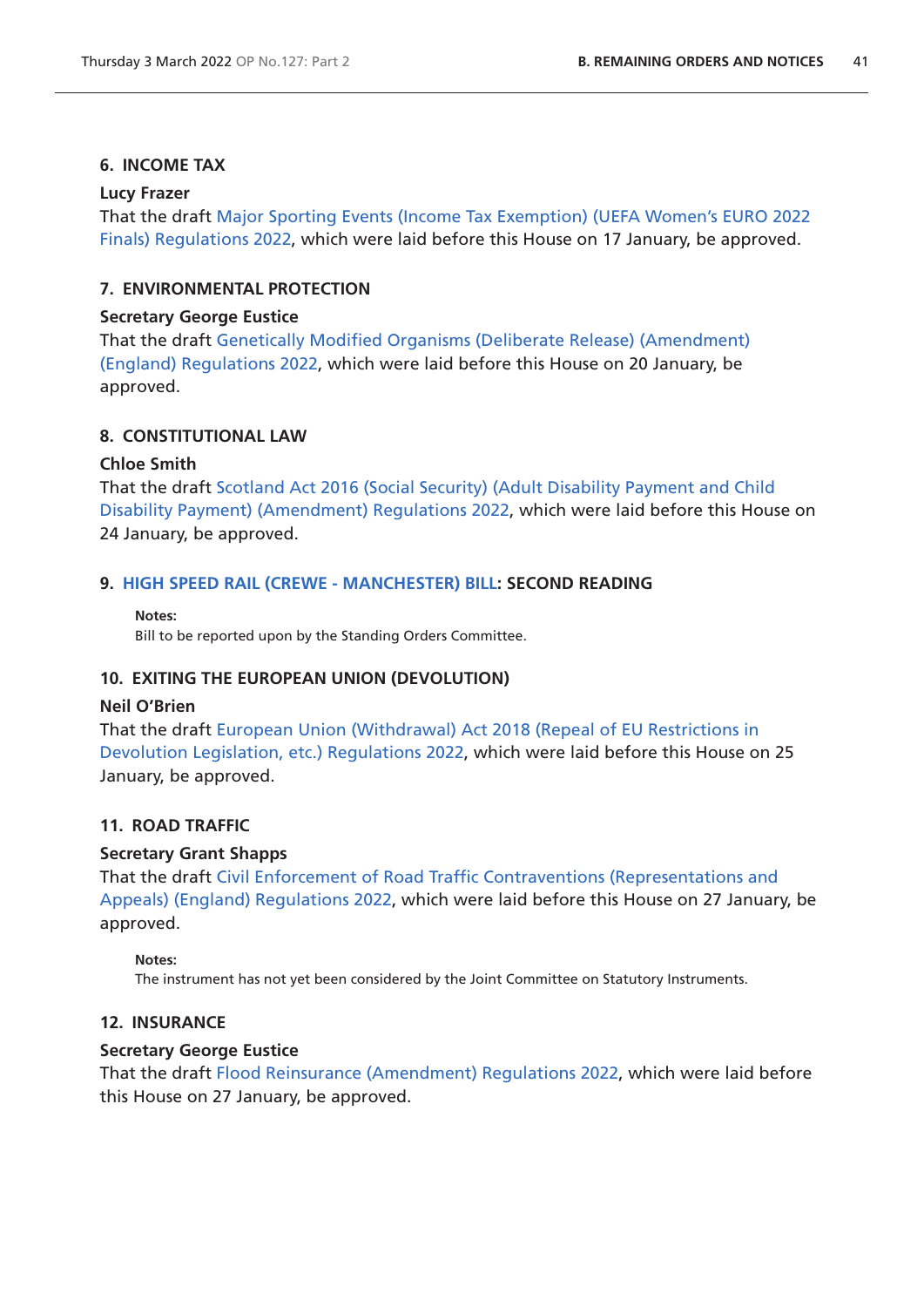# **13. LOCAL GOVERNMENT**

# **Kemi Badenoch**

That the draft [Combined Authorities \(Borrowing\) Regulations 2022](https://www.legislation.gov.uk/ukdsi/2022/9780348231625/pdfs/ukdsi_9780348231625_en.pdf), which were laid before this House on 31 January, be approved.

# **14. BUILDING AND BUILDINGS**

# **Kemi Badenoch**

That the draft [Energy Performance of Buildings \(England and Wales\) \(Amendment\)](https://www.legislation.gov.uk/ukdsi/2022/9780348231670/pdfs/ukdsi_9780348231670_en.pdf)  [Regulations 2022](https://www.legislation.gov.uk/ukdsi/2022/9780348231670/pdfs/ukdsi_9780348231670_en.pdf), which were laid before this House on 31 January, be approved.

# **15. ECCLESIASTICAL LAW**

# **Nigel Huddleston**

That the draft [Grants to the Churches Conservation Trust Order 2022,](https://www.legislation.gov.uk/ukdsi/2022/9780348231724/pdfs/ukdsi_9780348231724_en.pdf) which was laid before this House on 31 January, be approved.

# **16. REGULATORY REFORM**

# **Julia Lopez**

That the draft [Legislative Reform \(Renewal of National Radio Multiplex Licences\) Order](https://www.legislation.gov.uk/ukdsi/2022/9780348231663/pdfs/ukdsi_9780348231663_en.pdf)  [2022,](https://www.legislation.gov.uk/ukdsi/2022/9780348231663/pdfs/ukdsi_9780348231663_en.pdf) which was laid before this House on 31 January, be approved.

# **17. TERMS AND CONDITIONS OF EMPLOYMENT**

# **Secretary Kwasi Kwarteng**

That the draft [National Minimum Wage \(Amendment\) Regulations 2022,](https://www.legislation.gov.uk/ukdsi/2022/9780348231601/pdfs/ukdsi_9780348231601_en.pdf) which were laid before this House on 31 January, be approved.

# **18. CONSTITUTIONAL LAW**

# **Secretary Alister Jack**

That the draft [Social Security \(Scotland\) Act 2018 \(Disability Assistance and Information-](https://www.legislation.gov.uk/ukdsi/2022/9780348231700/pdfs/ukdsi_9780348231700_en.pdf)[Sharing\) \(Consequential Provision and Modifications\) Order 2022,](https://www.legislation.gov.uk/ukdsi/2022/9780348231700/pdfs/ukdsi_9780348231700_en.pdf) which was laid before this House on 31 January, be approved.

# **19. AGRICULTURE**

# **Secretary George Eustice**

That the draft [Agriculture \(Financial Assistance\) \(Amendment\) Regulations 2022,](https://www.legislation.gov.uk/ukdsi/2022/9780348231717/pdfs/ukdsi_9780348231717_en.pdf) which were laid before this House on 1 February, be approved.

# **20. AGRICULTURE**

# **Secretary George Eustice**

That the draft [Direct Payments to Farmers \(Reductions\) \(England\) Regulations 2022,](https://www.legislation.gov.uk/ukdsi/2022/9780348231786/pdfs/ukdsi_9780348231786_en.pdf) which were laid before this House on 3 February, be approved.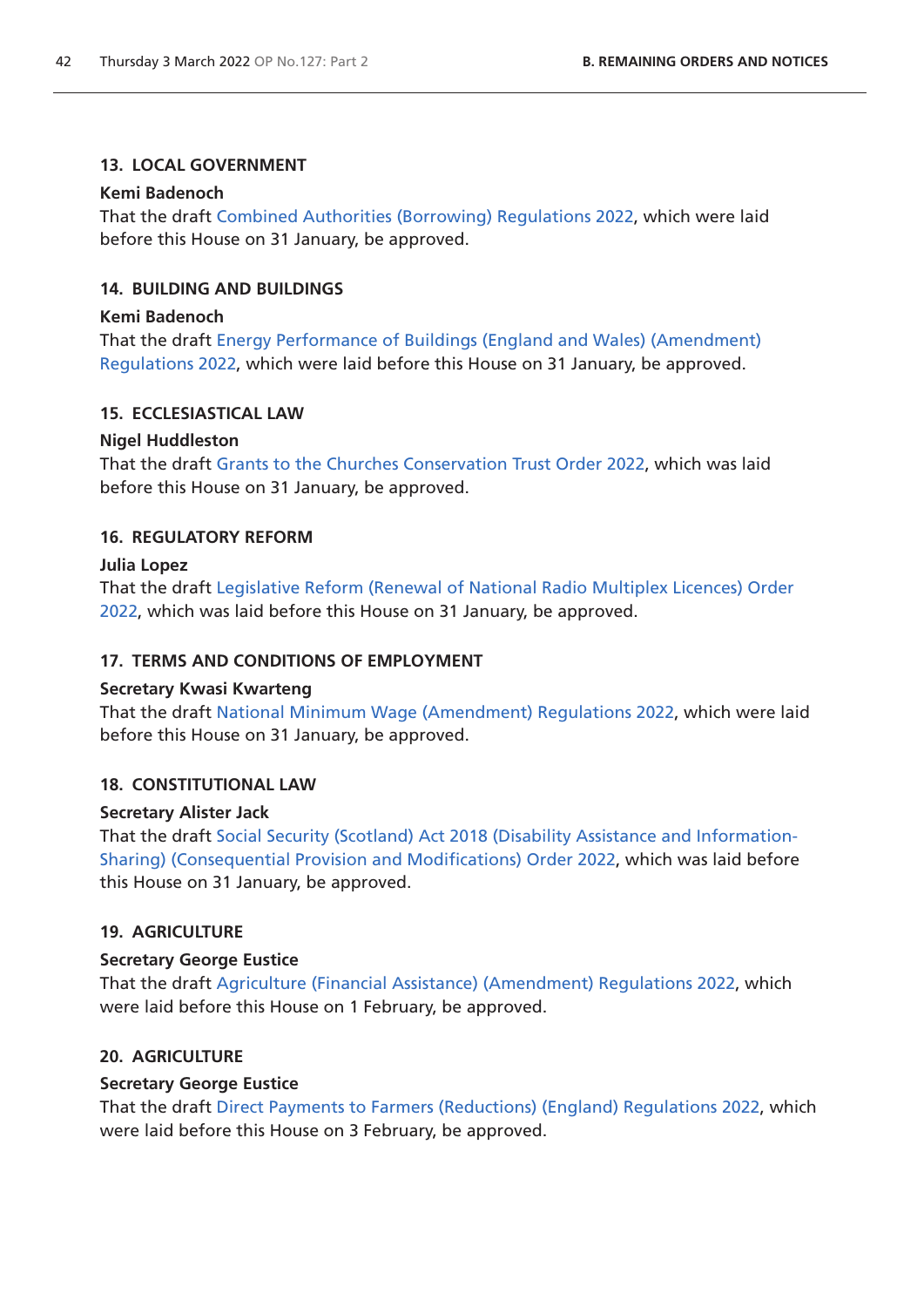# **21. MEDICAL DEVICES**

## **Maria Caulfield**

That the draft [Commissioner for Patient Safety \(Appointment and Operation\) \(England\)](https://www.legislation.gov.uk/ukdsi/2022/9780348231861/pdfs/ukdsi_9780348231861_en.pdf)  [Regulations 2022](https://www.legislation.gov.uk/ukdsi/2022/9780348231861/pdfs/ukdsi_9780348231861_en.pdf), which were laid before this House on 7 February, be approved.

# **22. ELECTRICITY**

## **Secretary Kwasi Kwarteng**

That the draft [Electricity Supplier Payments \(Amendment\) Regulations 2022,](https://www.legislation.gov.uk/ukdsi/2022/9780348231854/pdfs/ukdsi_9780348231854_en.pdf) which were laid before this House on 7 February, be approved.

## **23. MEDICINES**

## **Secretary Sajid Javid**

That the draf[t Human Medicines \(Coronavirus and Influenza\) \(Amendment\) Regulations](https://www.legislation.gov.uk/ukdsi/2022/9780348231885/pdfs/ukdsi_9780348231885_en.pdf)  [2022,](https://www.legislation.gov.uk/ukdsi/2022/9780348231885/pdfs/ukdsi_9780348231885_en.pdf) which were laid before this House on 7 February, be approved.

## **24. MEDICINES**

## **Secretary Sajid Javid**

That the draft [Human Medicines \(Amendments Relating to the Early Access to Medicines](https://www.legislation.gov.uk/ukdsi/2022/9780348231892/pdfs/ukdsi_9780348231892_en.pdf)  [Scheme\) Regulations 2022](https://www.legislation.gov.uk/ukdsi/2022/9780348231892/pdfs/ukdsi_9780348231892_en.pdf), which were laid before this House on 7 February, be approved.

## **25. EXITING THE EUROPEAN UNION (CUSTOMS)**

#### **Lucy Frazer**

That the [Customs \(Amendment\) \(EU Exit\) Regulations 2022 \(SI, 2022, No. 109\)](https://www.legislation.gov.uk/uksi/2022/109/pdfs/uksi_20220109_en.pdf), dated 7 February 2022, a copy of which was laid before this House on 7 February, be approved.

## **26. AGRICULTURE**

#### **Secretary George Eustice**

That the draft [Agriculture \(Lump Sum Payment\) \(England\) Regulations 2022](https://www.legislation.gov.uk/ukdsi/2022/9780348232035/pdfs/ukdsi_9780348232035_en.pdf), which were laid before this House on 10 February, be approved.

**Notes:**

The instrument has not yet been considered by the Joint Committee on Statutory Instruments.

## **27. AGRICULTURE**

#### **Maggie Throup**

That the draft [Food and Feed Safety \(Miscellaneous Amendments and Transitional](https://www.legislation.gov.uk/ukdsi/2022/9780348232257/pdfs/ukdsi_9780348232257_en.pdf)  [Provisions\) Regulations 2022,](https://www.legislation.gov.uk/ukdsi/2022/9780348232257/pdfs/ukdsi_9780348232257_en.pdf) which were laid before this House on 21 February, be approved.

#### **Notes:**

The instrument has not yet been considered by the Joint Committee on Statutory Instruments.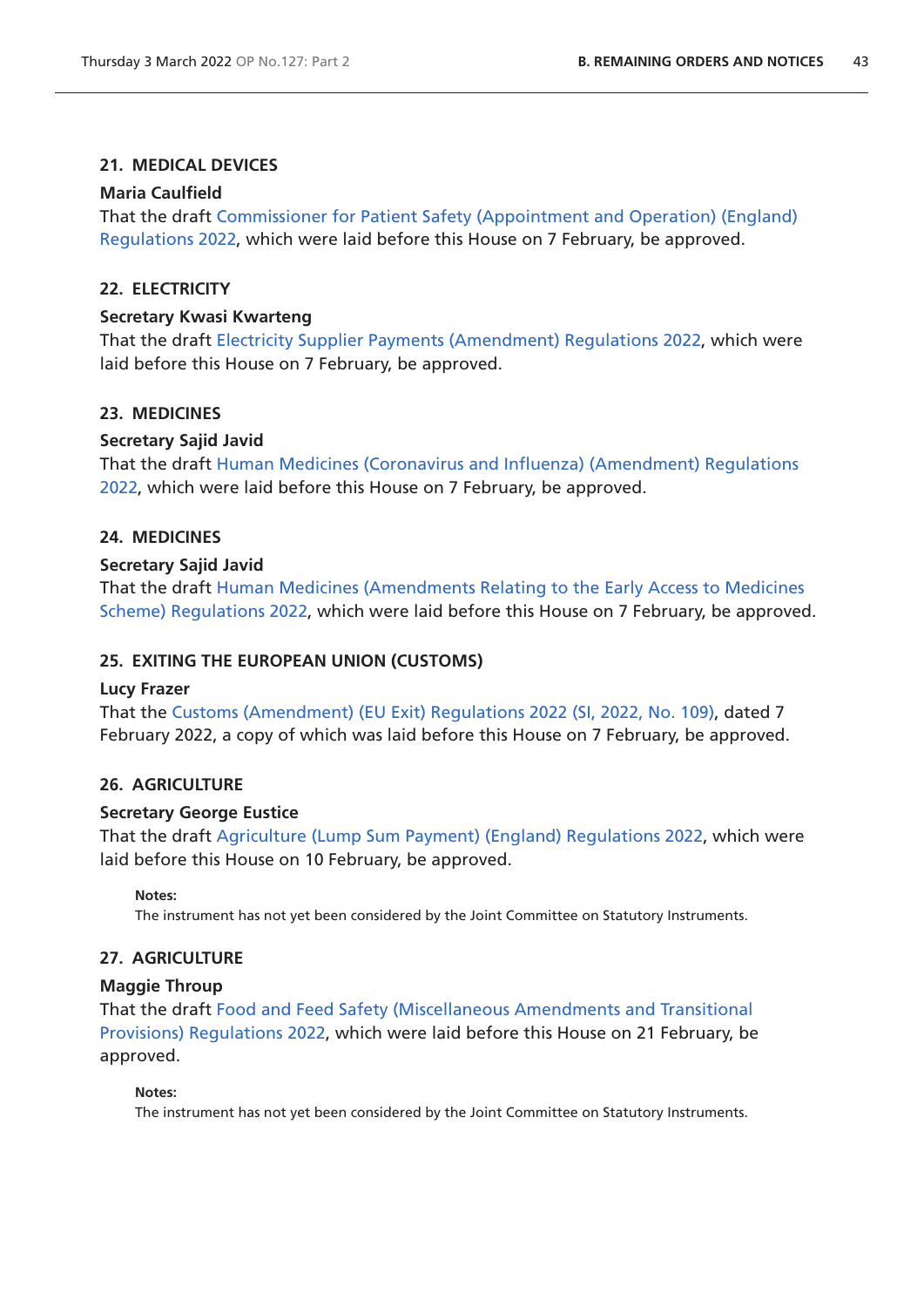# **28. ENERGY**

#### **Secretary Kwasi Kwarteng**

That the draft [Boiler Upgrade Scheme \(England and Wales\) Regulations 2022](https://www.legislation.gov.uk/ukdsi/2022/9780348232349/pdfs/ukdsi_9780348232349_en.pdf), which were laid before this House on 22 February, be approved.

# **29. [DISSOLUTION AND CALLING OF PARLIAMENT BILL:](https://publications.parliament.uk/pa/bills/cbill/58-02/0261/210261.pdf) CONSIDERATION OF LORDS AMENDMENT**

**Notes:**

The Lords Amendment does not engage financial privilege.

# **30. [PROFESSIONAL QUALIFICATIONS BILL \[LORDS\]:](https://publications.parliament.uk/pa/bills/cbill/58-02/0231/210231.pdf) PROGRAMME (NO. 2)**

#### **Secretary Kwasi Kwarteng**

That the [Order of 15 December 2021](https://commonsbusiness.parliament.uk/document/52786/pdf) (Professional Qualifications Bill [Lords] (Programme)) be varied as follows:

- (1) Paragraphs (4) and (5) of the Order shall be omitted.
- (2) Proceedings on Consideration shall (so far as not previously concluded) be brought to a conclusion two hours after the commencement of proceedings on the Motion for this Order.
- (3) Proceedings on Third Reading shall (so far as not previously concluded) be brought to a conclusion three hours after the commencement of proceedings on the Motion for this Order.

## **31. [PROFESSIONAL QUALIFICATIONS BILL \[LORDS\]:](https://publications.parliament.uk/pa/bills/cbill/58-02/0231/210231.pdf) REMAINING STAGES**

As amended in Public Bill Committee, to be considered.

#### **Notes:**

Senedd Cymru and the Scottish Parliament did not approve Legislative Consent Resolutions relating to this Bill. Copies of the proposed Resolutions are available in the Vote Office (also available on the [documents webpage](https://bills.parliament.uk/bills/2865/publications) for the Bill).

# **32. [ECONOMIC CRIME \(TRANSPARENCY AND ENFORCEMENT\) BILL:](https://publications.parliament.uk/pa/bills/cbill/58-02/0262/210262v2.pdf) ALLOCATION OF TIME MOTION**

#### **Secretary Priti Patel [R]**

That the following provisions shall apply to the proceedings on the [Economic Crime](https://publications.parliament.uk/pa/bills/cbill/58-02/0262/210262v2.pdf)  [\(Transparency and Enforcement\) Bill](https://publications.parliament.uk/pa/bills/cbill/58-02/0262/210262v2.pdf):

#### **Timetable**

(1) (a) Proceedings on Second Reading and in Committee of the whole House, any proceedings on Consideration and proceedings on Third Reading shall be taken at today's sitting in accordance with this Order.

(b) Proceedings on Second Reading shall (so far as not previously concluded) be brought to a conclusion four hours after the commencement of proceedings on the Motion for this Order.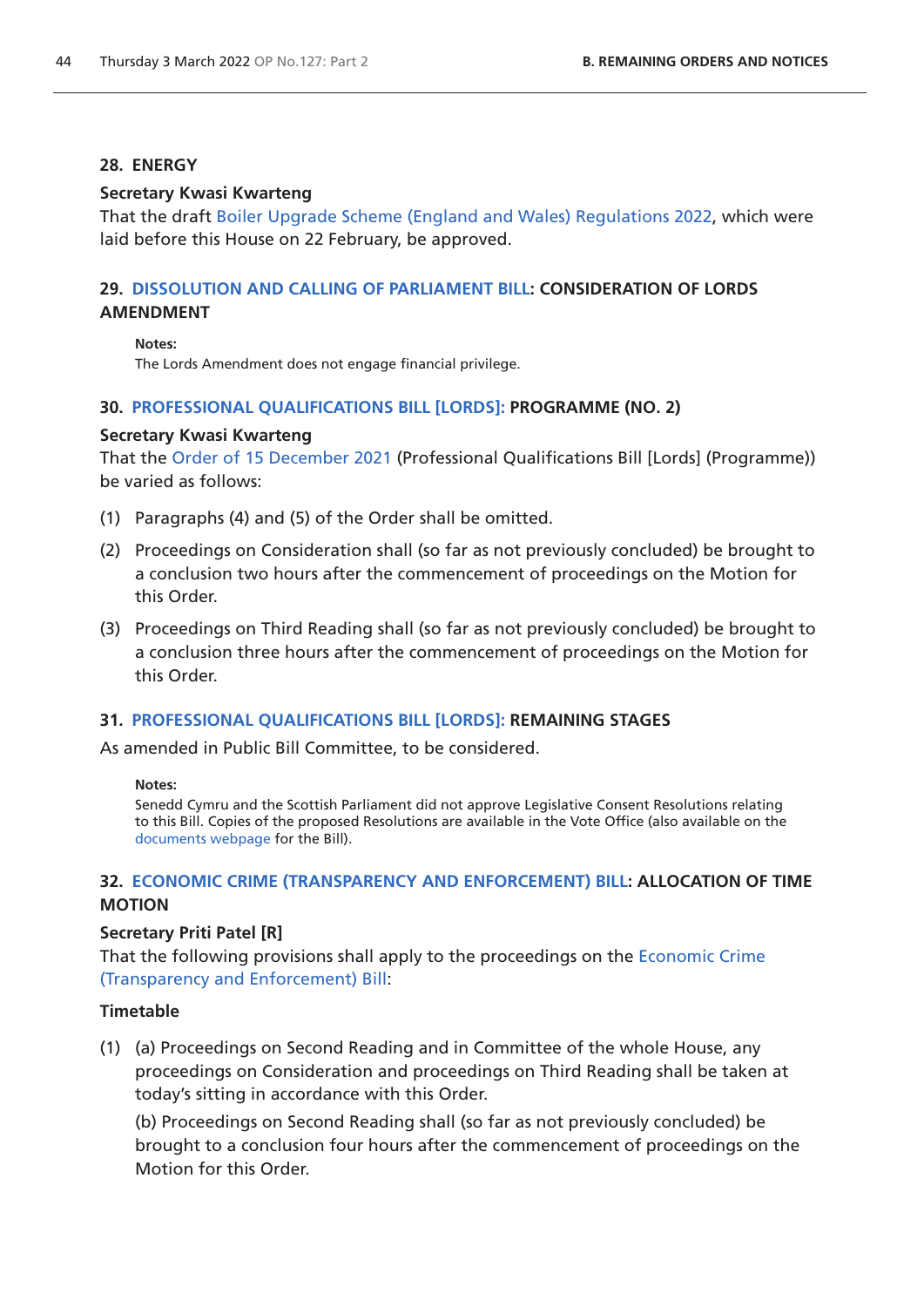(c) Proceedings in Committee of the whole House, any proceedings on Consideration and proceedings on Third Reading shall (so far as not previously concluded) be brought to a conclusion six hours after the commencement of proceedings on the Motion for this Order.

## **Timing of proceedings and Questions to be put**

(2) When the Bill has been read a second time:

(a) it shall, despite [Standing Order No. 63](https://publications.parliament.uk/pa/cm5802/cmstords/so_804_2021/so-orders.html#so-63) (Committal of bills not subject to a programme order), stand committed to a Committee of the whole House without any Question being put;

(b) proceedings on the Bill shall stand postponed while the Question is put, in accordance with [Standing Order No. 52\(1\)](https://publications.parliament.uk/pa/cm5802/cmstords/so_804_2021/so-orders.html#so-52_1) (Money resolutions and ways and means resolutions in connection with bills), on any financial resolution relating to the Bill;

(c) on the conclusion of proceedings on any financial resolution relating to the Bill, proceedings on the Bill shall be resumed and the Speaker shall leave the chair whether or not notice of an Instruction has been given.

(3) (a) On the conclusion of proceedings in Committee of the whole House, the Chair shall report the Bill to the House without putting any Question.

(b) If the Bill is reported with amendments, the House shall proceed to consider the Bill as amended without any Question being put.

- (4) For the purpose of bringing any proceedings to a conclusion in accordance with paragraph (1), the Chair or Speaker shall forthwith put the following Questions in the same order as they would fall to be put if this Order did not apply:
	- (a) any Question already proposed from the chair;
	- (b) any Question necessary to bring to a decision a Question so proposed;

(c) the Question on any amendment, new Clause or new Schedule selected by the Chair or Speaker for separate decision;

(d) the Question on any amendment moved or Motion made by a Minister of the Crown;

(e) any other Question necessary for the disposal of the business to be concluded;

and shall not put any other questions, other than the question on any motion described in paragraph (15)(a) of this Order.

- (5) On a Motion so made for a new Clause or a new Schedule, the Chair or Speaker shall put only the Question that the Clause or Schedule be added to the Bill.
- (6) If two or more Questions would fall to be put under paragraph (4)(d) on successive amendments moved or Motions made by a Minister of the Crown, the Chair or Speaker shall instead put a single Question in relation to those amendments or Motions.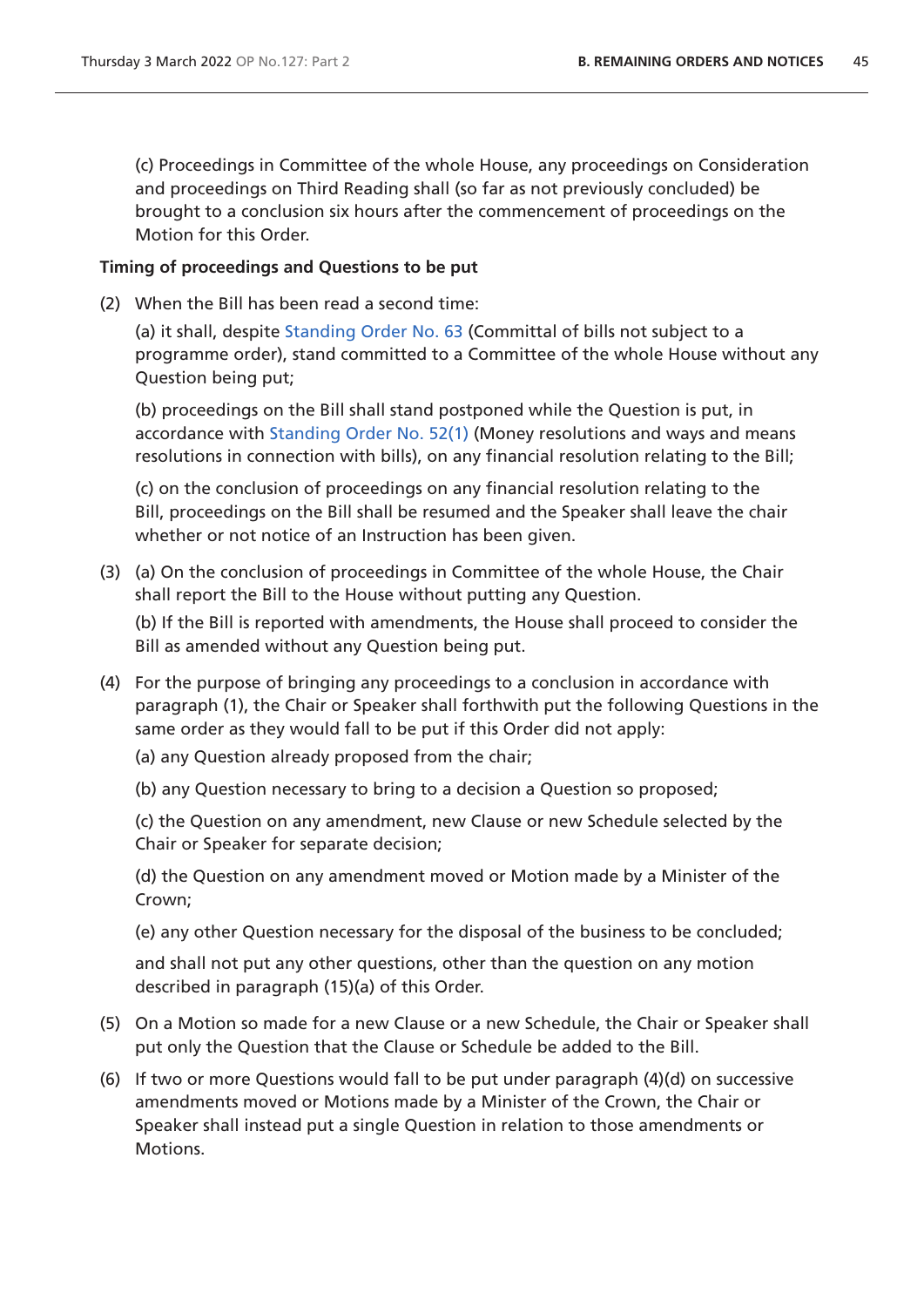(7) If two or more Questions would fall to be put under paragraph (4)(e) in relation to successive provisions of the Bill, the Chair shall instead put a single Question in relation to those provisions, except that the Question shall be put separately on any Clause of or Schedule to the Bill which a Minister of the Crown has signified an intention to leave out.

# **Consideration of Lords Amendments**

(8) (a) Any Lords Amendments to the Bill may be considered forthwith without any Question being put; and any proceedings interrupted for that purpose shall be suspended accordingly.

(b) Proceedings on consideration of Lords Amendments shall (so far as not previously concluded) be brought to a conclusion one hour after their commencement; and any proceedings suspended under sub-paragraph (a) shall thereupon be resumed.

(9) Paragraphs (2) to (7) of [Standing Order No. 83F](https://publications.parliament.uk/pa/cm5802/cmstords/so_804_2021/so-orders.html#so-83F) (Programme orders: conclusion of proceedings on consideration of Lords amendments) apply for the purposes of bringing any proceedings to a conclusion in accordance with paragraph (8) of this Order.

## **Subsequent stages**

(10) (a) Any further Message from the Lords on the Bill may be considered forthwith without any Question being put; and any proceedings interrupted for that purpose shall be suspended accordingly.

(b) Proceedings on any further Message from the Lords shall (so far as not previously concluded) be brought to a conclusion one hour after their commencement; and any proceedings suspended under sub-paragraph (a) shall thereupon be resumed.

(11) Paragraphs (2) to (5) of [Standing Order No. 83G](https://publications.parliament.uk/pa/cm5802/cmstords/so_804_2021/so-orders.html#so-83G) (Programme orders: conclusion of proceedings on further messages from the Lords) apply for the purposes of bringing any proceedings to a conclusion in accordance with paragraph (10) of this Order.

## **Reasons Committee**

(12) Paragraphs (2) to (6) of [Standing Order No. 83H](https://publications.parliament.uk/pa/cm5802/cmstords/so_804_2021/so-orders.html#so-83H) (Programme orders: reasons committee) apply in relation to any committee to be appointed to draw up reasons after proceedings have been brought to a conclusion in accordance with this Order.

## **Miscellaneous**

- (13) [Standing Order No. 15\(1\)](https://publications.parliament.uk/pa/cm5802/cmstords/so_804_2021/so-orders.html#so-15_1) (Exempted business) shall apply to proceedings on the Bill.
- (14) [Standing Order No. 82](https://publications.parliament.uk/pa/cm5802/cmstords/so_804_2021/so-orders.html#so-82) (Business Committee) shall not apply in relation to any proceedings to which this Order applies.
- (15) (a) No Motion shall be made, except by a Minister of the Crown, to alter the order in which any proceedings on the Bill are taken, to recommit the Bill or to vary or supplement the provisions of this Order.
	- (b) No notice shall be required of such a Motion.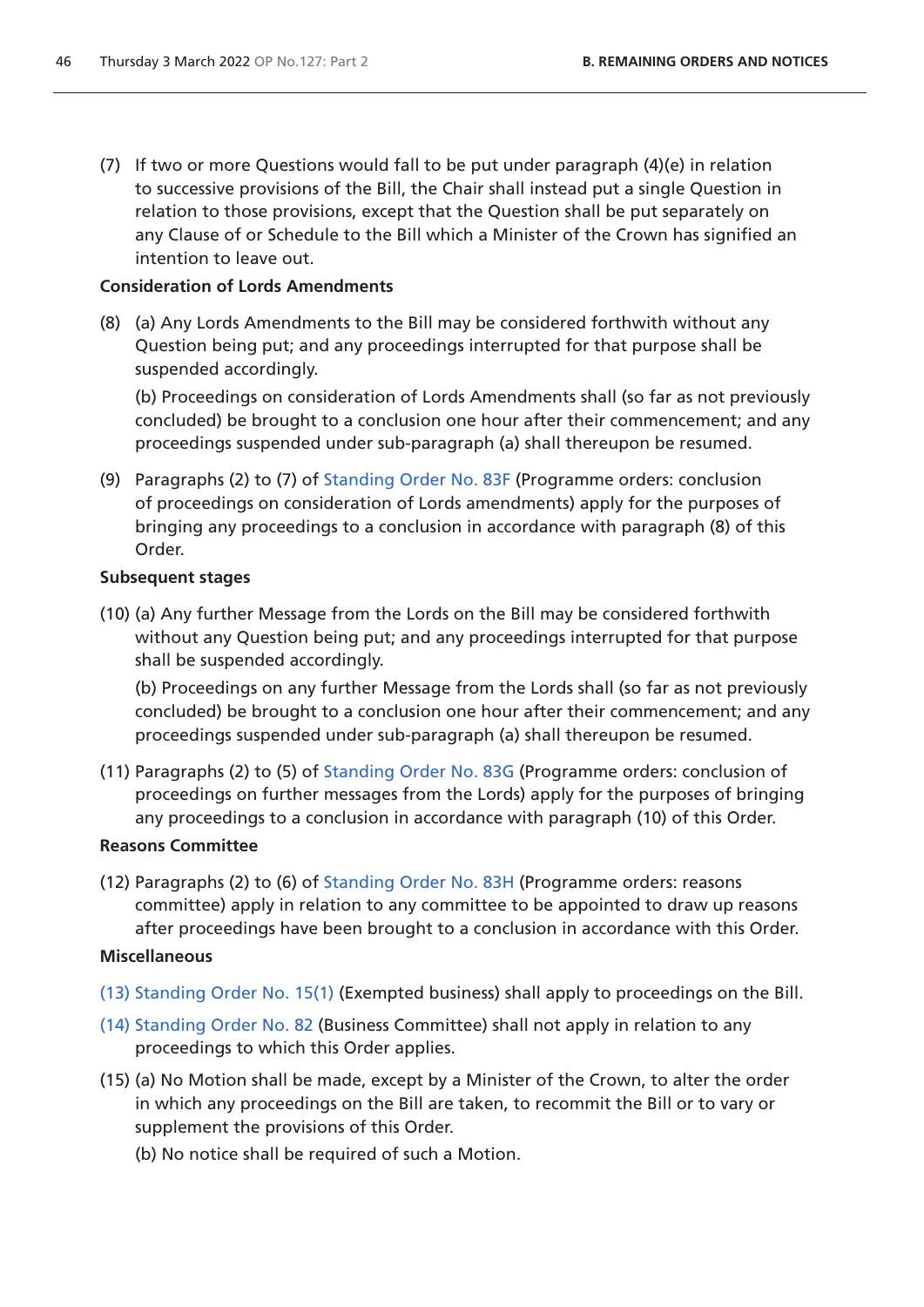(c) Such a Motion may be considered forthwith without any Question being put; and any proceedings interrupted for that purpose shall be suspended accordingly.

(d) The Question on such a Motion shall be put forthwith; and any proceedings suspended under sub-paragraph (c) shall thereupon be resumed.

(e) [Standing Order No. 15\(1\)](https://publications.parliament.uk/pa/cm5802/cmstords/so_804_2021/so-orders.html#so-15_1) (Exempted business) shall apply to proceedings on such a Motion.

- (16) (a) No dilatory Motion shall be made in relation to proceedings to which this Order applies except by a Minister of the Crown.
	- (b) The Question on any such Motion shall be put forthwith.
- (17) (a) The start of any debate under [Standing Order No. 24](https://publications.parliament.uk/pa/cm5802/cmstords/so_804_2021/so-orders.html#so-24) (Emergency debates) to be held on a day on which the Bill has been set down to be taken as an Order of the Day shall be postponed until the conclusion of any proceedings on that day to which this Order applies.

(b) [Standing Order No. 15\(1\)](https://publications.parliament.uk/pa/cm5802/cmstords/so_804_2021/so-orders.html#so-15_1) (Exempted business) shall apply in respect of any such debate.

- (18) Proceedings to which this Order applies shall not be interrupted under any Standing Order relating to the sittings of the House.
- (19) (a) Any private business which has been set down for consideration at a time falling after the commencement of proceedings on this Order or on the Bill on a day on which the Bill has been set down to be taken as an Order of the Day shall, instead of being considered as provided by Standing Orders or by any Order of the House, be considered at the conclusion of the proceedings on the Bill on that day.

(b) [Standing Order No. 15\(1\)](https://publications.parliament.uk/pa/cm5802/cmstords/so_804_2021/so-orders.html#so-15_1) (Exempted business) shall apply to the private business so far as necessary for the purpose of securing that the business may be considered for a period of three hours.

# **33. [ECONOMIC CRIME \(TRANSPARENCY AND ENFORCEMENT\) BILL:](https://publications.parliament.uk/pa/bills/cbill/58-02/0262/210262v2.pdf) SECOND READING**

## **34. [ECONOMIC CRIME \(TRANSPARENCY AND ENFORCEMENT\) BILL:](https://publications.parliament.uk/pa/bills/cbill/58-02/0262/210262v2.pdf) MONEY**

#### **Lucy Frazer**

That, for the purposes of any Act resulting from the Economic Crime (Transparency and Enforcement) Bill, it is expedient to authorise:

- (1) the payment out of money provided by Parliament of any expenditure incurred under or by virtue of the Act by a Minister of the Crown or a government department; and
- (2) the payment of sums into the Consolidated Fund.

#### **Notes:**

Queen's Recommendation signified.